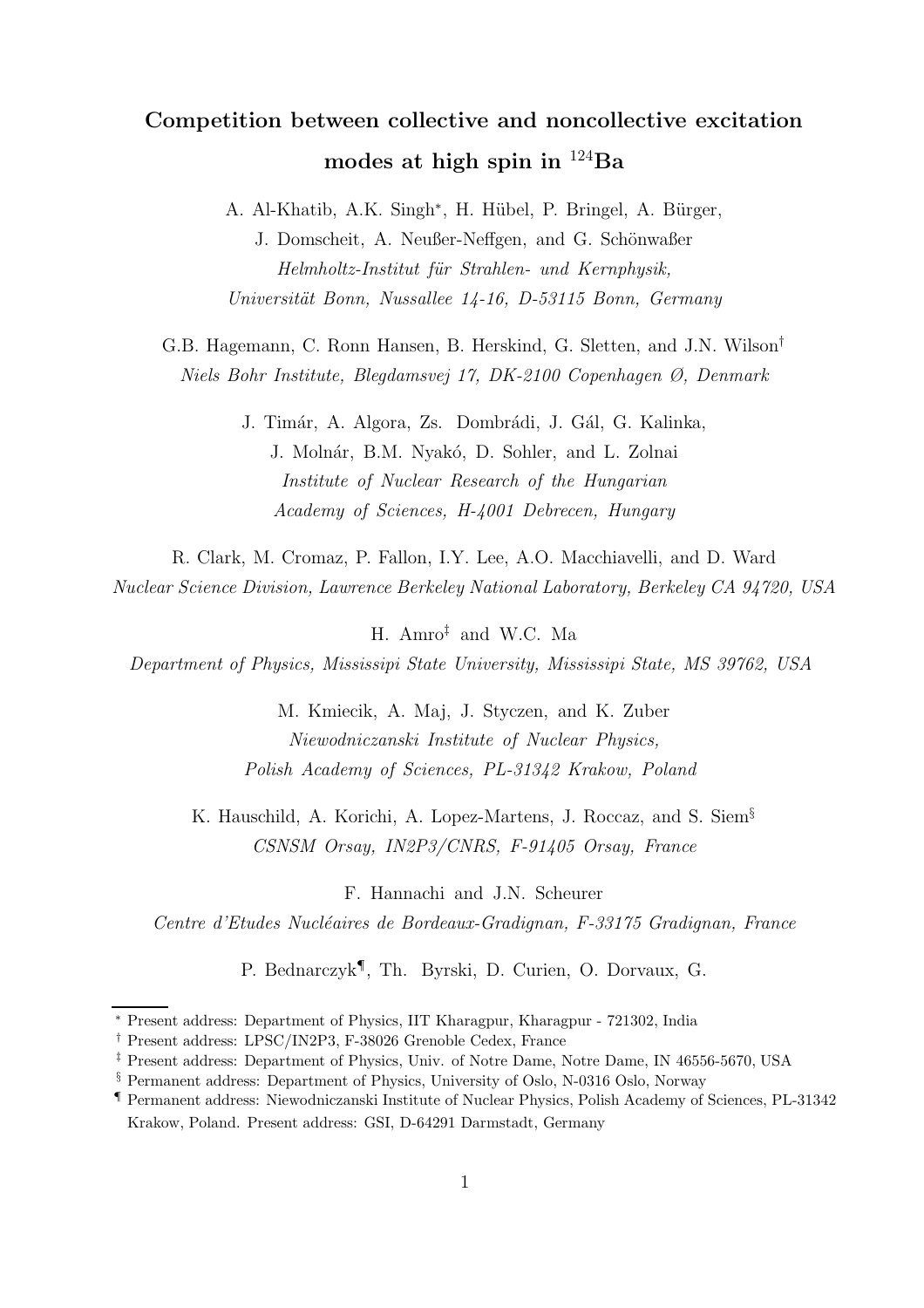Duchêne, B. Gall, F. Khalfallah, I. Piqueras, and J. Robin Institut de Recherches Subatomiques, CNRS-IN2P3, F-67037 Strasbourg, France

A. Görgen

DAPNIA/SPhN, CEA-Saclay, F-91191 Gif-sur-Yvette, France

K. Juhász

Department of Information Technology, Faculty of Informatics, University of Debrecen, H-4032 Debrecen, Hungary

S.B. Patel

Department of Physics, University of Mumbai, Mumbai, India

A.O. Evans and G. Rainovski Oliver Lodge Laboratory, University of Liverpool, Liverpool L69 7ZE, UK

> G. Benzoni, A. Bracco, F. Camera, S. Leoni, P. Mason, B. Million, A. Paleni, R. Sacchi, and O. Wieland

Dipartimento di Fisica, Università degli Studi di Milano and INFN, Sezione di Milano, via Celoria 16, 20133 Milano, Italy

C.M. Petrache and D. Petrache Dipartimento di Fisica, Università di Camerino and INFN, Sezione di Perugia, I-62032 Camerino, Italy

G. La Rana and R. Moro Physical Science Department and INFN, Complesso Universitario di Monte S. Angelo, via Cinthia, I-80126 Napoli, Italy

G. De Angelis

Istituto Nazionale di Fisica Nucleare, Laboratori Nazionali de Legnaro, via Romea 4, I-35020 Legnaro, Italy

J.C. Lisle

Schuster Laboratory, University of Manchester, Brunswick Street, Manchester M13 9PL, UK

B. Cederwall and K. Lagergen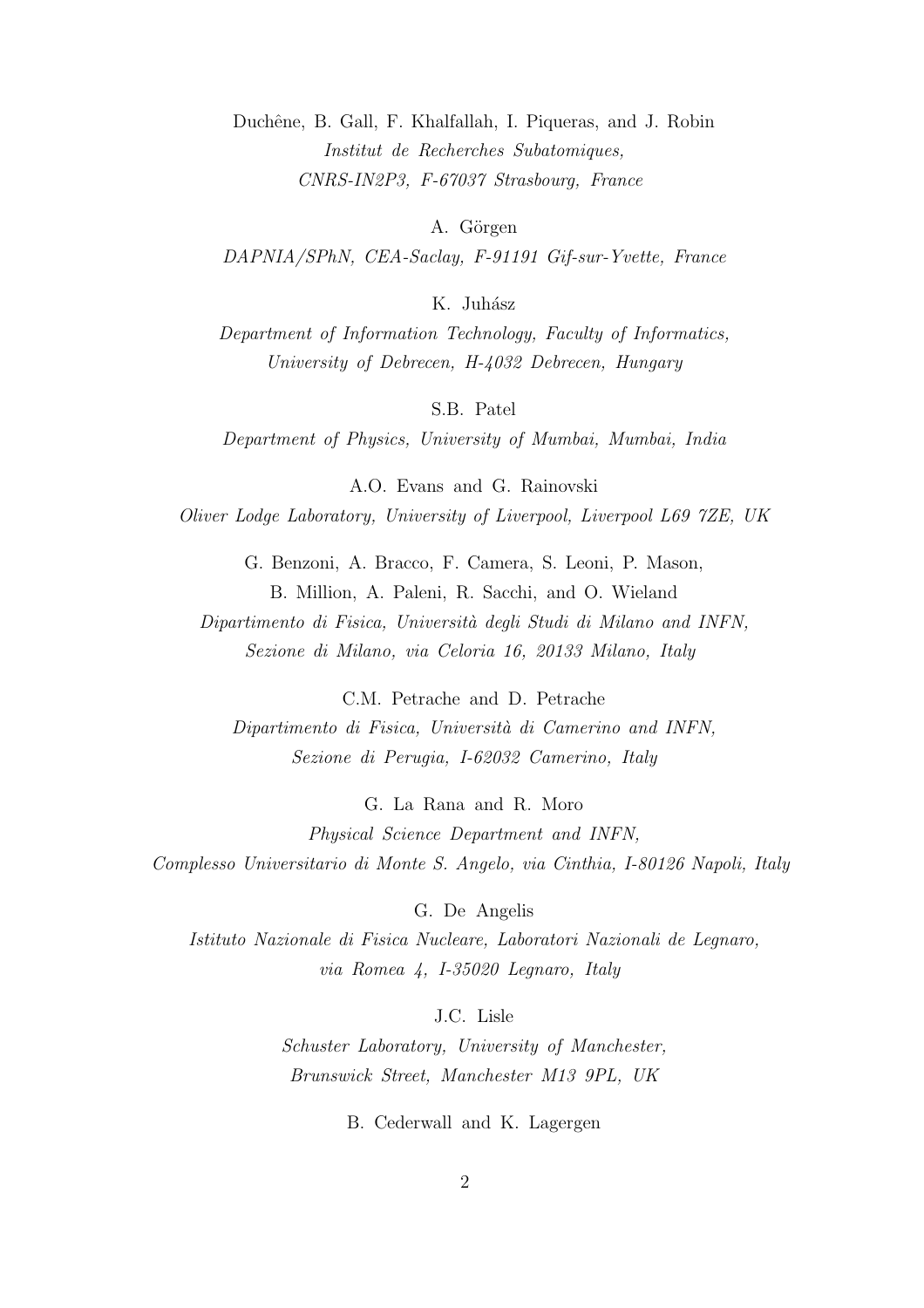Department of Physics, Royal Institute of Technology, SE-10691 Stockholm, Sweden

R.M. Lieder, E. Podsvirova, W. Gast, and H. Jäger

Institut für Kernphysik, Forschungszentrum Jülich, D-52425 Jülich, Germany

# N. Redon

IPN Lyon, IN2P3/CNRS, Universitè de Lyon-1, F-69622 Villeurbanne, France

(Dated: February 9, 2006)

# Abstract

High-spin states in <sup>124</sup>Ba were investigated in two experiments using the <sup>64</sup>Ni(<sup>64</sup>Ni,4n)<sup>124</sup>Ba reaction at three different beam energies. In-beam γ-ray coincidences were measured with the Euroball and Gammasphere detector arrays, respectively. In the experiment with Euroball, the CsI detector array Diamant was employed to discriminate against charged-particle channels. Six new rotational bands were observed in <sup>124</sup>Ba and previously known bands were extended to higher spins and in the low-spin region. One of the bands shows a transition from collective to non-collective behavior at high spins. Configuration assignments are suggested on the basis of comparison with cranked shell model and cranked Nilsson-Strutinsky calculations.

PACS numbers: 23.20.Lv, 23.20.En, 27.60.+j, 21.60.Ev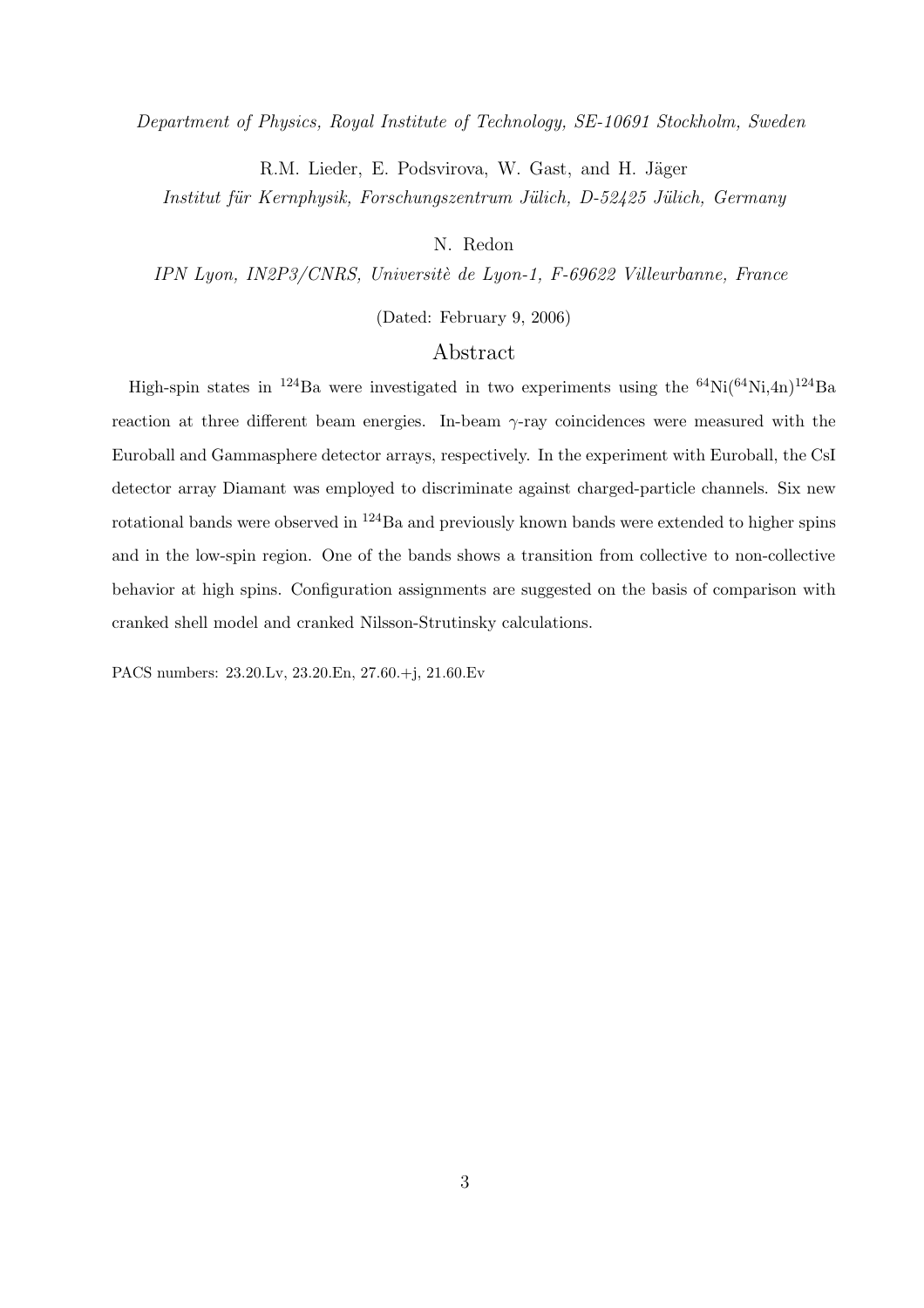#### I. INTRODUCTION

Transitional nuclei between spherical and strongly deformed regions of the nuclear chart are usually soft with respect to deformation changes. Shape changes, including triaxiality, can be induced by the excitation of nucleons into specific deformation-driving orbitals. In the mass region around  $A = 125$ , both protons and neutrons can occupy the unique-parity  $h_{11/2}$ intruder orbitals which play an important role in driving the nuclear shape. The proton Fermi surface lies in the lower part of the  $h_{11/2}$  subshell, which favors prolate shape, whereas the neutron Fermi surface lies in the middle or upper part of the  $h_{11/2}$  subshell, which favors oblate shape. Thus, a coexistence of different shapes is expected in these nuclei due to opposite shape-driving forces of protons and neutrons in  $h_{11/2}$  orbitals.

Several studies of the development of the shape and collectivity as a function of neutron and proton number have been made in this mass region, e.g. for Xe, Ba and Ce nuclei [1–18]. It was found that the deformation increases with increasing proton number towards  $Z = 66$ whereas it decreases with increasing neutron number towards the  $N = 82$  shell closure. Total routhian surface (TRS) calculations show that after the proton  $h_{11/2}$  alignment the nuclei remain prolate ( $\gamma \simeq 0^{\circ}$ ) whereas the alignment of  $h_{11/2}$  neutrons favors a triaxial shape with  $\gamma \simeq -30^{\circ}$  [11, 14].

For nuclei with a small number of particles outside the semi-closed core with  $Z = 50$  and  $N = 64$ , the alignment of these particles along the rotation axis at high spin can polarize the nuclei towards oblate shape. In this spin range the rotational bands loose collectivity and single-particle alignments are favored as an efficient way to generate angular momentum. The collective bands terminate when all the single-particle angular momenta involved are aligned along the rotation axis. Higher-spin states can then be generated only by breaking the core.

Transitions from prolate to oblate shape have been observed to take place in two different ways, as smooth band termination, e.g. in the  $A \simeq 110$  region [19], and as sudden band termination, e.g. in the  $A \simeq 160$  region [20]. In the  $A = 125$  region the low-energy level structure is dominated by collective rotational bands with a moderate prolate deformation  $(\varepsilon_2 \simeq 0.25$  and  $\gamma \simeq 0^{\circ})$ . However, non-collective excitations have been found to compete with collective rotation at high spin, e.g. in Xe [5] and Cs [21] isotopes, and may become yrast when the proton number increases. One of the aims of the present work was to explore such features in  $^{124}$ Ba. Eight rotational bands were previously known in this nucleus [12]. In this work, they were extended to much higher spins and partly also in the low-spin region. In addition, six new bands were discovered and a transition to non-collective excitations was observed in the yrast band. A preliminary report on this work has been given at a recent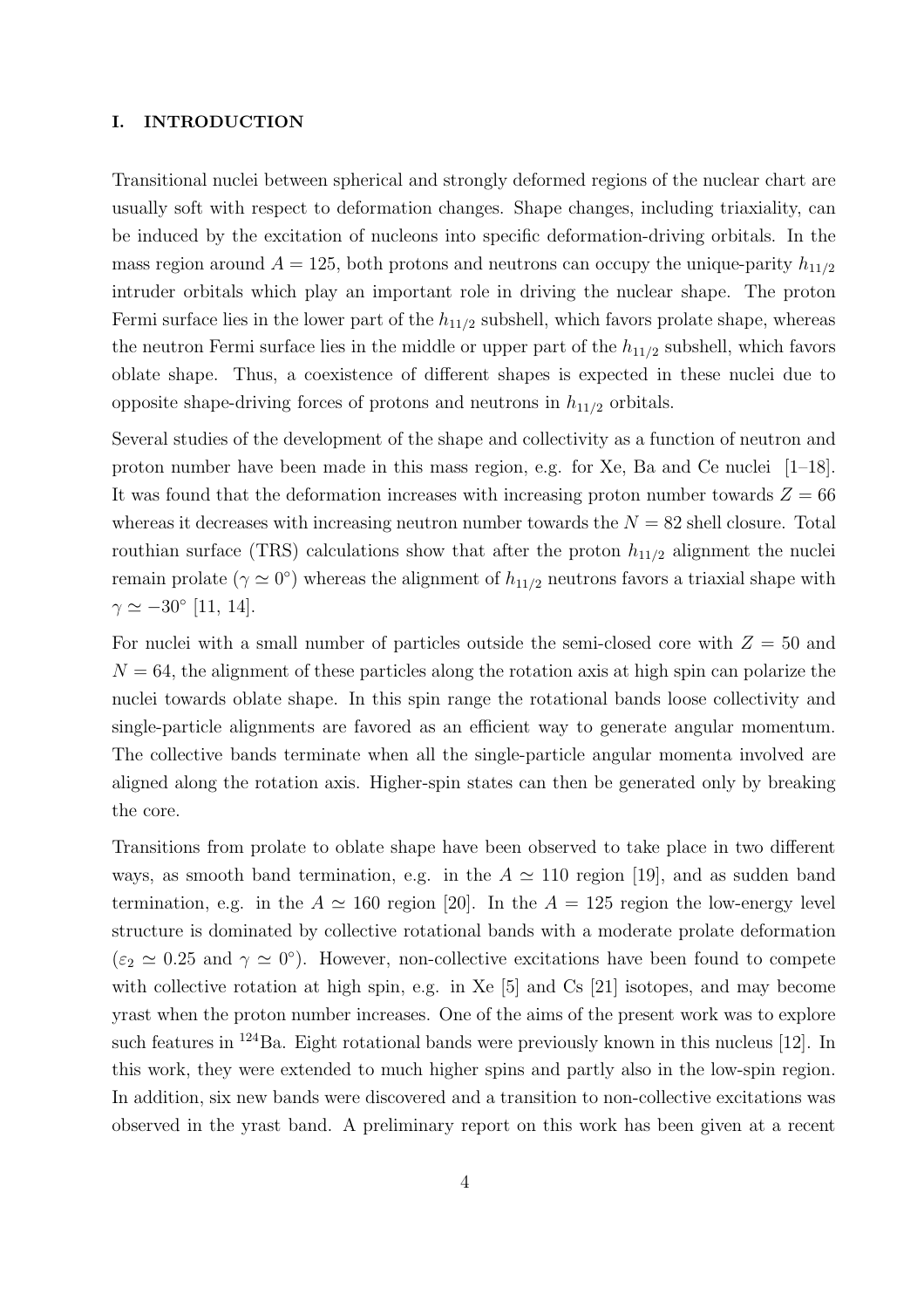conference [22].

In the following section the experimental details and the data analysis are described, followed by a presentation of the experimental results and the level scheme in section III. In section IV the configurations of the observed structures are discussed and a brief summary is geven in the last section.

#### II. EXPERIMENTAL DETAILS AND DATA ANALYSIS

Two experiments were performed in which high-spin states in <sup>124</sup>Ba were populated using the  $^{64}$ Ni( $^{64}$ Ni,4n) reaction at beam energies of 255, 261 and 265 MeV, respectively. The higher beam energies were chosen to enhance the population of very high-spin structures since the primary goal of both experiments was to search for hyperdeformation. The search for hyperdeformation is still in progress [23]. A number of different reaction channels are open at these beam energies, among them the 4n channel leading to  $124$ Ba which is the strongest of the neutron-evaporation channels. In this work, we focus on the normal-deformed states in this nucleus.

The first experiment was carried out at Lawrence Berkeley National Laboratory. The <sup>64</sup>Ni beam of 265 MeV was provided by the 88-Inch cyclotron. Gamma-ray coincidences were measured using the Gammasphere spectrometer with 100 Compton-suppressed Ge detectors [24]. The target consisted of a <sup>64</sup>Ni foil of 476  $\mu$ g/cm<sup>2</sup> thickness, enriched to 96.5 %. Data were recorded with a trigger condition of six or more Ge detectors after Compton suppression and 15 or more 'modules' showing a signal. A module is defined as a Ge detector and the BGO scintillator of the suppression shields. After presorting and setting a prompt time window, a total of  $1.2 \cdot 10^9$  events with Ge fold  $\geq 4$  were obtained.

The second experiment was performed at the Institut de Recherches Subatomiques at Strasbourg. The <sup>64</sup>Ni beams with energies of 255 and 261 MeV were provided by the Vivitron Tandem accelerator. A self supporting foil of  $\simeq 500 \ \mu g/cm^2$  thickness was used as a target. Gamma-ray coincidences were measured using the Euroball spectrometer [25, 26]. It consisted of 30 Compton-suppressed conventional (tapered) Ge detectors and 41 composite Ge detectors. Of the latter, the 26 Clover detectors are composed of four Ge crystals each and the 15 Cluster detectors consist of seven Ge crystals each. At the time of the experiment, 230 individual Ge crystals out of the total of 239 of the full array could be used. An 'inner ball' of 210 BGO scintillation detectors was used as a multiplicity filter to enhance the selection of high-spin events. In addition, the charged-particle array Diamant [27, 28] consisting of 84 CsI scintillation detectors covering a geometrical solid angle of 95 % was placed inside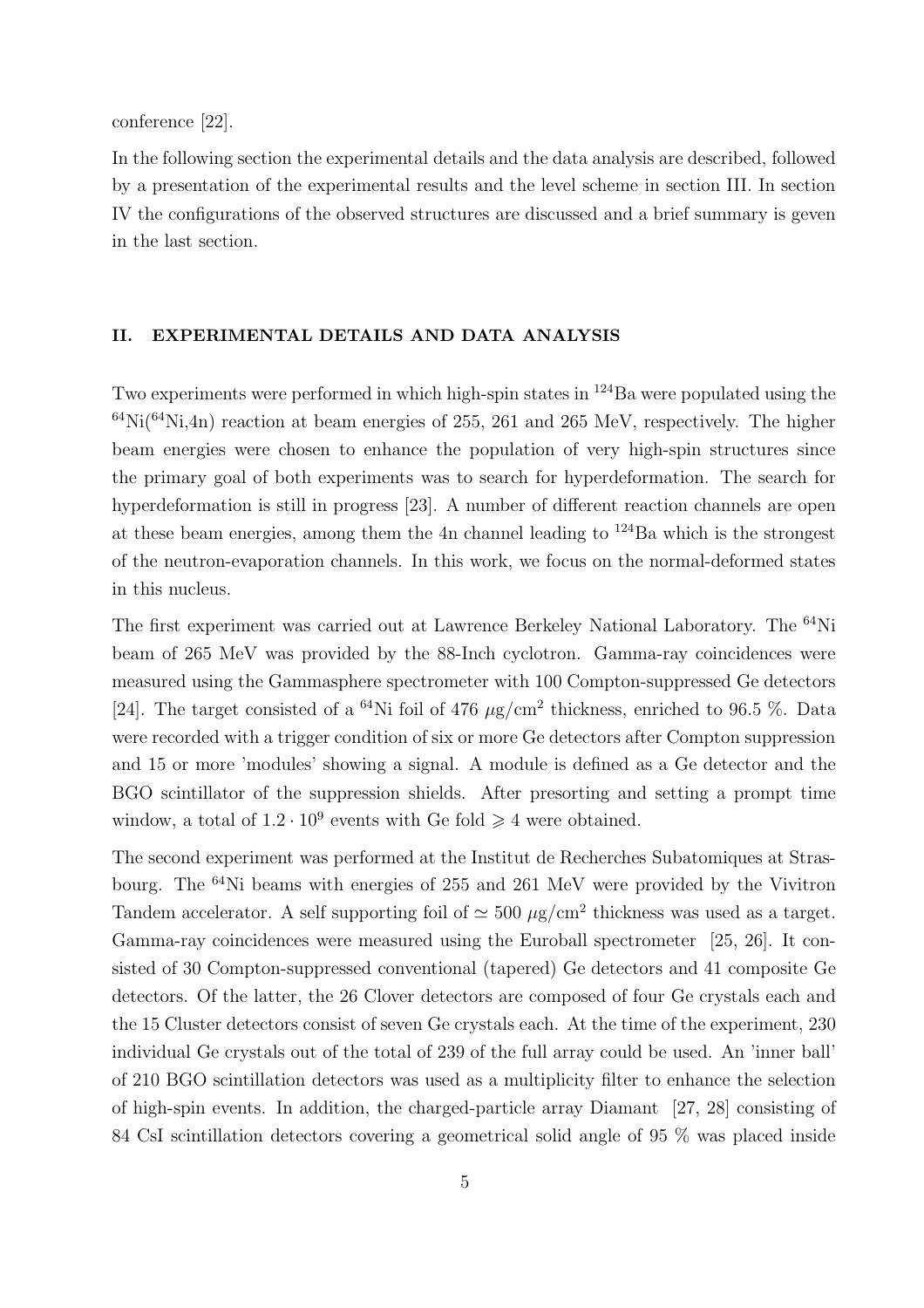the target chamber. Each crystal has a size of  $4.5 \times 4.5$  mm<sup>2</sup> and a thickness of 3 mm. The CsI detectors were wrapped in 1.5  $\mu$ m thick aluminized mylar foil for light reflection. In front of the forward detectors (up to 67.5<sup>o</sup>), Ta foils with thicknesses between 5 and 15  $\mu$ m were mounted to reduce the background from scattered beam particles and delta electrons. Coincidence events were recorded with the requirement that at least three Ge crystals and eleven BGO detectors of the inner ball were in coincidence.

In the off-line analysis, a presorting of the data which includes Compton suppression, pile-up rejection, gain matching and calibration of the Ge detectors was made. For the investigation of <sup>124</sup>Ba the information from the Diamant detectors was used to reject events in which charged particles were detected. After setting a wide gate on the prompt time peaks, ∼3 · 10<sup>9</sup> events of three- and higher-fold Ge-detector concidences remained. The coincidence events from both experiments were unpacked and sorted off-line into two-, three- and fourdimensional arrays (matrices, cubes and hypercubes, respectively) using the RADWARE program package [29].

To obtain information on the multipole order of  $\gamma$ -ray transitions, an asymmetric matrix was sorted with events registered in the detectors at forward (average angle  $35^{\circ}$ ) and backward (average angle 156°) angles on one axis and those detected near-90° on the other axis. Directional correlation (DCO) ratios, defined as  $R_{DCO} = I(\gamma_2^{fb}, \gamma_1^{90^{\circ}})/I(\gamma_2^{90^{\circ}}, \gamma_1^{fb})$  $_1^{\text{J0}}$ , where  $I(\gamma_2, \gamma_1)$  denotes the intensity of  $\gamma_2$  in the spectrum gated on  $\gamma_1$ , were determined by setting gates on stretched E2 transitions. For a multipolarity determination of low-intensity transitions two angular correlation matrices were sorted. The first one contained events detected at forward and backward angles on one axis and those registered in all detectors on the other axis. Similarly, the second matrix contained events detected around 90◦ on one axis and those of all detectors on the other axis. Gates were set in these matrices on the axis with events detected in all detectors. The intensity ratio  $R_A = I(\gamma_2^{fb}, \gamma_1^{all})/I(\gamma_2^{90^\circ}, \gamma_1^{all})$  was used to distinguish between stretched dipole and stretched quadrupole transitions. Values of the DCO and the angular correlation ratios were around 0.6 and 1.0 for stretched dipole and stretched quadrupole transitions, respectively.

Linear-polarization measurements of  $\gamma$  rays linking the various bands to levels of known spin and parity were made to determine the parity of the bands. The Clover detectors of the Euroball spectrometer were used for this purpose. The reference plane of each  $\gamma$  ray is spanned by the beam axis and the emission direction of the  $\gamma$  ray. Compton-scattered events in neighboring pairs of Ge crystals of the Clover detectors, scattered horizontally (h) and vertically (v) to the reference plane, were analyzed separately. Two pairs of  $E_{\gamma}$ - $E_{\gamma}$  matrices were created with either horizontally or vertically scattered  $\gamma$  rays incremented on one axis and  $\gamma$  rays from all the detectors on the other axis. Such pairs of matrices were sorted with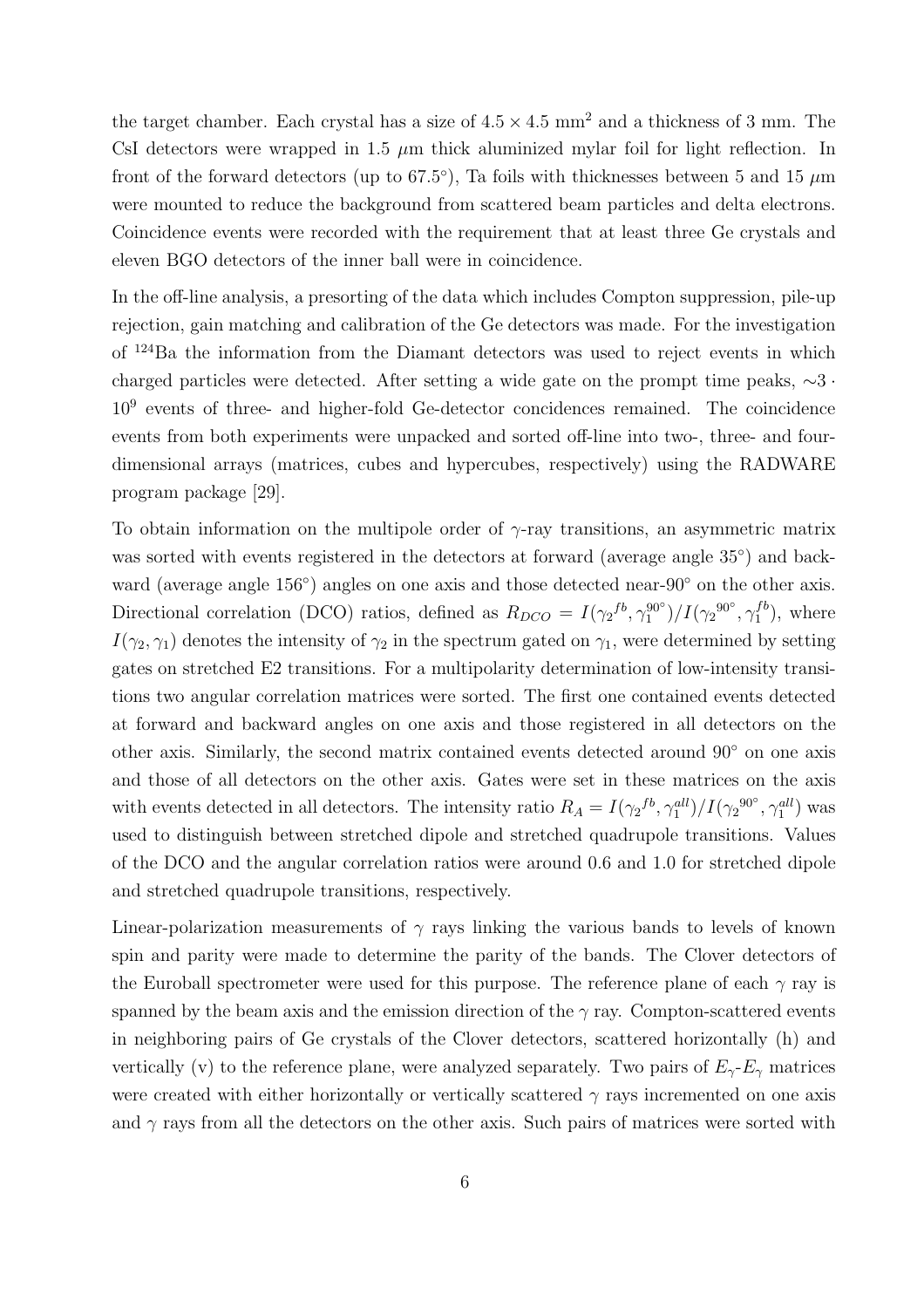gates on uncontaminated  $\gamma$ -ray transitions from the bands. The linear-polarization asymmetry ratio,  $A(E_{\gamma}) = [I_{v}(E_{\gamma}) - I_{h}(E_{\gamma})]/[I_{v}(E_{\gamma}) + I_{h}(E_{\gamma})]$ , was obtained by setting gates on  $\gamma$ -ray transitions in the two matrices. Here,  $I_v(E_\gamma)$  and  $I_h(E_\gamma)$  are the intensities of vertically and horizontally scattered  $\gamma$  rays of energy  $E_{\gamma}$ , respectively. The linear polarization, P, was calculated from this asymmetry ratio by  $P = A(E_{\gamma}) Q(E_{\gamma})$ , where  $Q(E_{\gamma})$  is the polarization sensitivity of the polarimeter. For point-like detectors this quantity can be calculated using the Klein-Nishina formula [30]. For finite crystal-size detectors it was obtained by introducing a scaling factor. The scaling factor has been measured for the Euroball array in several experiments. We have adopted the linear-polarization sensitivity obtained in ref. [31] for our analysis. The linear-polarization asymmetry for pure stretched magnetic transitions is negative, whereas for pure stretched electric transitions it is positive.

#### III. RESULTS AND LEVEL SCHEME

The energy-level scheme of <sup>124</sup>Ba is presented in Fig. 1. It is based on the results of the present work except for the lower-spin part which has been adopted from previous work [12, 18, 32]. Eight of the fourteen rotational bands were known previously. They were partly extended at low and high spins. The level scheme was constructed on the basis of coincidence relationships and relative γ-ray intensities. Spin assignments are based on DCO and angular correlation ratios. For transitions between low-spin states, no angular-correlation information could be obtained due to the loss of the spin alignment from the reaction. While the alignment stays approximately constant at high spins, it is reduced at low spins by the interaction between the nuclear moments and the fields produced by the atomic electrons. Transition energies and their relative intensities, DCO ratios, multipolarities and placements in the level scheme are listed in Table I. In several cases, in particular for Bands 12 and 13, it was not possible to obtain reliable intensities since connecting transitions to bands with well established intensities were too weak. However, in some of these cases DCO or angular correlation ratios could be determined, as they are derived from intensity ratios.

Band 1 was already established in previous work [12] up to the  $I^{\pi} = 34^{+}$  state. Above this level, we observe several new transitions resulting in an irregular level pattern. Fig. 2 shows two γ-ray coincidence spectra which demonstrate the forking of Band 1 above the 1444.3 keV transition and into the 1583.4 - 1610.9 keV sequence. The DCO ratio of the 1444.3 keV transition is compatible with a stretched quadrupole, presumably E2, transition. The multipolarity of the other new transitions could not be determined. Hence, the spin assignments to the high-spin levels are tentative and, therefore, given in parenthesis in Fig. 1.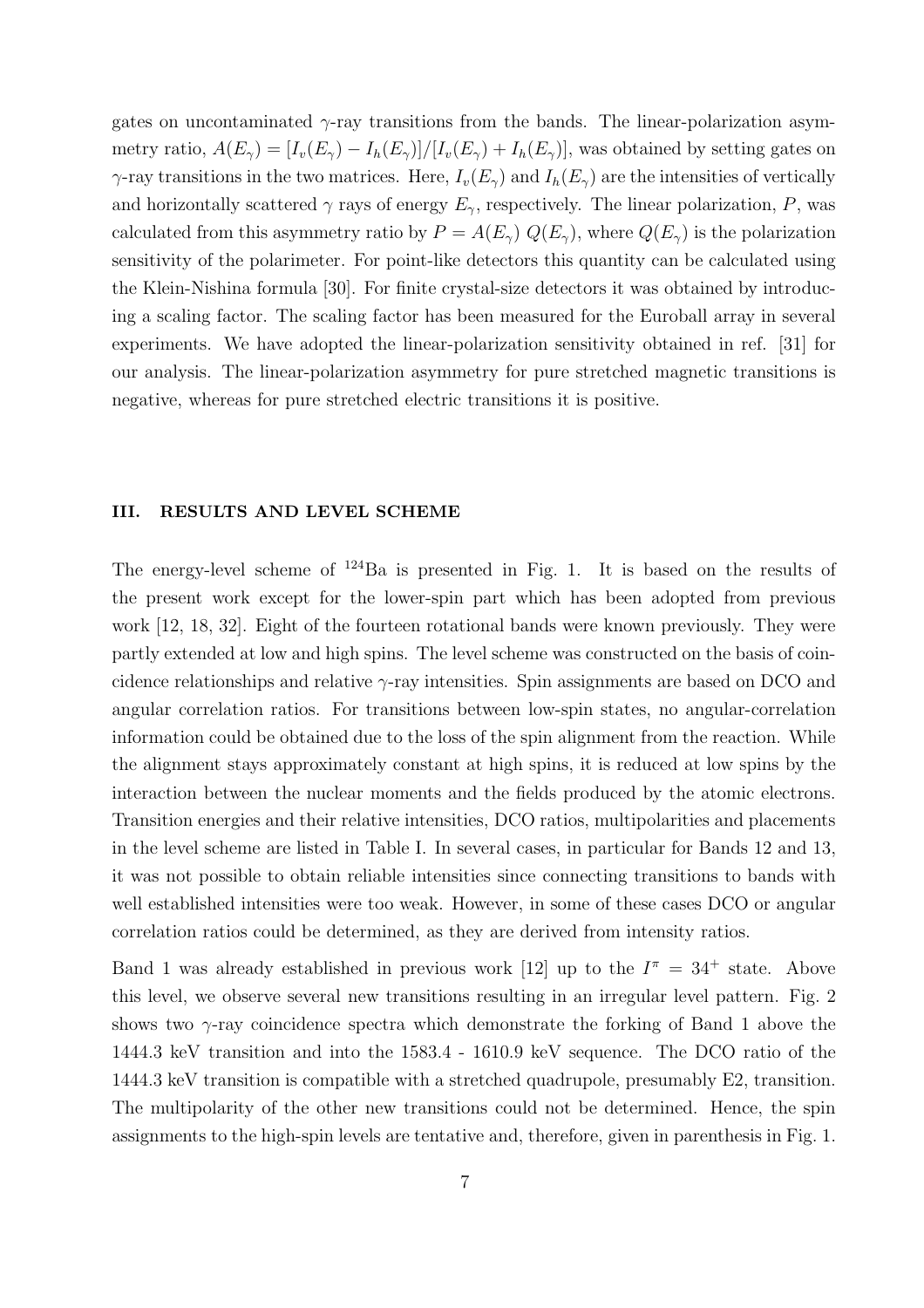

FIG. 1: Level scheme of <sup>124</sup>Ba based on present work and previous results [12]. Transition energies are given in keV and the widths of the arrows are proportional to relative  $\gamma$ -ray intensities.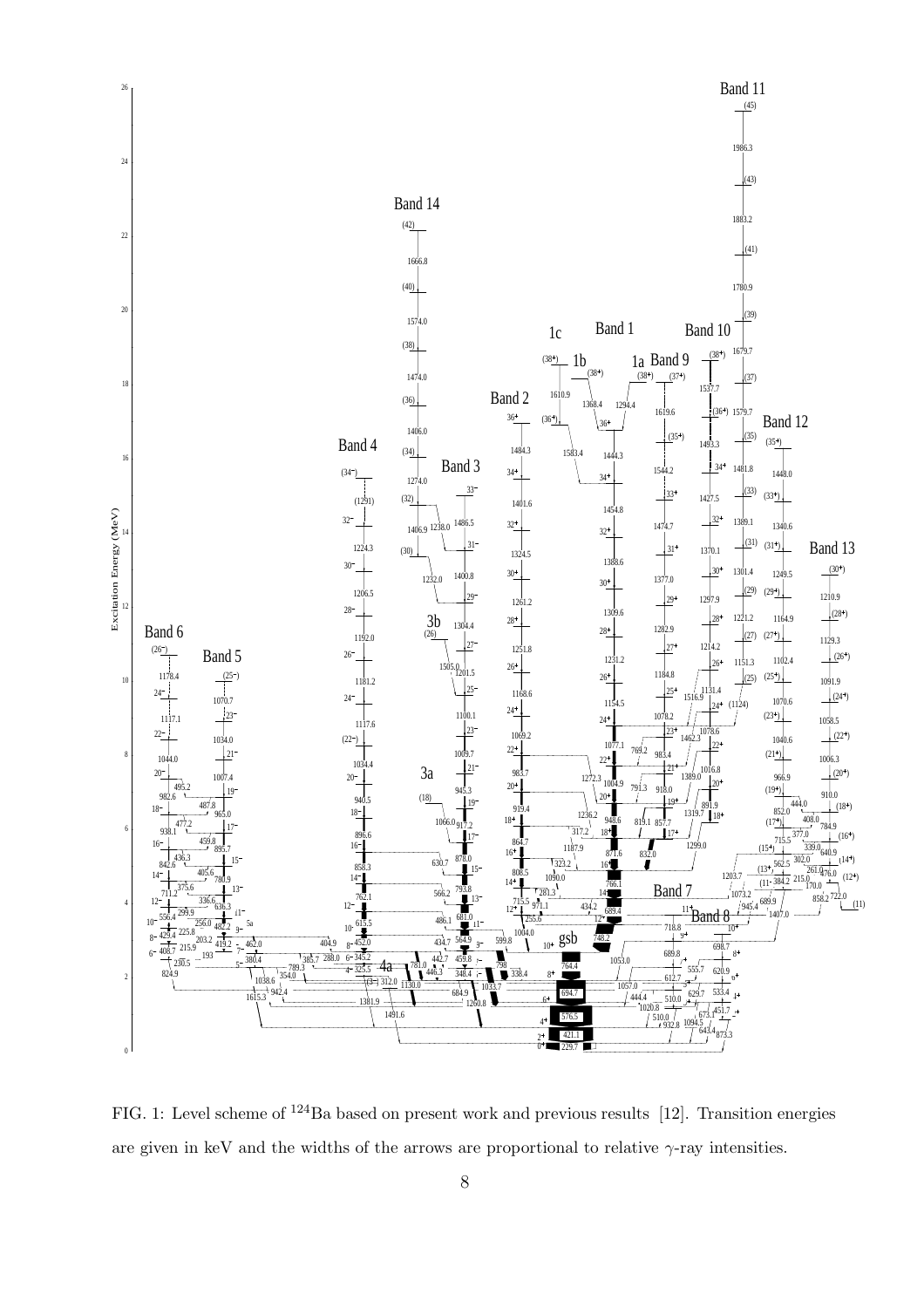Band 2, which was known up to the  $I^{\pi} = 24^{+}$  state [12], is extended by six transitions to higher spins. For the new transitions stretched quadrupole, probably E2, multipolarity was established up to 1261.2 keV. However, due to the regularity of the band, E2 multipolarity may be assumed also for the other high-spin transitions. Several new inter-band transitions connecting Band 2 with Band 1 have also been observed.



FIG. 2: Summed triple-gated  $\gamma$ -ray coincidence spectra of Band 1. The upper spectrum was produced by setting two gates on transitions (689.4 to 1444.3 keV) of Band 1 and one gate on the 1454.8 keV transition. The lower spectrum was obtained by setting two gates on transitions (689.4 to 1454.8 keV) of Band 1 and one gate on the 1444.3 keV transition.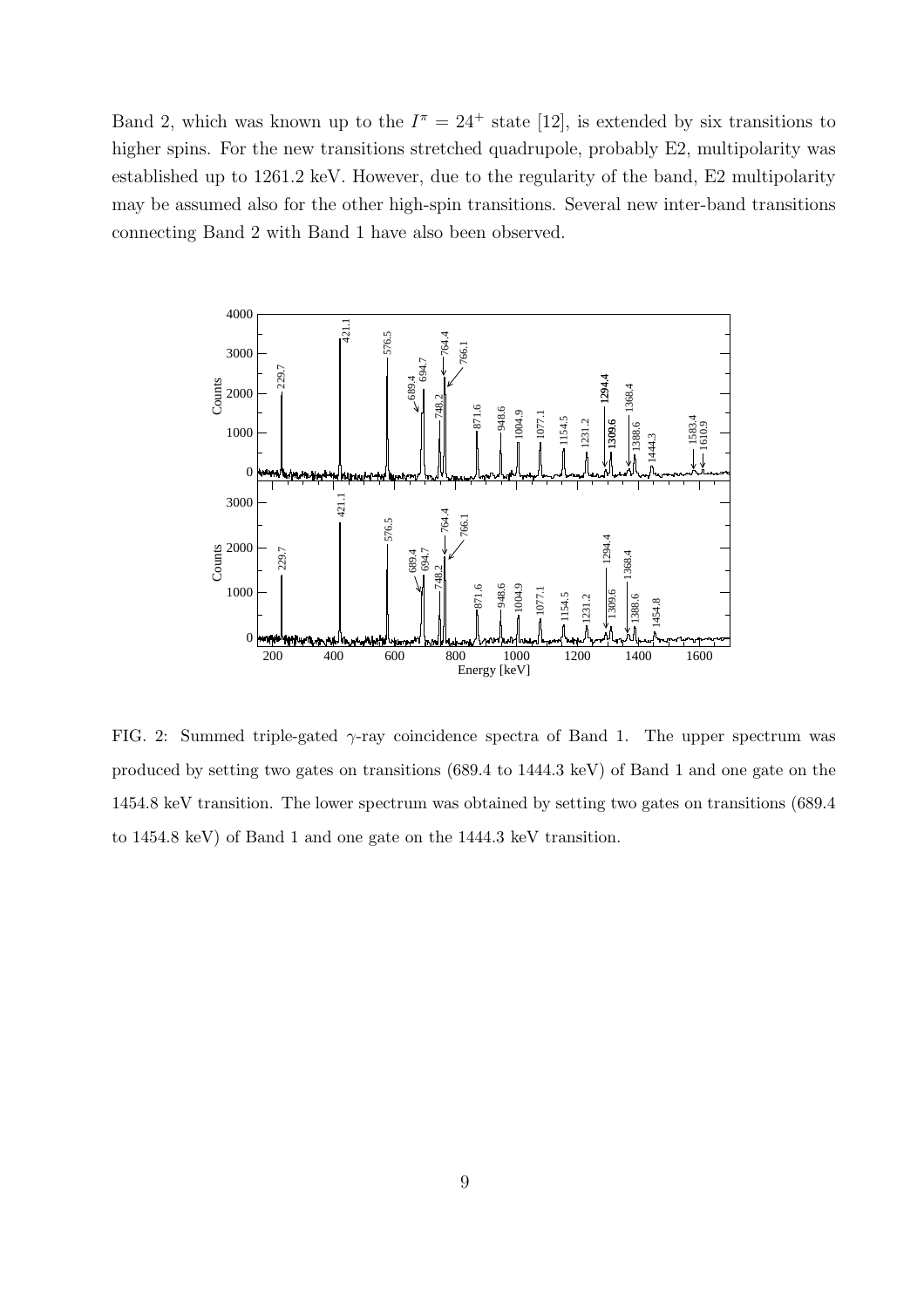|                                                         |           |                                             |                          | Excitation Energy <sup><i>a</i></sup> Intensity <sup><i>b</i></sup> $R_{DCO}^c$ Band <sub>i</sub> $\rightarrow$ Band <sub>f</sub> Assignment Multipolarity |                           |               |
|---------------------------------------------------------|-----------|---------------------------------------------|--------------------------|------------------------------------------------------------------------------------------------------------------------------------------------------------|---------------------------|---------------|
| $E_i(\text{keV})$ $E_{\gamma}(\text{keV})$ $I_{\gamma}$ |           |                                             | ratio                    |                                                                                                                                                            | $J_i^{\pi} \to J_f^{\pi}$ |               |
|                                                         |           |                                             |                          |                                                                                                                                                            |                           |               |
| 230                                                     | 229.7     | 536(31)                                     | $\blacksquare$           | $gsb\rightarrow gsb$                                                                                                                                       | $2^+ \to 0^+$             | E2            |
| 652                                                     | 421.1     | 524(28)                                     | $\overline{\phantom{a}}$ | $gsb \rightarrow gsb$                                                                                                                                      | $4^+ \rightarrow 2^+$     | $\mathrm{E}2$ |
| 873                                                     | 643.4     |                                             |                          | $8 \rightarrow gsb$                                                                                                                                        | $2^+ \rightarrow 2^+$     | M1            |
| 873                                                     | 873.3     | $\overline{\phantom{a}}$                    |                          | $8 \rightarrow gsb$                                                                                                                                        | $2^+ \rightarrow 0^+$     | E2            |
| 1162                                                    | 510.0     | $\overline{\phantom{a}}$                    |                          | $7 \rightarrow gsb$                                                                                                                                        | $3^+ \rightarrow 4^+$     | M1            |
| 1162                                                    | 932.8     | $\frac{1}{2}$                               |                          | $7 \rightarrow gsb$                                                                                                                                        | $3^+ \to 2^+$             | $\rm M1$      |
| 1228                                                    | 576.5     | 500                                         | 0.90                     | $gsb \rightarrow gsb$                                                                                                                                      | $6^+ \rightarrow 4^+$     | $\mathrm{E}2$ |
| 1325                                                    | 451.7     |                                             |                          | $8 \rightarrow 8$                                                                                                                                          | $4^+ \rightarrow 2^+$     | $\mathrm{E}2$ |
| 1325                                                    | 673.1     |                                             |                          | $8 \rightarrow gsb$                                                                                                                                        | $4^+ \rightarrow 4^+$     | $\rm M1$      |
| 1325                                                    | 1094.5    | $\overline{\phantom{a}}$                    |                          | $8 \rightarrow gsb$                                                                                                                                        | $4^+ \rightarrow 2^+$     | E2            |
| 1672                                                    | 444.4     |                                             |                          | $7 \rightarrow gsb$                                                                                                                                        | $5^+ \rightarrow 6^+$     | M1            |
| 1672                                                    | $510.0\,$ |                                             |                          | $7 \rightarrow 7$                                                                                                                                          | $5^+ \rightarrow 3^+$     | $\mathrm{E}2$ |
| 1672                                                    | 1020.8    |                                             |                          | $7 \rightarrow gsb$                                                                                                                                        | $5^+ \rightarrow 4^+$     | M1            |
| 1722                                                    | 1491.6    |                                             |                          | $4a \rightarrow gsb$                                                                                                                                       | $(3^-) \rightarrow 2^+$   | E1            |
| 1858                                                    | 533.4     |                                             |                          | $8 \rightarrow 8$                                                                                                                                          | $6^+ \rightarrow 4^+$     | $\rm E2$      |
| 1858                                                    | 629.7     | $\omega_{\rm{max}}$                         |                          | $8 \rightarrow gsb$                                                                                                                                        | $6^+ \rightarrow 6^+$     | M1            |
| 1913                                                    | 684.9     |                                             |                          | $3 \rightarrow gsb$                                                                                                                                        | $5^-\rightarrow 6^+$      | E1            |
| 1913                                                    |           | $1260.8$ $23(5)$ 0.74                       |                          | $3 \rightarrow gsb$                                                                                                                                        | $5^- \to 4^+$             | E1            |
| 1923                                                    | 694.7     | 348(22)                                     | 1.00                     | $gsb \rightarrow gsb$ $8^+ \rightarrow 6^+$                                                                                                                |                           | $\mathrm{E}2$ |
| 2034                                                    | 312.0     | $\omega_{\rm{max}}$ and $\omega_{\rm{max}}$ |                          | $0.45 \qquad \qquad 4 \rightarrow 4a$                                                                                                                      | $4^- \rightarrow (3^-)$   | M1            |
| 2034                                                    | 1381.9    | $\omega_{\rm{eff}}$                         |                          | 1.11 $4 \rightarrow gsb$                                                                                                                                   | $4^- \rightarrow 4^+$     | E1            |
| 2262                                                    | 338.4     | 2(1)                                        |                          | $3 \rightarrow gsb$<br>$\frac{1}{2}$ , and $\frac{1}{2}$ , and $\frac{1}{2}$                                                                               | $7^- \rightarrow 8^+$     | $\rm E1$      |

TABLE I: Energies, relative intensities, DCO ratios, multi-

polarity and spin assignments of  $\gamma\text{-ray transitions of }^{124}Ba$ 

2262 348.4 6(1) -  $3 \rightarrow 3$  7<sup>-</sup>  $\rightarrow 5^-$ 

 $E2$ 

2262 338.4 2(1) -  $3 \rightarrow gsb$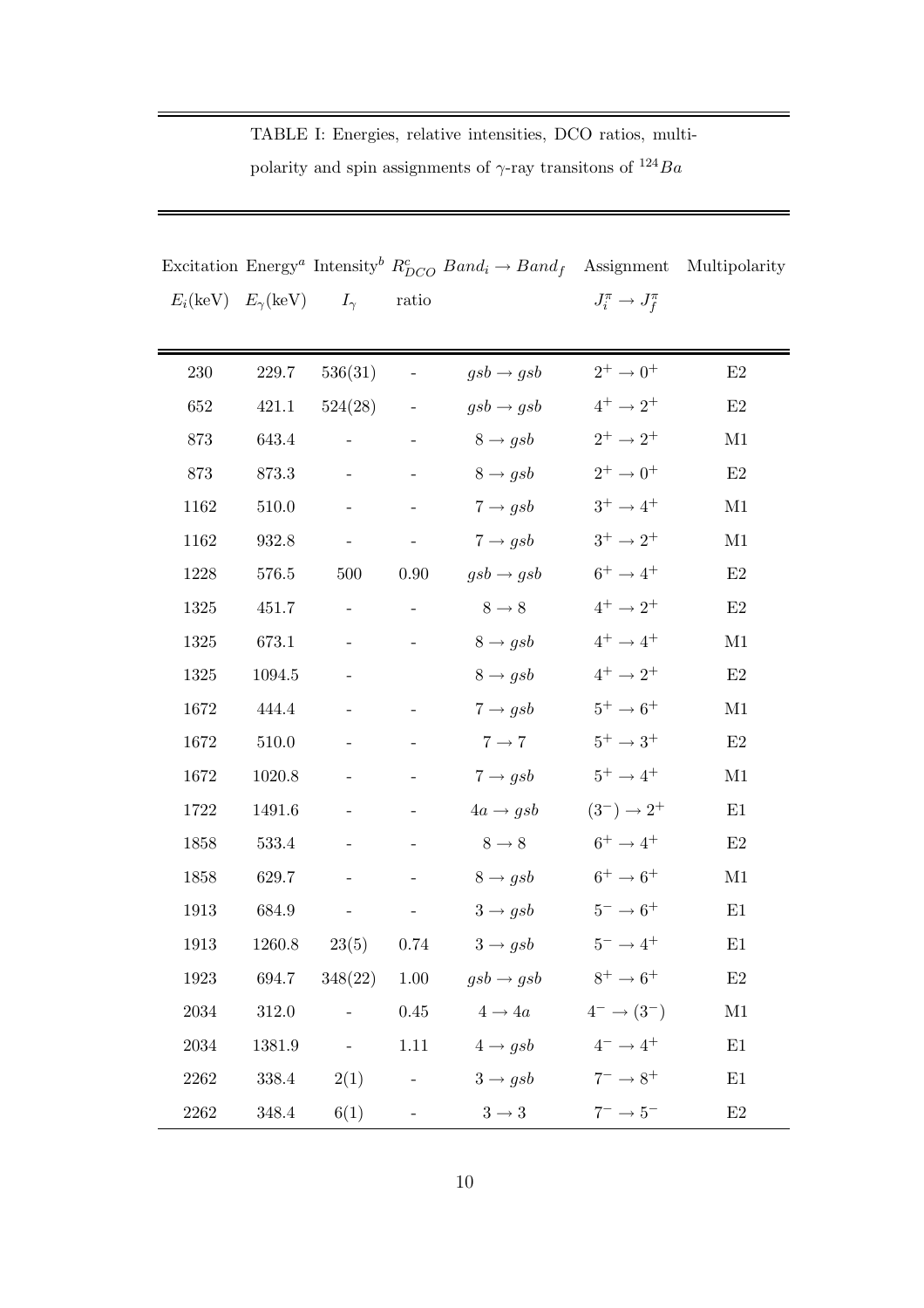|                                            |           |                          |                          | Excitation Energy <sup><i>a</i></sup> Intensity <sup><i>b</i></sup> $R_{DCO}^c$ Band <sub>i</sub> $\rightarrow$ Band <sub>f</sub> Assignment Multipolarity |                           |               |
|--------------------------------------------|-----------|--------------------------|--------------------------|------------------------------------------------------------------------------------------------------------------------------------------------------------|---------------------------|---------------|
| $E_i(\text{keV})$ $E_{\gamma}(\text{keV})$ |           | $I_{\gamma}$             | ratio                    |                                                                                                                                                            | $J_i^{\pi} \to J_f^{\pi}$ |               |
|                                            |           |                          |                          |                                                                                                                                                            |                           |               |
| 2262                                       | 1033.7    | 67(16)                   | $0.66\,$                 | $3 \rightarrow gsb$                                                                                                                                        | $7^- \rightarrow 6^+$     | E1            |
| 2267                                       | 354.0     |                          |                          | $5a \rightarrow 3$                                                                                                                                         | $5^-\to5^-$               | M1            |
| 2267                                       | 942.4     | $\overline{\phantom{a}}$ | $\overline{\phantom{a}}$ | $5a \rightarrow 8$                                                                                                                                         | $5^- \to 4^+$             | E1            |
| 2267                                       | 1038.6    | $\sim$                   | $\overline{\phantom{a}}$ | $5a \rightarrow gsb$                                                                                                                                       | $5^- \rightarrow 6^+$     | E1            |
| 2267                                       | 1615.3    | 6(2)                     |                          | $5a \rightarrow gsb$                                                                                                                                       | $5^-\to4^+$               | E1            |
| 2285                                       | 612.7     | $\overline{\phantom{a}}$ | $\overline{\phantom{a}}$ | $7 \rightarrow 7$                                                                                                                                          | $7^+ \rightarrow 5^+$     | $\mathrm{E}2$ |
| $2285\,$                                   | 1057.0    | $\frac{1}{2}$            | $\equiv$                 | $7 \rightarrow gsb$                                                                                                                                        | $7^+ \rightarrow 6^+$     | M1            |
| 2359                                       | 325.5     | 13(2)                    | 1.32                     | $4\to4$                                                                                                                                                    | $6^-\to4^-$               | $\mathrm{E}2$ |
| 2359                                       | 446.3     | 22(4)                    | $0.35\,$                 | $4 \rightarrow 3$                                                                                                                                          | $6^-\to5^-$               | M1            |
| 2359                                       | 1130.0    | 31(7)                    | 0.99                     | $4 \rightarrow gsb$                                                                                                                                        | $6^- \rightarrow 6^+$     | E1            |
| 2479                                       | 555.7     | $\overline{\phantom{a}}$ |                          | $8 \rightarrow gsb$                                                                                                                                        | $8^+ \rightarrow 8^+$     | M1            |
| 2479                                       | 620.9     | $\overline{\phantom{a}}$ | $\sim$                   | $8 \rightarrow 8$                                                                                                                                          | $8^+ \to 6^+$             | E2            |
| 2498                                       | $230.5\,$ | 64(12)                   | 0.58                     | $6 \rightarrow 5a$                                                                                                                                         | $6^-\to5^-$               | M1            |
| 2498                                       | 824.9     | $\sim$ $ \sim$           |                          | $6 \rightarrow 7$                                                                                                                                          | $6^- \rightarrow 5^+$     | E1            |
| 2647                                       | 288.0     | 2(1)                     | $\equiv$                 | $5a \rightarrow 4$                                                                                                                                         | $7^-\to6^-$               | M1            |
| 2647                                       | 380.4     | 5(2)                     | 1.05                     | $5a \rightarrow 5a$                                                                                                                                        | $7^- \rightarrow 5^-$     | E2            |
| 2647                                       | 385.7     | 7(2)                     | 0.67                     | $5a \rightarrow 3$                                                                                                                                         | $7^- \rightarrow 7^-$     | M1            |
| 2647                                       | 789.3     | 8(3)                     |                          | $5a \rightarrow 8$                                                                                                                                         | $7^- \rightarrow 6^+$     | E1            |
| 2688                                       | 764.4     | 213(32)                  | 0.97                     | $gsb \rightarrow gsb$                                                                                                                                      | $10^+ \rightarrow 8^+$    | E2            |
| 2691                                       | 193.0     | 39(14)                   | $0.41\,$                 | $5 \rightarrow 6$                                                                                                                                          | $7^- \rightarrow 6^-$     | $\rm M1$      |
| 2705                                       | 345.2     | 46(8)                    | $0.99\,$                 | $4 \rightarrow 4$                                                                                                                                          | $8^- \rightarrow 6^-$     | $\rm E2$      |
| 2705                                       | 442.7     | 6(3)                     | $0.48\,$                 | $4 \rightarrow 3$                                                                                                                                          | $8^- \rightarrow 7^-$     | M1            |
| $2705\,$                                   | $781.0\,$ | 29(6)                    | $0.75\,$                 | $4 \rightarrow gsb$                                                                                                                                        | $8^- \rightarrow 8^+$     | $\rm E1$      |

TABLE I: (continued)

 $\rm E2$ 

2722 459.8 43(9) 1.13  $3 \rightarrow 3$  9<sup>-</sup>  $\rightarrow 7^-$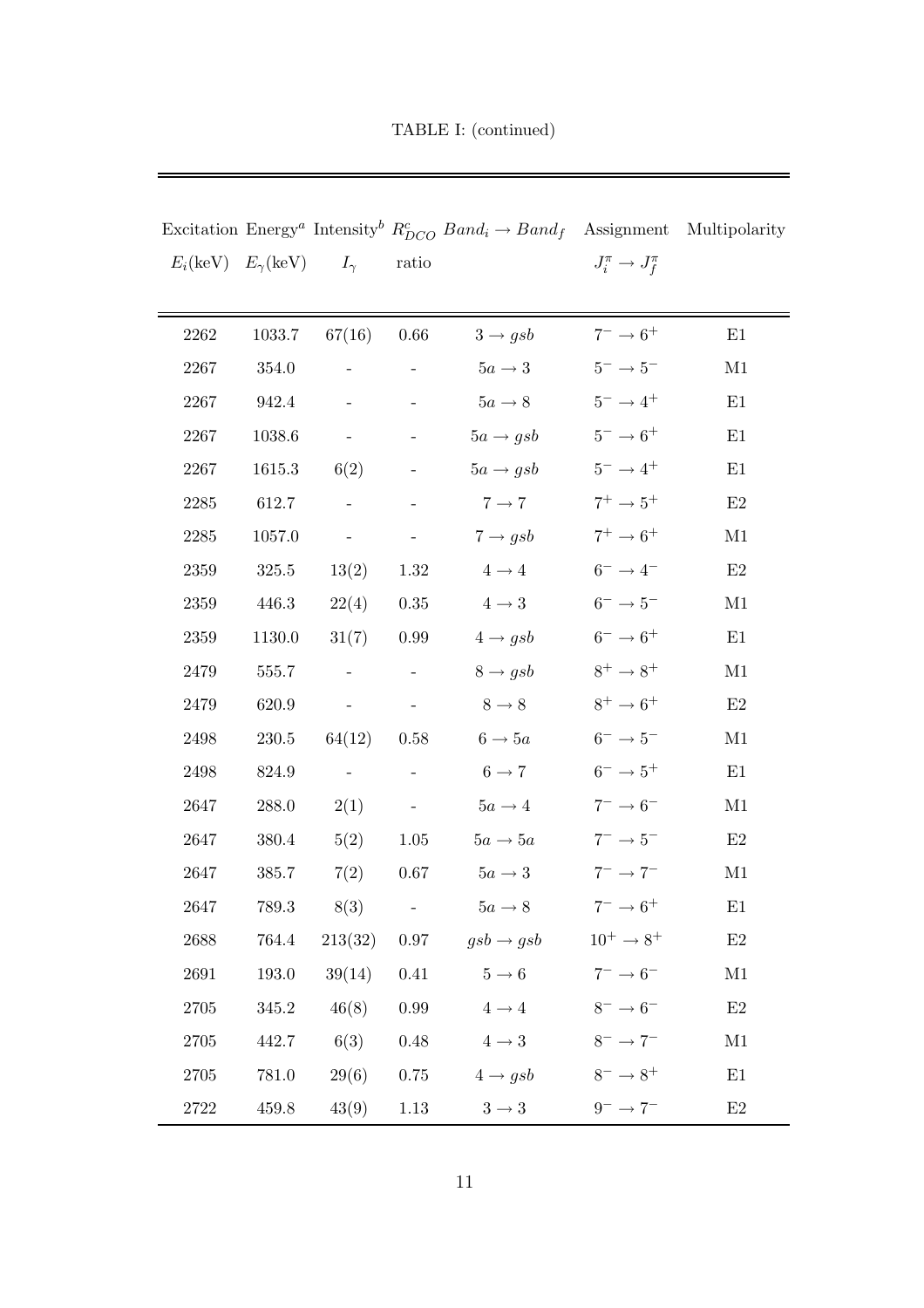|                                                         |           |                  |                  | Excitation Energy <sup><i>a</i></sup> Intensity <sup><i>b</i></sup> $R_{DCO}^c$ Band <sub>i</sub> $\rightarrow$ Band <sub>f</sub> Assignment Multipolarity |                             |          |
|---------------------------------------------------------|-----------|------------------|------------------|------------------------------------------------------------------------------------------------------------------------------------------------------------|-----------------------------|----------|
| $E_i(\text{keV})$ $E_{\gamma}(\text{keV})$ $I_{\gamma}$ |           |                  | ratio            |                                                                                                                                                            | $J_i^{\pi} \to J_f^{\pi}$   |          |
|                                                         |           |                  |                  |                                                                                                                                                            |                             |          |
| 2722                                                    | 798.0     | 75(8)            | $0.50\,$         | $3 \rightarrow gsb$                                                                                                                                        | $9^-\to 8^+$                | E1       |
| 2906                                                    | 215.9     | 23(11)           | 0.35             | $6 \rightarrow 5$                                                                                                                                          | $8^- \rightarrow 7^-$       | M1       |
| 2906                                                    | 408.7     | 6(4)             | $\sim 100$       | $6\rightarrow 6$                                                                                                                                           | $8^-\to6^-$                 | E2       |
| 2975                                                    | 689.8     |                  |                  | $7 \rightarrow 7$                                                                                                                                          | $9^+ \rightarrow 7^+$       | E2       |
| 2975                                                    | 1053.0    |                  |                  | $7 \rightarrow gsb$                                                                                                                                        | $9^+ \rightarrow 8^+$       | M1       |
| 3110                                                    | $203.2\,$ | $\omega_{\rm c}$ | $\sim$ $-$       | $5\rightarrow 6$                                                                                                                                           | $9^- \rightarrow 8^-$       | M1       |
| 3110                                                    | 404.9     | 6(2)             | 0.77             | $5\rightarrow 4$                                                                                                                                           | $9^-\to8^-$                 | M1       |
| 3110                                                    | $419.2\,$ | 15(3)            | $\sim 10^{-11}$  | $5\rightarrow5$                                                                                                                                            | $9^-\to7^-$                 | $\rm E2$ |
| 3110                                                    | 462.0     | 14(5)            | 0.90             | $5 \rightarrow 5a$                                                                                                                                         | $9^-\to7^-$                 | E2       |
| 3157                                                    | 434.7     | 3(1)             | $\sim 10^{-11}$  | $4 \rightarrow 3$                                                                                                                                          | $10^-\to 9^-$               | M1       |
| 3157                                                    | 452.0     | 61(17)           | 1.02             | $4\to4$                                                                                                                                                    | $10^-\to 8^-$               | E2       |
| 3178                                                    | 698.7     |                  |                  | $8\rightarrow 8$                                                                                                                                           | $10^+ \to 8^+$              | $\rm E2$ |
| 3287                                                    | 564.9     | 101(22)          | 1.09             | $3\rightarrow 3$                                                                                                                                           | $11^-\rightarrow 9^-$       | $\rm E2$ |
| 3287                                                    | 599.8     | $\sim$ $-$       |                  | $3 \rightarrow gsb$                                                                                                                                        | $11^- \rightarrow 10^+$     | E1       |
| 3335                                                    | 225.8     | 13(3)            | $\sim$           | $6 \rightarrow 5$                                                                                                                                          | $10^-\to 9^-$               | M1       |
| 3335                                                    | 429.4     | 28(6)            | 1.01             | $6 \rightarrow 6$                                                                                                                                          | $10^- \rightarrow 8^-$      | E2       |
| 3437                                                    | 748.3     | 196(13)          | 0.97             | $1 \rightarrow gsb$                                                                                                                                        | $12^+ \rightarrow 10^+$     | E2       |
| 3591                                                    | 256.0     | 13(5)            | $\omega_{\rm c}$ | $5 \rightarrow 6$                                                                                                                                          | $11^{-} \rightarrow 10^{-}$ | M1       |
| 3591                                                    | 482.2     | 39(8)            | 0.95             | $5 \rightarrow 5$                                                                                                                                          | $11^- \rightarrow 9^-$      | $\rm E2$ |
| 3692                                                    | 255.6     | 6(3)             | 0.74             | $2 \rightarrow 1$                                                                                                                                          | $12^+ \rightarrow 12^+$     | M1       |
| 3692                                                    | 1004.0    | $16(5)$ 1.17     |                  | $2 \rightarrow gsb$                                                                                                                                        | $12^+ \rightarrow 10^+$     | $\rm E2$ |
| 3694                                                    | 718.8     |                  |                  | $7 \rightarrow 7$                                                                                                                                          | $11^+ \rightarrow 9^+$      | E2       |
| 3772                                                    | 486.1     |                  |                  | $4 \rightarrow 3$                                                                                                                                          | $12^- \rightarrow 11^-$     | M1       |
| 3772                                                    | 615.5     | $56(16)$ 1.03    |                  | $4 \rightarrow 4$                                                                                                                                          | $12^- \to 10^-$             | $\rm E2$ |

TABLE I: (continued)

 $\equiv$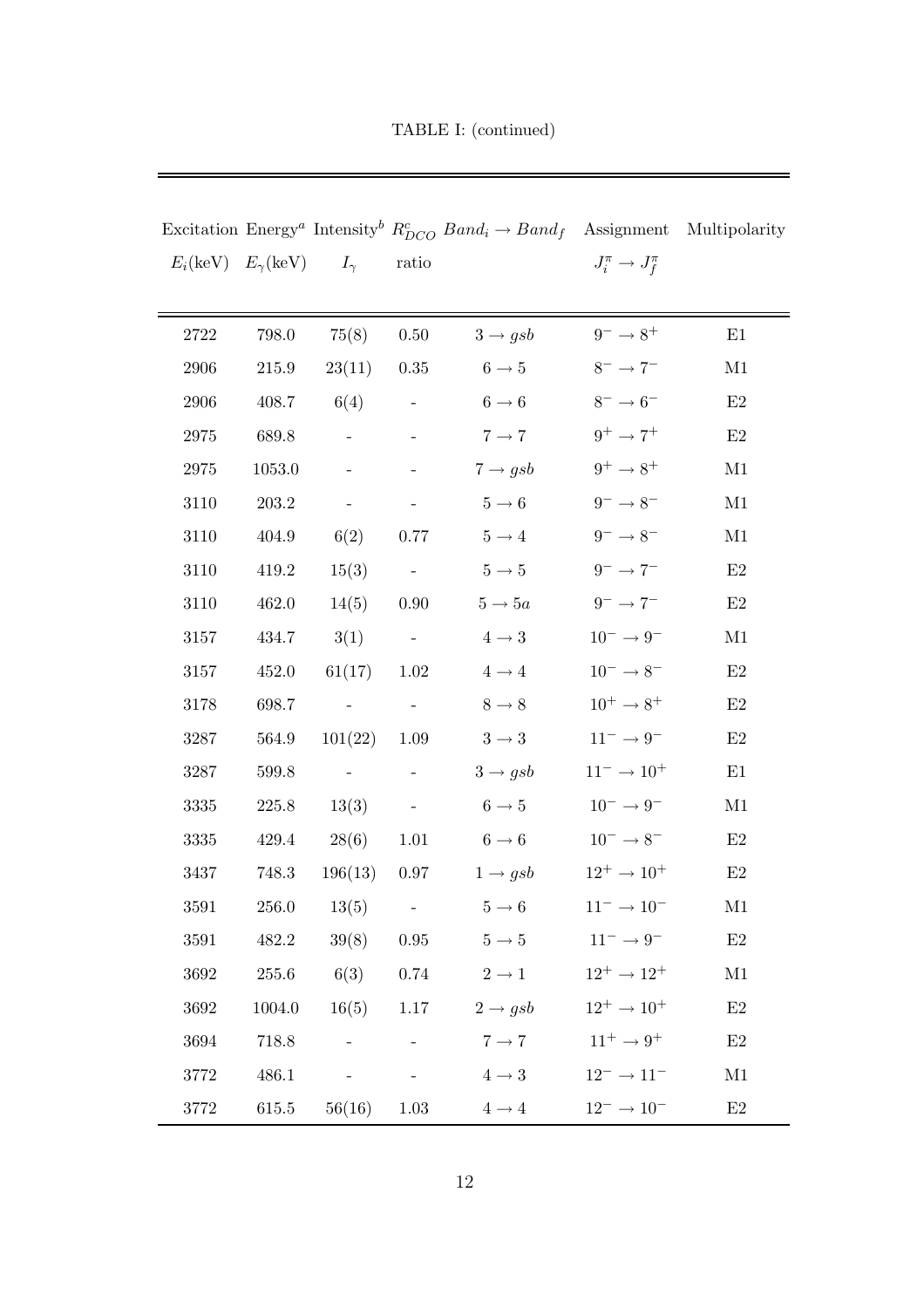|                                                         |           |                          |                                           | Excitation Energy <sup><i>a</i></sup> Intensity <sup><i>b</i></sup> $R_{DCO}^c$ Band <sub>i</sub> $\rightarrow$ Band <sub>f</sub> Assignment Multipolarity |                                                     |               |
|---------------------------------------------------------|-----------|--------------------------|-------------------------------------------|------------------------------------------------------------------------------------------------------------------------------------------------------------|-----------------------------------------------------|---------------|
| $E_i(\text{keV})$ $E_{\gamma}(\text{keV})$ $I_{\gamma}$ |           |                          | ratio                                     |                                                                                                                                                            | $J_i^{\pi} \to J_f^{\pi}$                           |               |
|                                                         |           |                          |                                           |                                                                                                                                                            |                                                     |               |
| 3891                                                    | $299.9\,$ | 16(4)                    |                                           | $6 \rightarrow 5$                                                                                                                                          | $12^-\rightarrow11^-$                               | M1            |
| 3891                                                    | 556.4     | 13(5)                    | 0.97                                      | $6 \rightarrow 6$                                                                                                                                          | $12^- \rightarrow 10^-$                             | E2            |
| 3968                                                    | 681.0     | 94(25)                   | 1.15                                      | $3\rightarrow 3$                                                                                                                                           | $13^-\to11^-$                                       | E2            |
| 4127                                                    | 434.2     | $\equiv$                 | $\sim$ $ \sim$                            | $1\to 2$                                                                                                                                                   | $14^+ \rightarrow 12^+$                             | E2            |
| 4127                                                    | 689.4     | 173(13)                  | 1.03                                      | $1\rightarrow 1$                                                                                                                                           | $14^+ \rightarrow 12^+$                             | E2            |
| 4228                                                    | 336.6     | 7(2)                     | $\sim 10^{-11}$                           | $5\rightarrow 6$                                                                                                                                           | $13^- \rightarrow 12^-$                             | M1            |
| 4228                                                    | 636.3     | $20(4)$ 1.15             |                                           | $5\rightarrow5$                                                                                                                                            | $13^-\rightarrow11^-$                               | E2            |
| 4382                                                    | 689.9     |                          |                                           | $12\to 2$                                                                                                                                                  | $(11^+) \rightarrow 12^+$                           | M1            |
| 4382                                                    | 945.4     |                          |                                           | $12\to1$                                                                                                                                                   | $(11^+) \rightarrow 12^+$                           | M1            |
| 4382                                                    | 1407.0    | $\sim$                   | $\sim$                                    | $12\rightarrow7$                                                                                                                                           | $(11^+) \to 9^+$                                    | E2            |
| 4408                                                    | 281.3     | 3(1)                     | 0.53                                      | $2\to1$                                                                                                                                                    | $14^+ \rightarrow 14^+$                             | M1            |
| 4408                                                    | $715.5\,$ | 14(4)                    | $1.22\,$                                  | $2\to 2$                                                                                                                                                   | $14^+ \rightarrow 12^+$                             | E2            |
| 4408                                                    | 971.1     | 24(6)                    | $1.38\,$                                  | $2\to1$                                                                                                                                                    | $14^+ \rightarrow 12^+$                             | $\mathrm{E}2$ |
| 4534                                                    | 566.2     | $\sim$ $-$               | $\sim$ $ \sim$                            | $4 \rightarrow 3$                                                                                                                                          | $14^- \rightarrow 13^-$                             | M1            |
| 4534                                                    | 762.1     | 48(16)                   | 1.03                                      | $4 \rightarrow 4$                                                                                                                                          | $14^-\rightarrow12^-$                               | E2            |
| 4552                                                    | 170.0     | $\overline{\phantom{a}}$ | $\alpha_{\rm{max}}=1$                     | $13 \rightarrow 12$                                                                                                                                        | $(12^+) \rightarrow (11^+)$                         | M1            |
| 4552                                                    | 722.0     | $\Box$                   | 0.74                                      | $13 \rightarrow 13a$                                                                                                                                       | $(12^{+}) \rightarrow (11)$                         |               |
| 4552                                                    | 858.2     |                          |                                           | $13 \rightarrow 7$                                                                                                                                         | $(12^{+}) \rightarrow 11^{+}$                       | M1            |
| 4604                                                    | 375.6     | 5(2)                     | $\mathcal{L}^{\text{max}}_{\text{max}}$   | $6 \rightarrow 5$                                                                                                                                          | $14^- \rightarrow 13^-$                             | $\rm M1$      |
| 4604                                                    | 711.2     | 13(6) 1.00               |                                           | $6 \rightarrow 6$                                                                                                                                          | $14^{-} \rightarrow 12^{-}$                         | E2            |
| 4762                                                    | 793.8     | $61(9)$ 1.03             |                                           | $3 \to 3$ $15^- \to 13^-$                                                                                                                                  |                                                     | E2            |
| 4767                                                    | 215.0     | $\overline{\phantom{a}}$ | $\alpha$ , $\alpha$ , $\alpha$ , $\alpha$ |                                                                                                                                                            | $12 \rightarrow 13$ $(13^+) \rightarrow (12^+)$     | M1            |
| 4767                                                    | 384.2     |                          | 1.14                                      |                                                                                                                                                            | $12 \rightarrow 12$ $(13^{+}) \rightarrow (11^{+})$ | E2            |
| 4767                                                    | 1073.2    |                          |                                           | $12 \rightarrow 7$                                                                                                                                         | $(13^+) \rightarrow 11^+$                           | E2            |

TABLE I: (continued)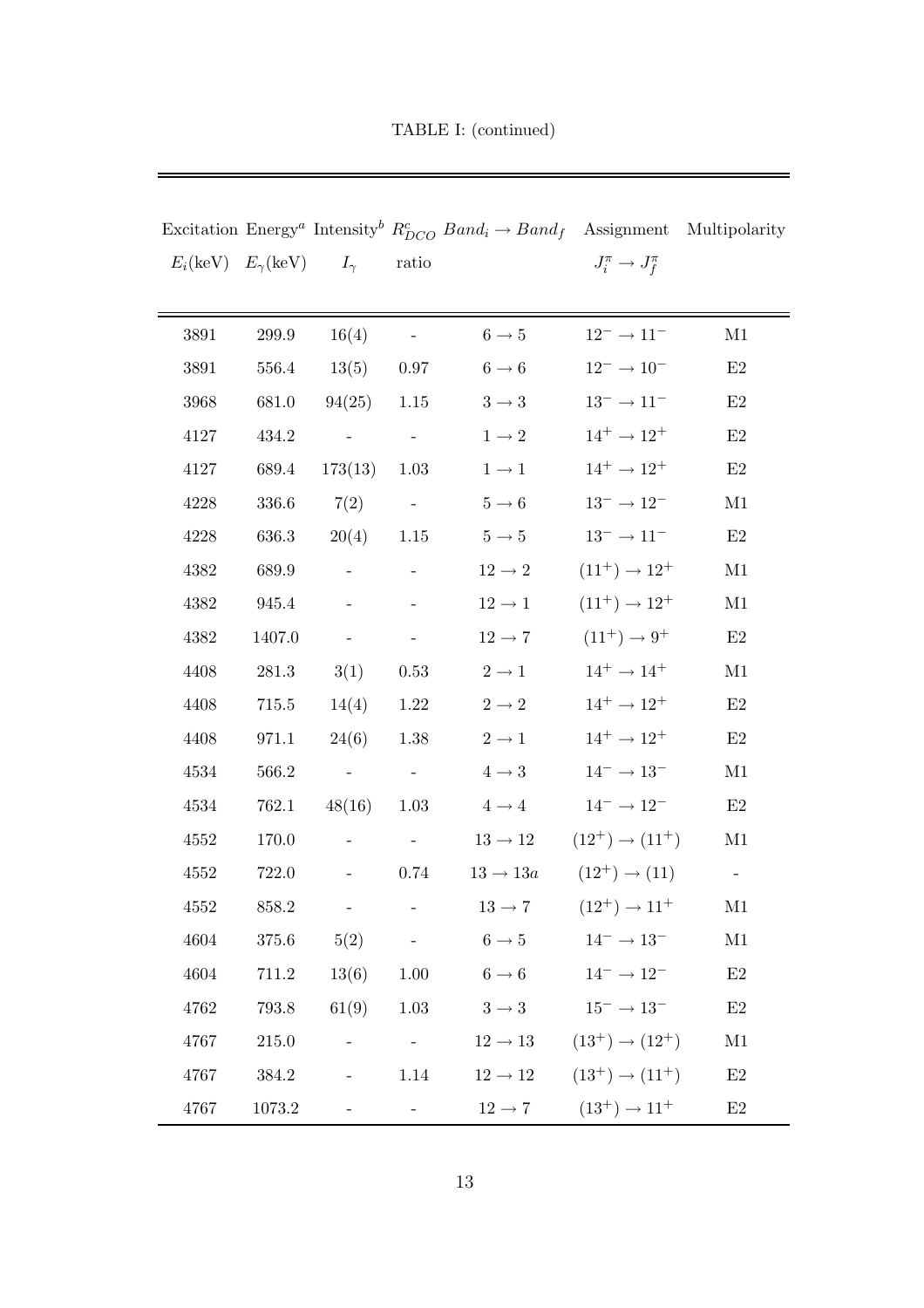TABLE I: (continued)

 $\equiv$ 

|                                                         |        |                                                                                                      |                                   | Excitation Energy <sup><i>a</i></sup> Intensity <sup><i>b</i></sup> $R_{DCO}^c$ Band <sub>i</sub> $\rightarrow$ Band <sub>f</sub> Assignment Multipolarity |                                                 |               |
|---------------------------------------------------------|--------|------------------------------------------------------------------------------------------------------|-----------------------------------|------------------------------------------------------------------------------------------------------------------------------------------------------------|-------------------------------------------------|---------------|
| $E_i(\text{keV})$ $E_{\gamma}(\text{keV})$ $I_{\gamma}$ |        |                                                                                                      | $\operatorname{ratio}$            |                                                                                                                                                            | $J_i^{\pi} \to J_f^{\pi}$                       |               |
|                                                         |        |                                                                                                      |                                   |                                                                                                                                                            |                                                 |               |
| 4893                                                    | 766.1  | 156(13)                                                                                              | 1.05                              | $1 \rightarrow 1$                                                                                                                                          | $16^+ \rightarrow 14^+$                         | $\rm E2$      |
| 5010                                                    | 405.6  | 3(1)                                                                                                 | $\sim$ $-$                        | $5 \rightarrow 6$                                                                                                                                          | $15^- \rightarrow 14^-$                         | M1            |
| 5010                                                    | 780.9  | 20(3)                                                                                                | 0.92                              | $5 \rightarrow 5$                                                                                                                                          | $15^- \rightarrow 13^-$                         | E2            |
| 5028                                                    | 261.0  | $\omega_{\rm{eff}}$                                                                                  | $\sim$ $ \sim$                    | $13 \rightarrow 12$                                                                                                                                        | $(14^+) \rightarrow (13^+)$                     | M1            |
| 5028                                                    | 476.0  | $\sim$                                                                                               | 1.05                              | $13 \rightarrow 13$                                                                                                                                        | $(14^+) \rightarrow (12^+)$                     | E2            |
| 5216                                                    | 323.2  | 3(2)                                                                                                 | 0.78                              | $2\to1$                                                                                                                                                    | $16^+ \rightarrow 16^+$                         | M1            |
| 5216                                                    | 808.5  | 42(8)                                                                                                | 1.35                              | $2\to 2$                                                                                                                                                   | $16^+ \rightarrow 14^+$                         | $\mathrm{E}2$ |
| 5216                                                    | 1090.0 | 11(5)                                                                                                | $\sim$ $-$                        | $2\to1$                                                                                                                                                    | $16^+ \rightarrow 14^+$                         | $\mathrm{E}2$ |
| 5330                                                    | 302.0  | $\sim$                                                                                               | $\alpha \rightarrow \beta \gamma$ | $12\rightarrow13$                                                                                                                                          | $(15^+) \rightarrow (14^+)$                     | M1            |
| 5330                                                    | 562.5  |                                                                                                      | 1.03                              | $12 \rightarrow 12$                                                                                                                                        | $(15^+) \rightarrow (13^+)$                     | E2            |
| 5330                                                    | 1203.7 | $\overline{\phantom{a}}$                                                                             | $\equiv$                          | $12 \rightarrow 1$                                                                                                                                         | $(15^+) \rightarrow 14^+$                       | M1            |
| 5392                                                    | 630.7  | $\sim$                                                                                               | $\sim$                            | $4 \rightarrow 3$                                                                                                                                          | $16^- \rightarrow 15^-$                         | M1            |
| 5392                                                    | 858.3  | 31(11)                                                                                               | 0.94                              | $4 \rightarrow 4$                                                                                                                                          | $16^- \rightarrow 14^-$                         | $\mathrm{E}2$ |
| 5446                                                    | 436.3  | 2(1)                                                                                                 | $\sim 10^{-10}$                   | $6 \rightarrow 5$                                                                                                                                          | $16^- \rightarrow 15^-$                         | M1            |
| 5446                                                    | 842.6  | 9(2)                                                                                                 | 0.85                              | $6 \rightarrow 6$                                                                                                                                          | $16^- \rightarrow 14^-$                         | $\mathrm{E}2$ |
| 5639                                                    | 878.0  | 51(12)                                                                                               | 1.00                              | $3 \rightarrow 3$                                                                                                                                          | $17^{-} \rightarrow 15^{-}$                     | E2            |
| 5669                                                    | 339.0  | $\qquad \qquad -$                                                                                    | $\sim$                            | $13\rightarrow12$                                                                                                                                          | $(16^+) \rightarrow (15^+)$                     | M1            |
| 5669                                                    | 640.9  | $\frac{1}{2}$                                                                                        | 1.00                              | $13 \rightarrow 13$                                                                                                                                        | $(16^+) \rightarrow (14^+)$                     | $\rm E2$      |
| 5726                                                    |        | 832.0 48(9) 0.27                                                                                     |                                   | $9 \rightarrow 1$                                                                                                                                          | $17^+ \to 16^+$                                 | M1            |
| 5764                                                    | 871.6  | 84(15)                                                                                               | 1.10                              | $1 \rightarrow 1$                                                                                                                                          | $18^+ \rightarrow 16^+$                         | E2            |
| 5906                                                    | 459.8  | $\mathcal{L}^{\mathcal{L}}$ and $\mathcal{L}^{\mathcal{L}}$ . The set of $\mathcal{L}^{\mathcal{L}}$ | <b>Contract Contract</b>          | $5 \rightarrow 6$                                                                                                                                          | $17^- \to 16^-$                                 | M1            |
| 5906                                                    | 895.7  | 18(3)                                                                                                |                                   | 1.12 $5 \to 5$ $17^{-} \to 15^{-}$                                                                                                                         |                                                 | E2            |
| 6046                                                    | 377.0  | $\pm$ .                                                                                              | $\sim 10^{-10}$                   |                                                                                                                                                            | $12 \rightarrow 13$ $(17^+) \rightarrow (16^+)$ | $\rm M1$      |
| 6046                                                    | 715.5  | $\sim$ $-$                                                                                           | 1.01                              | $12 \rightarrow 12$                                                                                                                                        | $(17^+) \rightarrow (15^+)$                     | E2            |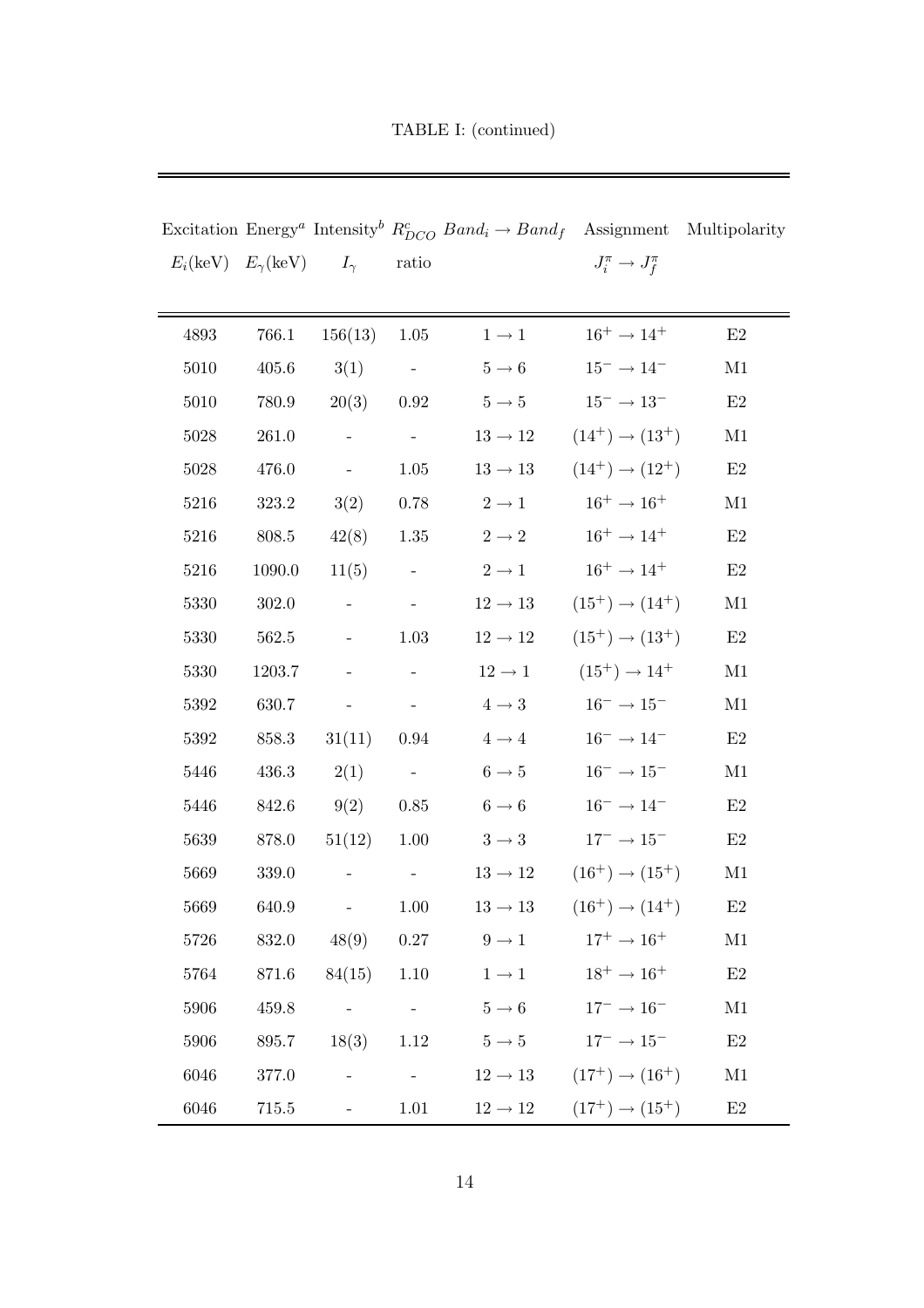Excitation Energy<sup>*a*</sup> Intensity<sup>b</sup>  $R_{DCO}^c$  Band<sub>i</sub>  $\rightarrow$  Band<sub>f</sub> Assignment Multipolarity  $E_i(\text{keV})$   $E_{\gamma}(\text{keV})$   $I_{\gamma}$  ratio  $\tilde{j}_i^{\pi} \to J_f^{\pi}$ 6081 317.2 - -  $2 \rightarrow 1$   $18^+ \rightarrow 18^+$  M1 6081 864.7 37(9) 0.93  $2 \rightarrow 2$   $18^+ \rightarrow 16^+$  E2 6081 1187.9 - -  $2 \rightarrow 1$   $18^+ \rightarrow 16^+$  E2 6192 1299.0 -  $10 \rightarrow 1$   $18^+ \rightarrow 16^+$  E2 6290 896.6 20(8) 1.21  $4 \rightarrow 4$  18<sup>-</sup>  $\rightarrow 16$ <sup>-</sup> E2 6383 477.2 - - 6 → 5  $18^- \rightarrow 17^-$  M1 6383 938.1 9(2) - 6 → 6 18<sup>-</sup> → 16<sup>-</sup> E2 6454 408.0 - -  $13 \rightarrow 12$   $(18^+) \rightarrow (17^+)$  M1 6454 784.9 - 1.04  $13 \rightarrow 13$   $(18^+) \rightarrow (16^+)$  E2 6556 917.3 29(6) 1.15  $3 \rightarrow 3$  19<sup>-</sup> → 17<sup>-</sup> E2 6583 819.1 7(2) -  $9 \rightarrow 1$   $19^+ \rightarrow 18^+$  M1 6583 857.7 22(9) 0.95  $9 \rightarrow 9$   $19^+ \rightarrow 17^+$  E2 6705 1066.0 - -  $3a \rightarrow 3$   $(18) \rightarrow 17^-$  -6712 948.6 59(13) 1.06  $1 \rightarrow 1$   $20^+ \rightarrow 18^+$  E2 6871 487.8 - -  $5 \rightarrow 6$  19<sup>-</sup>  $\rightarrow 18^{-}$  M1 6871 965.0 7(2) 0.96  $5 \rightarrow 5$  19<sup>-</sup> → 17<sup>-</sup> E2 6898 444.0 - -  $12 \rightarrow 13$   $(19^+) \rightarrow (18^+)$  M1 6898 852.0 - 1.06  $12 \rightarrow 12$   $(19^+) \rightarrow (17^+)$  E2 7000 919.4  $25(6)$  1.08  $2 \rightarrow 2$   $20^+ \rightarrow 18^+$  E2 7000 1236.2 - -  $2 \rightarrow 1$   $20^+ \rightarrow 18^+$  E2 7084 891.9  $20(10)$  0.91  $10 \rightarrow 10$   $20^+ \rightarrow 18^+$  E2 7084 1319.7 - 0.92  $10 \rightarrow 1$   $20^+ \rightarrow 18^+$  E2 7230 940.5 13(6) 0.90  $4 \rightarrow 4$   $20^- \rightarrow 18^-$  E2

TABLE I: (continued)

7365 910.0 - 1.08  $13 \rightarrow 13$   $(20^+) \rightarrow (18^+)$  E2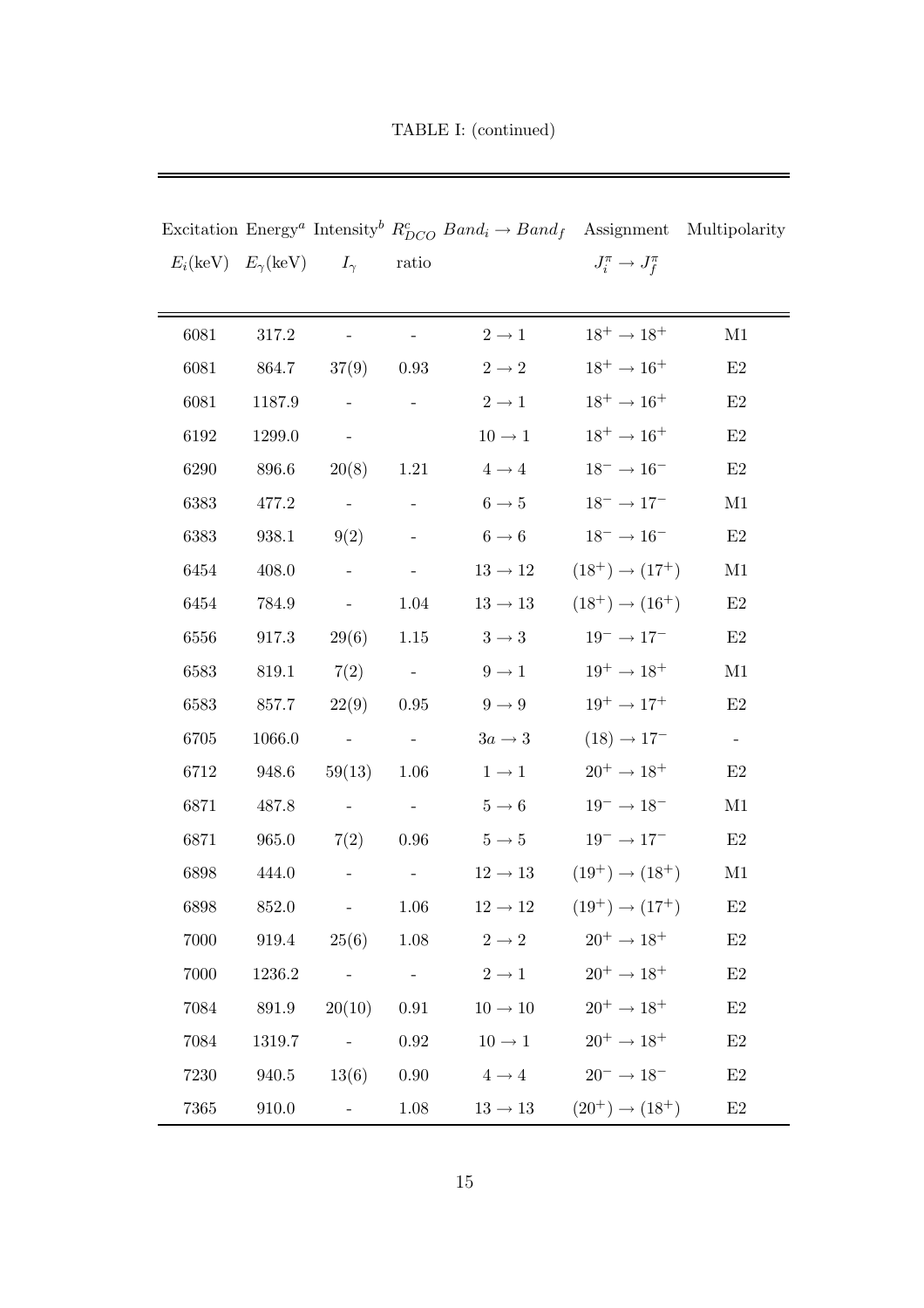|      |        |                                                               |                                                           | Excitation Energy <sup><i>a</i></sup> Intensity <sup><i>b</i></sup> $R_{DCO}^c$ Band <sub>i</sub> $\rightarrow$ Band <sub>f</sub> Assignment Multipolarity |                                 |               |
|------|--------|---------------------------------------------------------------|-----------------------------------------------------------|------------------------------------------------------------------------------------------------------------------------------------------------------------|---------------------------------|---------------|
|      |        | $E_i(\text{keV})$ $E_{\gamma}(\text{keV})$ $I_{\gamma}$ ratio |                                                           |                                                                                                                                                            | $J_i^{\pi} \to J_f^{\pi}$       |               |
|      |        |                                                               |                                                           |                                                                                                                                                            |                                 |               |
| 7366 | 495.2  |                                                               |                                                           | $6\rightarrow5$                                                                                                                                            | $20^- \rightarrow 19^-$         | M1            |
| 7366 | 982.6  | 4(2)                                                          | $\alpha_{\rm{max}}=0.01$                                  | $6 \rightarrow 6$                                                                                                                                          | $20^-\rightarrow18^-$           | E2            |
| 7502 | 945.3  | $16(4)$ 1.26                                                  |                                                           | $3 \rightarrow 3$                                                                                                                                          | $21^-\to19^-$                   | E2            |
| 7503 | 791.3  | $\sim$ $-$                                                    | $\alpha \rightarrow \alpha$                               | $9 \rightarrow 1$                                                                                                                                          | $21^+ \rightarrow 20^+$         | M1            |
| 7503 | 918.0  | 12(4)                                                         | 0.87                                                      | $9 \rightarrow 9$                                                                                                                                          | $21^+ \rightarrow 19^+$         | E2            |
| 7717 | 1004.9 | 41(10)                                                        | 1.08                                                      | $1 \rightarrow 1$                                                                                                                                          | $22^+ \rightarrow 20^+$         | E2            |
| 7865 | 966.9  | $\pm$ .                                                       | 1.16                                                      | $12\rightarrow12$                                                                                                                                          | $(21^+) \rightarrow (19^+)$     | $\mathrm{E}2$ |
| 7878 | 1007.4 | $\sim 10^{-10}$                                               | $\sim 10^{-10}$                                           | $5 \rightarrow 5$                                                                                                                                          | $21^-\to19^-$                   | $\mathrm{E}2$ |
| 7984 | 983.7  | 18(4)                                                         | 1.09                                                      | $2 \rightarrow 2$                                                                                                                                          | $22^+ \rightarrow 20^+$         | E2            |
| 7984 | 1272.3 | $\mathcal{L}^{\text{max}}$ and $\mathcal{L}^{\text{max}}$     | $\alpha_{\rm{max}}=0.5$                                   | $2 \rightarrow 1$                                                                                                                                          | $22^+ \rightarrow 20^+$         | $\mathrm{E}2$ |
| 8101 | 1016.8 | 11(5)                                                         | 1.08                                                      | $10\rightarrow10$                                                                                                                                          | $22^+ \rightarrow 20^+$         | E2            |
| 8101 | 1389.0 | $\sim$ $ \sim$                                                | $\sim$ $ \sim$                                            | $10 \rightarrow 1$                                                                                                                                         | $22^+ \rightarrow 20^+$         | $\mathrm{E}2$ |
| 8263 | 1034.4 | 11(5) 0.91                                                    |                                                           | $4 \rightarrow 4$                                                                                                                                          | $22^-\rightarrow20^-$           | $\mathrm{E}2$ |
| 8371 | 1006.3 | $\omega_{\rm{eff}}$                                           | 1.06                                                      | $13 \rightarrow 13$                                                                                                                                        | $(22^{+}) \rightarrow (20^{+})$ | E2            |
| 8411 | 1044.0 | $\omega_{\rm{max}}=0.01$ and $\omega_{\rm{max}}=0.01$         |                                                           | $6 \rightarrow 6$                                                                                                                                          | $22^-\rightarrow20^-$           | $\mathrm{E}2$ |
| 8486 | 769.2  | $\alpha = 0.01$                                               | $\mathcal{L}_{\text{max}}$ and $\mathcal{L}_{\text{max}}$ | $9 \rightarrow 1$                                                                                                                                          | $23^+\rightarrow 22^+$          | M1            |
| 8486 | 983.4  | $10(4)$ 1.11                                                  |                                                           | $9 \rightarrow 9$                                                                                                                                          | $23^+\rightarrow21^+$           | E2            |
| 8512 |        | $1009.7$ $14(4)$ $0.95$                                       |                                                           | $3 \rightarrow 3$                                                                                                                                          | $23^{-} \rightarrow 21^{-}$     | E2            |
| 8795 |        |                                                               |                                                           | 1077.1 $37(9)$ 1.22 $1 \rightarrow 1$ $24^+ \rightarrow 22^+$                                                                                              |                                 | E2            |
| 8905 | 1040.6 |                                                               |                                                           | - 1.22 $12 \rightarrow 12$ $(23^{+}) \rightarrow (21^{+})$                                                                                                 |                                 | E2            |
| 8913 |        |                                                               |                                                           | 1034.0 - $5 \rightarrow 5$ $23^{-} \rightarrow 21^{-}$                                                                                                     |                                 | $\mathrm{E}2$ |
| 9054 |        |                                                               |                                                           | 1069.2 12(3) 0.90 $2 \rightarrow 2$                                                                                                                        | $24^+ \rightarrow 22^+$         | $\mathrm{E}2$ |
| 9179 |        |                                                               |                                                           | 1078.6 10(5) 0.84 10 $\rightarrow$ 10                                                                                                                      | $24^+ \rightarrow 22^+$         | $\rm E2$      |
| 9179 |        | $1462.3$ - -                                                  |                                                           | $10 \rightarrow 1$                                                                                                                                         | $24^+ \rightarrow 22^+$         | $\mathrm{E}2$ |

TABLE I: (continued)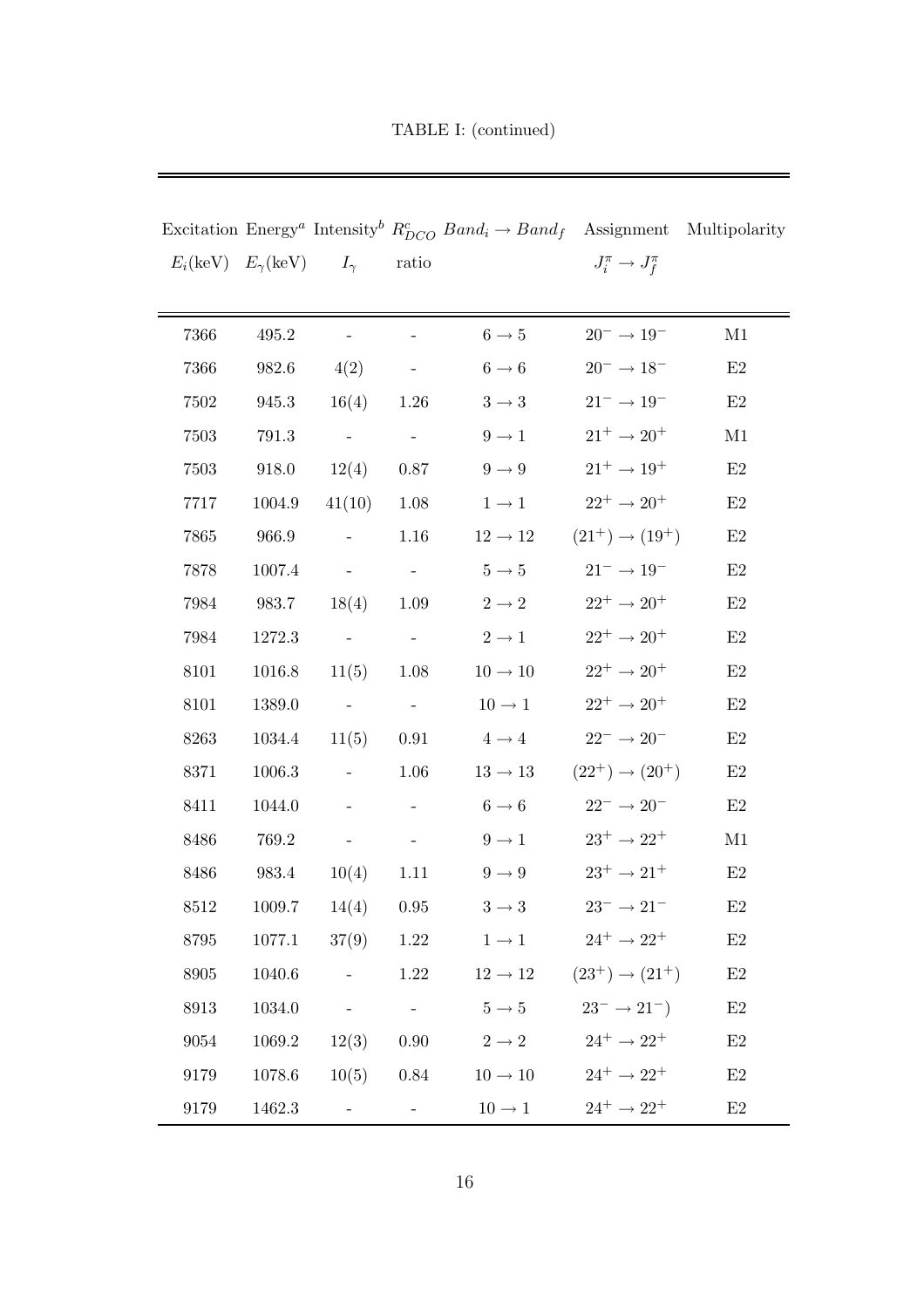|                                                         |        |                             |                             | Excitation Energy <sup><i>a</i></sup> Intensity <sup><i>b</i></sup> $R_{DCO}^c$ Band <sub>i</sub> $\rightarrow$ Band <sub>f</sub> Assignment Multipolarity |                                                 |       |
|---------------------------------------------------------|--------|-----------------------------|-----------------------------|------------------------------------------------------------------------------------------------------------------------------------------------------------|-------------------------------------------------|-------|
| $E_i(\text{keV})$ $E_{\gamma}(\text{keV})$ $I_{\gamma}$ |        |                             | ratio                       |                                                                                                                                                            | $J_i^{\pi} \to J_f^{\pi}$                       |       |
|                                                         |        |                             |                             |                                                                                                                                                            |                                                 |       |
| 9381                                                    | 1117.6 | 5(1)                        | 0.89                        | $4 \rightarrow 4$                                                                                                                                          | $24^-\to22^-$                                   | E2    |
| 9430                                                    | 1058.5 | $\equiv$                    | 1.25                        | $13 \rightarrow 13$                                                                                                                                        | $(24^+) \rightarrow (22^+)$                     | E2    |
| 9528                                                    | 1117.1 | $\mathcal{L} = \mathcal{L}$ | $\sim 10^{-10}$             | $6 \rightarrow 6$                                                                                                                                          | $(24^{-}) \rightarrow (22^{-})$                 | E2    |
| 9566                                                    | 1078.2 | 6(2)                        | 1.25                        | $9 \rightarrow 9$                                                                                                                                          | $25^+ \rightarrow 23^+$                         | E2    |
| 9613                                                    | 1100.1 | 8(2)                        | 1.37                        | $3 \rightarrow 3$                                                                                                                                          | $25^- \rightarrow 23^-$                         | E2    |
| 9918                                                    | 1124.1 | $\sim 10^{-1}$              | $\sim$ $ \sim$              | $11\rightarrow1$                                                                                                                                           | $(25) \rightarrow 24^+$                         | $\pm$ |
| 9951                                                    | 1154.5 | 15(6)                       | 1.11                        | $1 \rightarrow 1$                                                                                                                                          | $26^+ \rightarrow 24^+$                         | E2    |
| 9976                                                    | 1070.6 | $\sim$ $-$                  | 1.07                        | $12 \rightarrow 12$                                                                                                                                        | $(25^+) \rightarrow (23^+)$                     | E2    |
| 9984                                                    | 1070.7 | $\sim$ $ \sim$              | $\alpha \rightarrow \alpha$ | $5 \rightarrow 5$                                                                                                                                          | $(25^{-}) \rightarrow (23^{-})$                 | E2    |
| 10223                                                   | 1168.6 | 10(3)                       | 0.97                        | $2 \rightarrow 2$                                                                                                                                          | $26^+ \rightarrow 24^+$                         | E2    |
| 10312                                                   | 1131.4 | 5(2)                        | $1.16\,$                    | $10\rightarrow10$                                                                                                                                          | $26^+ \rightarrow 24^+$                         | E2    |
| 10312                                                   | 1516.9 | $\frac{1}{2}$               | $\sim$ $ \sim$              | $10 \rightarrow 1$                                                                                                                                         | $26^+ \rightarrow 24^+$                         | E2    |
| 10521                                                   | 1091.9 | $\mathcal{L}_{\text{max}}$  | 1.12                        | $13 \rightarrow 13$                                                                                                                                        | $(26^+) \rightarrow (24^+)$                     | E2    |
| 10563                                                   | 1181.2 | 4(1)                        | $\alpha_{\rm{max}}=0.1$     | $4 \rightarrow 4$                                                                                                                                          | $26^- \rightarrow 24^-$                         | E2    |
| 10707                                                   | 1178.4 | $\sim$ $-$                  |                             |                                                                                                                                                            | $6 \to 6$ $(26^-) \to (24^-)$                   | E2    |
| 10751                                                   | 1184.8 | 2(2)                        | $\alpha \rightarrow \alpha$ | $9 \rightarrow 9$                                                                                                                                          | $27^+ \rightarrow 25^+$                         | E2    |
| 10814                                                   | 1201.5 | 6(2)                        | 1.29                        | $3 \rightarrow 3$                                                                                                                                          | $27^- \rightarrow 25^-$                         | E2    |
| 11029                                                   | 1151.3 | $\pm$                       |                             | $11 \rightarrow 11$                                                                                                                                        | $(27) \rightarrow (25)$                         | E2    |
| 11079                                                   | 1102.4 | $\overline{\phantom{a}}$    | 1.13                        |                                                                                                                                                            | $12 \rightarrow 12$ $(27^+) \rightarrow (25^+)$ | E2    |
| 11118                                                   | 1505.0 | $\sim$ $-$                  | $\sim 10^{-10}$             | $3b \rightarrow 3$                                                                                                                                         | $(26) \rightarrow 25^-$                         |       |
| 11183                                                   |        | $1231.2$ $11(4)$ 0.86       |                             | $1 \rightarrow 1$                                                                                                                                          | $28^+ \rightarrow 26^+$                         | E2    |
| 11475                                                   |        | $1251.8\quad 6.3(3.8)$      | 0.97                        | $2 \rightarrow 2$                                                                                                                                          | $28^+ \rightarrow 26^+$                         | E2    |
| 11526                                                   | 1214.2 |                             |                             | $3(2)$ 0.91 $10 \rightarrow 10$                                                                                                                            | $28^+ \rightarrow 26^+$                         | E2    |
| 11651                                                   | 1129.3 | $\sim$ $-$                  | 1.21                        | $13 \rightarrow 13$                                                                                                                                        | $(28^{+}) \rightarrow (26^{+})$                 | E2    |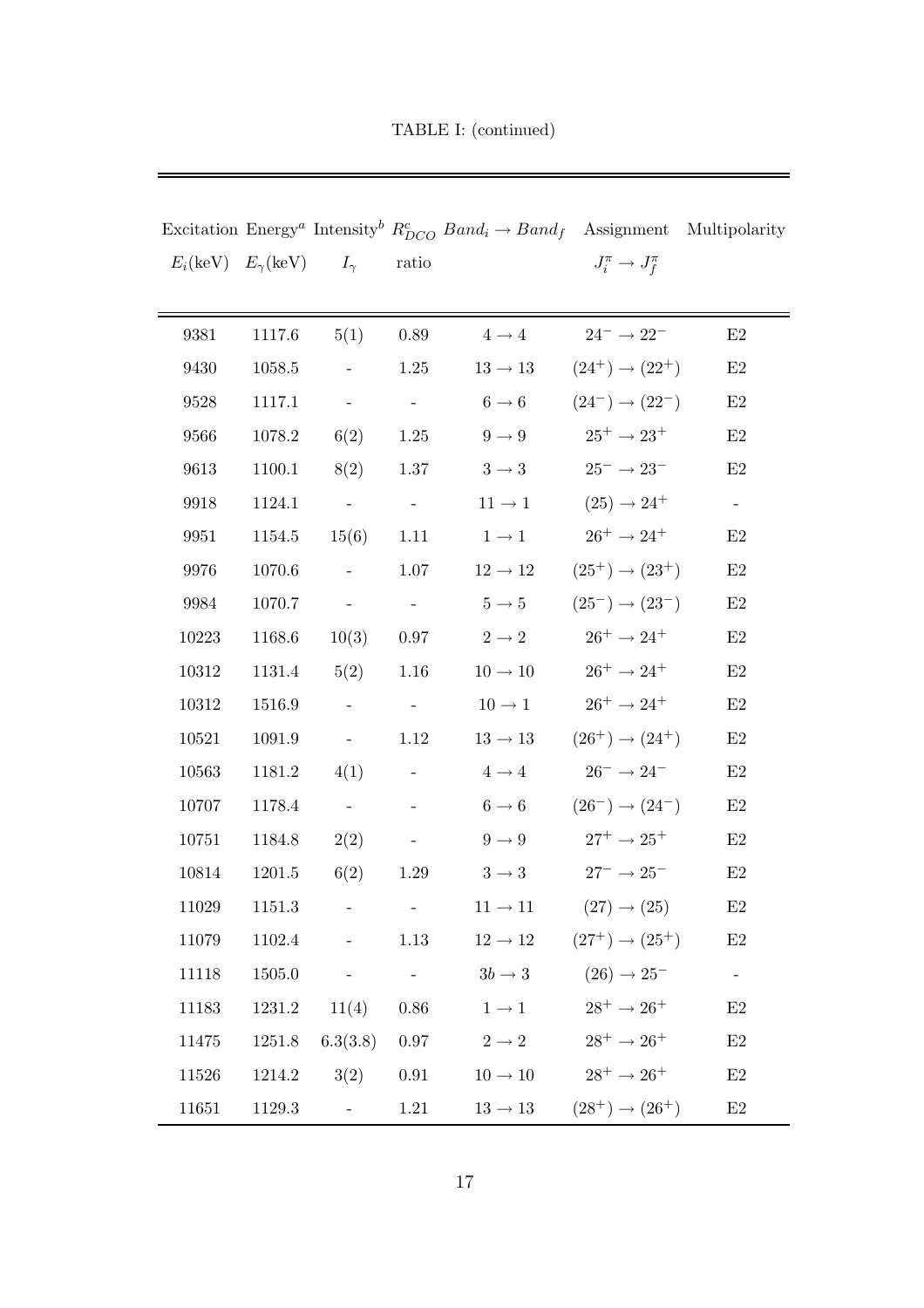|       |        |                                                         |                                                                                                                                                                                                                                                                                                                                                                                                                                                           | Excitation Energy <sup><i>a</i></sup> Intensity <sup><i>b</i></sup> $R_{DCO}^c$ Band <sub>i</sub> $\rightarrow$ Band <sub>f</sub> Assignment Multipolarity |                                                     |               |
|-------|--------|---------------------------------------------------------|-----------------------------------------------------------------------------------------------------------------------------------------------------------------------------------------------------------------------------------------------------------------------------------------------------------------------------------------------------------------------------------------------------------------------------------------------------------|------------------------------------------------------------------------------------------------------------------------------------------------------------|-----------------------------------------------------|---------------|
|       |        | $E_i(\text{keV})$ $E_{\gamma}(\text{keV})$ $I_{\gamma}$ | ratio                                                                                                                                                                                                                                                                                                                                                                                                                                                     |                                                                                                                                                            | $J_i^{\pi} \to J_f^{\pi}$                           |               |
|       |        |                                                         |                                                                                                                                                                                                                                                                                                                                                                                                                                                           |                                                                                                                                                            |                                                     |               |
| 11755 | 1192.0 | 2(1)                                                    |                                                                                                                                                                                                                                                                                                                                                                                                                                                           | $4 \rightarrow 4$                                                                                                                                          | $28^-\rightarrow 26^-$                              | E2            |
| 12035 | 1282.9 | $\alpha$ - $\alpha$ - $\alpha$                          | $\sim 100$ m $^{-1}$                                                                                                                                                                                                                                                                                                                                                                                                                                      | $9 \rightarrow 9$                                                                                                                                          | $29^+ \rightarrow 27^+$                             | E2            |
| 12118 |        | $1304.4$ $5(1)$ $1.02$                                  |                                                                                                                                                                                                                                                                                                                                                                                                                                                           | $3 \rightarrow 3$                                                                                                                                          | $29^-\to27^-$                                       | E2            |
| 12246 | 1164.9 | $\sim$                                                  | $\sim$                                                                                                                                                                                                                                                                                                                                                                                                                                                    | $12 \rightarrow 12$                                                                                                                                        | $(29^{+}) \rightarrow (27^{+})$                     | E2            |
| 12290 | 1221.2 | $\sim$                                                  | $\sim$                                                                                                                                                                                                                                                                                                                                                                                                                                                    | $11 \rightarrow 11$                                                                                                                                        | $(29) \rightarrow (27)$                             | $\mathrm{E}2$ |
| 12492 | 1309.6 | 10(3)                                                   | 1.27                                                                                                                                                                                                                                                                                                                                                                                                                                                      | $1 \rightarrow 1$                                                                                                                                          | $30^+ \rightarrow 28^+$                             | E2            |
| 12738 | 1261.2 | 4(1)                                                    | $\rm 0.93$                                                                                                                                                                                                                                                                                                                                                                                                                                                | $2 \rightarrow 2$                                                                                                                                          | $30^+ \rightarrow 28^+$                             | $\mathrm{E}2$ |
| 12826 | 1297.9 | $\sim$                                                  |                                                                                                                                                                                                                                                                                                                                                                                                                                                           | $10 \rightarrow 10$                                                                                                                                        | $30^+ \rightarrow 28^+$                             | E2            |
| 12862 | 1210.9 | $\blacksquare$                                          |                                                                                                                                                                                                                                                                                                                                                                                                                                                           | $13 \rightarrow 13$                                                                                                                                        | $(30^{+}) \rightarrow (28^{+})$                     | E2            |
| 12961 | 1206.5 | $\sim$ $-$                                              |                                                                                                                                                                                                                                                                                                                                                                                                                                                           | $4 \rightarrow 4$                                                                                                                                          | $(30^{-}) \rightarrow (28^{-})$                     | $\mathrm{E}2$ |
| 13350 | 1232.0 |                                                         | $0.8^e$                                                                                                                                                                                                                                                                                                                                                                                                                                                   | $14 \rightarrow 3$                                                                                                                                         | $(30) \rightarrow 29^{-}$                           | $\pm$         |
| 13413 | 1377.0 |                                                         |                                                                                                                                                                                                                                                                                                                                                                                                                                                           | $9 \rightarrow 9$                                                                                                                                          | $31^+ \rightarrow 29^+$                             | E2            |
| 13498 | 1249.5 |                                                         | $\sim$ $-$                                                                                                                                                                                                                                                                                                                                                                                                                                                |                                                                                                                                                            | $12 \rightarrow 12$ $(31^+) \rightarrow (29^+)$     | E2            |
| 13519 | 1400.8 | $4(2)$ 1.18                                             |                                                                                                                                                                                                                                                                                                                                                                                                                                                           | $3 \rightarrow 3$                                                                                                                                          | $31^-\to29^-$                                       | E2            |
| 13592 | 1301.4 | $\sim$ $ \sim$                                          | $\sim 10^{-10}$                                                                                                                                                                                                                                                                                                                                                                                                                                           | $11 \rightarrow 11$                                                                                                                                        | $(31) \rightarrow (29)$                             | E2            |
| 13881 | 1388.6 | 9(3)                                                    | 1.22                                                                                                                                                                                                                                                                                                                                                                                                                                                      | $1 \rightarrow 1$                                                                                                                                          | $32^+ \rightarrow 30^+$                             | E2            |
| 14063 |        | $1324.5 \quad 3.6(2.9)$                                 |                                                                                                                                                                                                                                                                                                                                                                                                                                                           | $2\to 2$                                                                                                                                                   | $32^+\rightarrow30^+$                               | E2            |
| 14185 | 1224.3 |                                                         |                                                                                                                                                                                                                                                                                                                                                                                                                                                           | $4 \rightarrow 4$                                                                                                                                          | $32^{-} \rightarrow 30^{-}$                         | E2            |
| 14196 | 1370.1 |                                                         | $\mathcal{L}^{\mathcal{L}}(\mathcal{L}^{\mathcal{L}}(\mathcal{L}^{\mathcal{L}}(\mathcal{L}^{\mathcal{L}}(\mathcal{L}^{\mathcal{L}}(\mathcal{L}^{\mathcal{L}}(\mathcal{L}^{\mathcal{L}}(\mathcal{L}^{\mathcal{L}}(\mathcal{L}^{\mathcal{L}}(\mathcal{L}^{\mathcal{L}}(\mathcal{L}^{\mathcal{L}}(\mathcal{L}^{\mathcal{L}}(\mathcal{L}^{\mathcal{L}}(\mathcal{L}^{\mathcal{L}}(\mathcal{L}^{\mathcal{L}}(\mathcal{L}^{\mathcal{L}}(\mathcal{L}^{\mathcal{L$ | $10 \rightarrow 10$                                                                                                                                        | $32^+ \rightarrow 30^+$                             | $\rm E2$      |
| 14757 | 1238.0 |                                                         |                                                                                                                                                                                                                                                                                                                                                                                                                                                           | $0.94^e$ $14 \rightarrow 3$                                                                                                                                | $(32) \rightarrow 31^{-}$                           | $\equiv$      |
| 14757 | 1406.9 |                                                         |                                                                                                                                                                                                                                                                                                                                                                                                                                                           | $14 \rightarrow 14$                                                                                                                                        | $(32) \rightarrow (30)$                             | $\rm E2$      |
| 14838 | 1340.6 |                                                         |                                                                                                                                                                                                                                                                                                                                                                                                                                                           |                                                                                                                                                            | $12 \rightarrow 12$ $(33^{+}) \rightarrow (31^{+})$ | E2            |
| 14887 | 1474.7 |                                                         |                                                                                                                                                                                                                                                                                                                                                                                                                                                           | $9 \rightarrow 9$                                                                                                                                          | $33^+ \rightarrow 31^+$                             | E2            |
| 14981 | 1389.1 |                                                         |                                                                                                                                                                                                                                                                                                                                                                                                                                                           | $11 \rightarrow 11$                                                                                                                                        | $(33) \rightarrow (31)$                             | E2            |

TABLE I: (continued)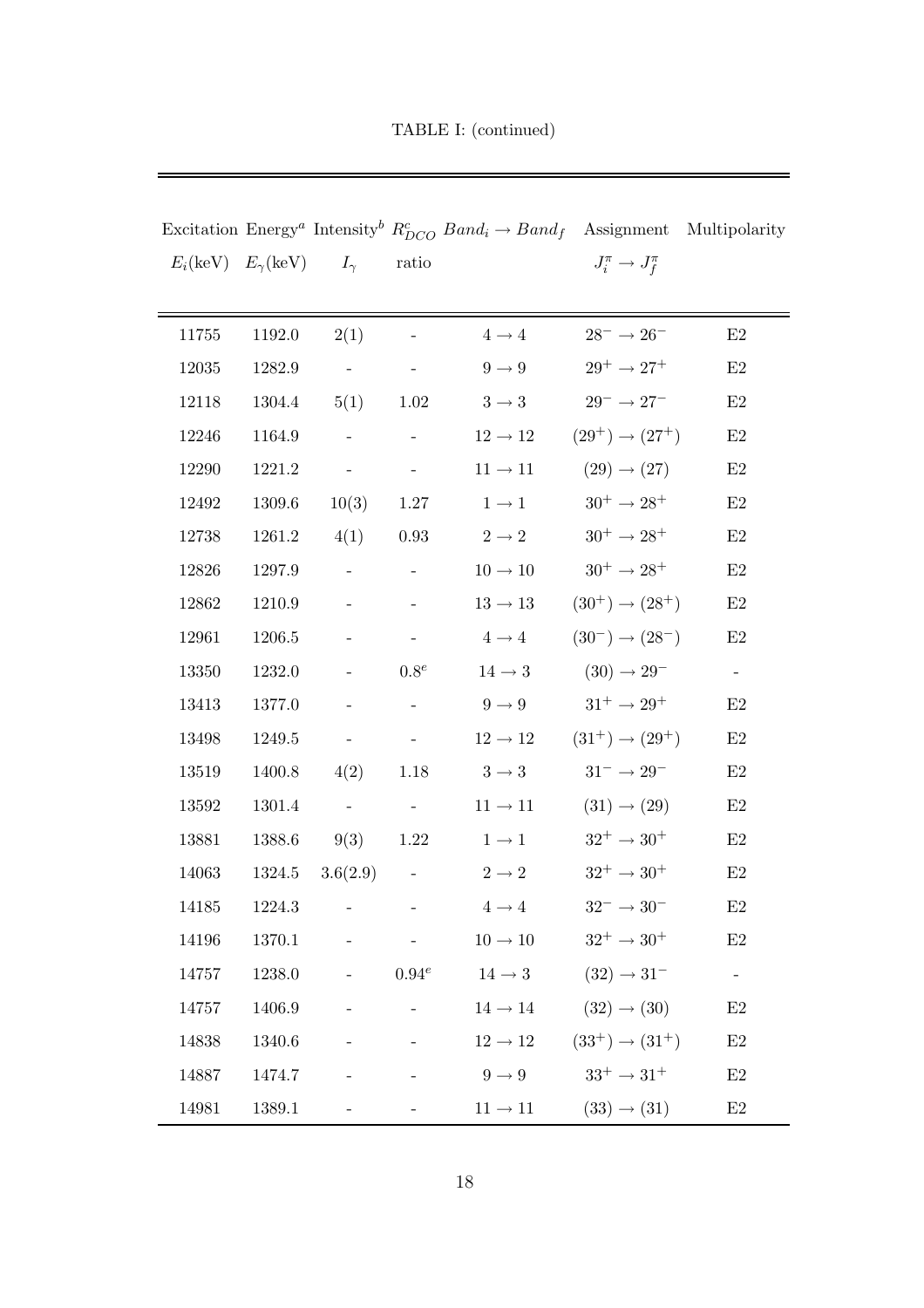| TABLE I: (continued) |
|----------------------|
|                      |

|           |            |                                                         |                                                       | Excitation Energy <sup><i>a</i></sup> Intensity <sup><i>b</i></sup> $R_{DCO}^c$ Band <sub>i</sub> $\rightarrow$ Band <sub>f</sub> Assignment Multipolarity |                                             |               |
|-----------|------------|---------------------------------------------------------|-------------------------------------------------------|------------------------------------------------------------------------------------------------------------------------------------------------------------|---------------------------------------------|---------------|
|           |            | $E_i(\text{keV})$ $E_{\gamma}(\text{keV})$ $I_{\gamma}$ | ratio                                                 |                                                                                                                                                            | $J_i^{\pi} \to J_f^{\pi}$                   |               |
|           |            |                                                         |                                                       |                                                                                                                                                            |                                             |               |
| 15007     | 1486.5     |                                                         |                                                       | $3\rightarrow 3$                                                                                                                                           | $33^-\rightarrow31^-$                       | E2            |
| 15336     | 1454.8     | $6(2)$ $1.38d$                                          |                                                       | $1 \rightarrow 1$                                                                                                                                          | $34^+ \rightarrow 32^+$                     | E2            |
| 15465     | 1401.6     |                                                         |                                                       | $2 \rightarrow 2$                                                                                                                                          | $34^+ \rightarrow 32^+$                     | $\mathrm{E}2$ |
| 15476     | 1290.9     |                                                         |                                                       | $4 \rightarrow 4$                                                                                                                                          | $(34^{-}) \rightarrow 32^{-}$               | E2            |
| 15624     | 1427.5     |                                                         |                                                       | $10 \rightarrow 10$                                                                                                                                        | $34^{+} \rightarrow 32^{+}$                 | $\mathrm{E}2$ |
| 16031     | 1274.0     |                                                         | $1.42^e$                                              |                                                                                                                                                            | $14 \rightarrow 14$ $(34) \rightarrow (32)$ | E2            |
| 16286     | 1448.0     |                                                         |                                                       | $12 \rightarrow 12$                                                                                                                                        | $(35^+) \rightarrow (33^+)$                 | $\mathrm{E}2$ |
| 16434     | 1544.2     |                                                         |                                                       | $9 \rightarrow 9$                                                                                                                                          | $(35^+) \rightarrow 33^+$                   | $\mathrm{E}2$ |
| 16463     | 1481.8     | $\frac{1}{2}$ and $\frac{1}{2}$                         | $\mathcal{L}_{\rm{max}}$ and $\mathcal{L}_{\rm{max}}$ | $11 \rightarrow 11$                                                                                                                                        | $(35) \rightarrow (33)$                     | E2            |
| 16780     | 1444.3     | $5(2)$ $1.41^d$                                         |                                                       | $1 \rightarrow 1$                                                                                                                                          | $36^+ \rightarrow 34^+$                     | $\mathrm{E}2$ |
| 16918     | 1583.4     | the company of the com-                                 |                                                       | $1c \rightarrow 1$                                                                                                                                         | $(36^+) \rightarrow 34^+$                   | $\mathrm{E}2$ |
| 16949     | 1484.3     |                                                         |                                                       |                                                                                                                                                            | $2 \to 2$ $36^+ \to 34^+$                   | E2            |
| 17117     | 1493.3     |                                                         |                                                       | $10 \rightarrow 10$                                                                                                                                        | $(36^+) \rightarrow 34^+$                   | $\mathrm{E}2$ |
| 17437     | 1406.0     |                                                         |                                                       | $14 \rightarrow 14$                                                                                                                                        | $(36) \rightarrow (34)$                     | E2            |
| 18042     | 1579.7     |                                                         |                                                       | $11 \rightarrow 11$                                                                                                                                        | $(37) \rightarrow (35)$                     | E2            |
| 18055     | $1619.6\,$ |                                                         |                                                       | $9 \rightarrow 9$                                                                                                                                          | $(37^+) \rightarrow (35^+)$                 | $\mathrm{E}2$ |
| 18075     | 1294.4     |                                                         |                                                       |                                                                                                                                                            | $1a \to 1$ $(38^+) \to 36^+$                | E2            |
| 18149     | 1368.4     |                                                         |                                                       | - - $1b \to 1$ $(38^+) \to 36^+$                                                                                                                           |                                             | E2            |
| 18529     | 1610.9     |                                                         | $\frac{1}{2}$ , and $\frac{1}{2}$ , and $\frac{1}{2}$ |                                                                                                                                                            | $1c \to 1c$ $(38^+) \to (36^+)$             | $\mathrm{E}2$ |
| 18656     | 1537.7     |                                                         |                                                       | $10 \rightarrow 10$ $(38^{+}) \rightarrow (36^{+})$                                                                                                        |                                             | E2            |
| 18911     | 1474.0     |                                                         |                                                       | $-14 \rightarrow 14$ $(38) \rightarrow (36)$                                                                                                               |                                             | E2            |
| 19722     | 1679.7     |                                                         |                                                       | $11 \rightarrow 11$ $(39) \rightarrow (37)$                                                                                                                |                                             | E2            |
| 20485     | 1574.0     |                                                         |                                                       |                                                                                                                                                            | $14 \rightarrow 14$ $(40) \rightarrow (38)$ | $\rm E2$      |
| $21503\,$ | 1780.9     |                                                         |                                                       |                                                                                                                                                            | $11 \rightarrow 11$ $(41) \rightarrow (39)$ | $\rm E2$      |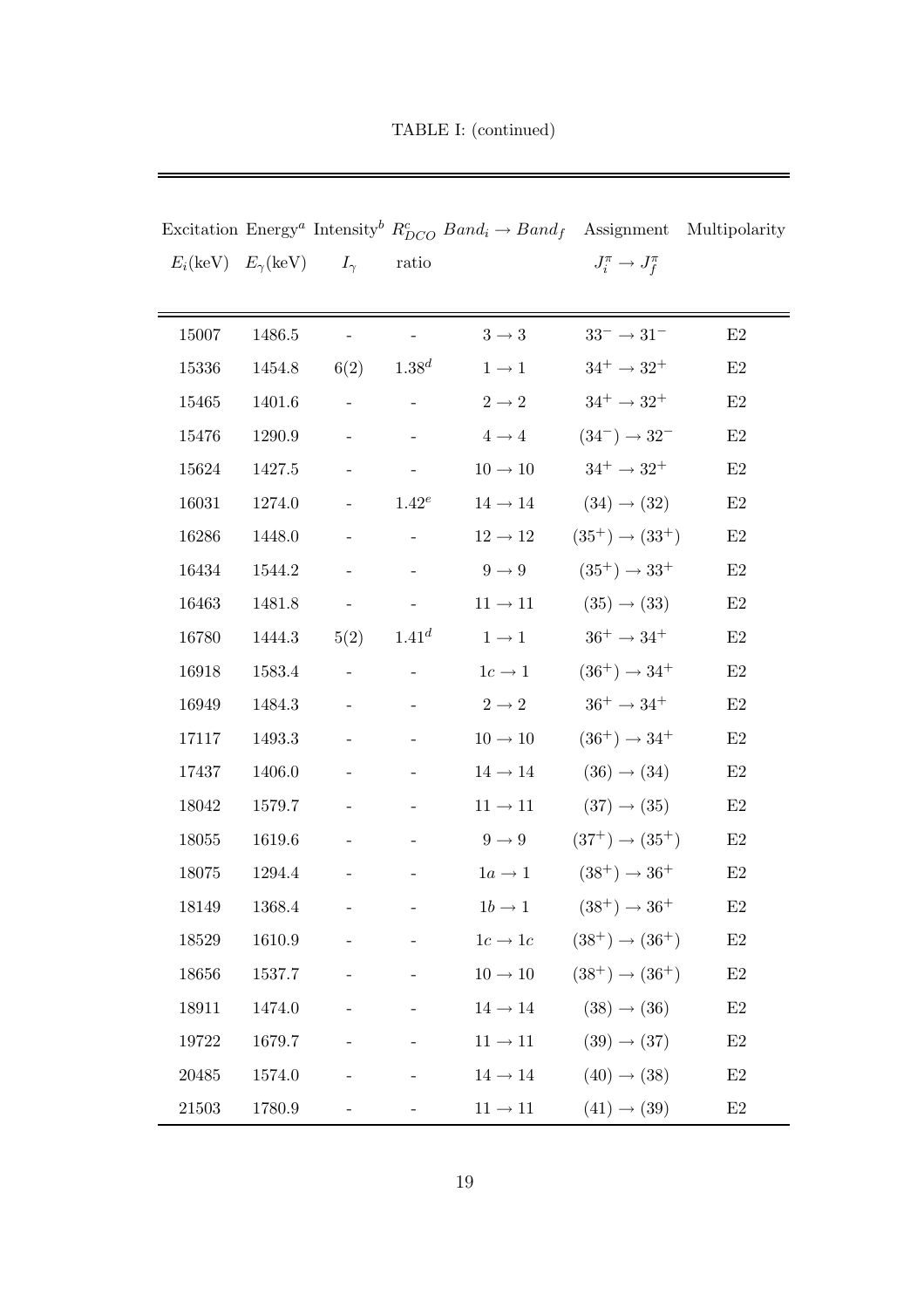TABLE I: (continued)

|       |        |                                                         |       | Excitation Energy <sup><i>a</i></sup> Intensity <sup>b</sup> $R_{DCO}^c$ Band <sub>i</sub> $\rightarrow$ Band <sub>f</sub> Assignment Multipolarity |                           |    |
|-------|--------|---------------------------------------------------------|-------|-----------------------------------------------------------------------------------------------------------------------------------------------------|---------------------------|----|
|       |        | $E_i(\text{keV})$ $E_{\gamma}(\text{keV})$ $I_{\gamma}$ | ratio |                                                                                                                                                     | $J_i^{\pi} \to J_f^{\pi}$ |    |
|       |        |                                                         |       |                                                                                                                                                     |                           |    |
| 22152 | 1666.8 |                                                         |       | $14 \rightarrow 14$                                                                                                                                 | $(42) \rightarrow (40)$   | E2 |
| 23386 | 1883.2 |                                                         |       | $11 \rightarrow 11$                                                                                                                                 | $(43) \rightarrow (41)$   | E2 |
| 25372 | 1986.3 |                                                         |       | $11 \rightarrow 11$                                                                                                                                 | $(45) \rightarrow (43)$   | E2 |

<sup>a</sup> Uncertainties of  $\gamma$ -ray energies are between 0.1 and 0.6 keV depending on their intensity.

<sup>b</sup> Intensities are normalized to the 576.5 keV transition with  $I_{\gamma} = 500$ .

 $^c$ Uncertainties in the DCO rations are between 0.03 and 0.2.

 $\real^d$ Ratio obtained from angular distribution matrices.

 $e$  Uncertainty  $> 50\%$  due to low statistics.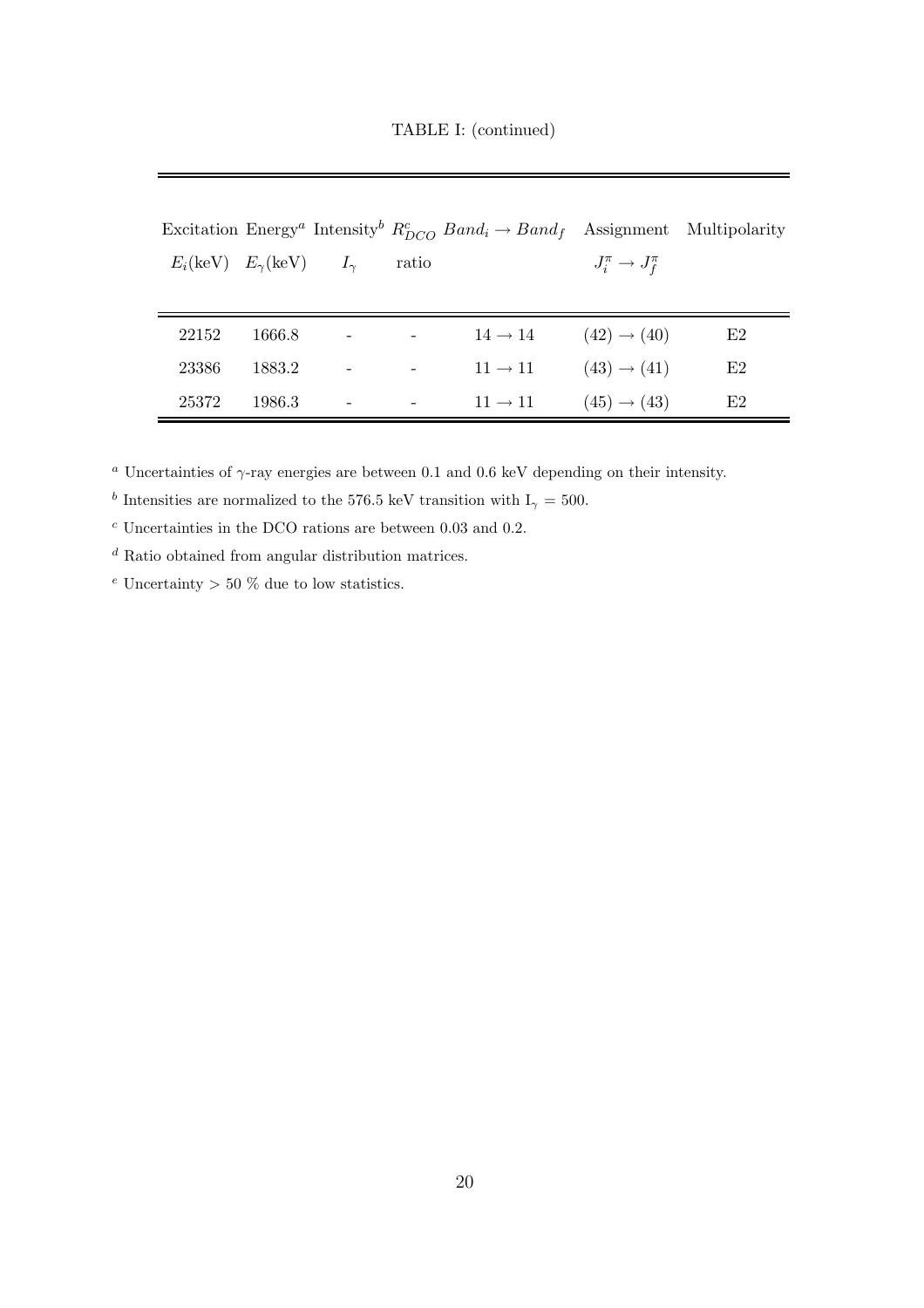

FIG. 3: Sum of triple-gated  $\gamma$ -ray coincidence spectra of Band 9 (upper panel) and Band 10 (lower panel). The spectrum of Band 9 was produced by setting one gate on transitions (229.7 to 766.1 keV) of Band 1 and two gates on transitions (832 to 1619.6 keV) of Band 9. The spectrum of Band 10 was obtained with one gate on the same transitions of Band 1 and two gates on transitions (891.9 to 1537.7 keV) of Band 10. The single asterisks mark peaks of Band 1. The  $\gamma$  rays marked by double asterisks are the linking transitions from Bands 9 and 10, respectively, to Band 1.

Bands 3 to 8 were also known from previous work [12, 18]. We confirm these sequences and place three to four transitions on top of the previously known levels of Bands 3, 5 and 6. The low-spin part of the coupled Bands 5 and 6 was rearranged. Two close-lying 7<sup>−</sup> states, at 2647 and 2691 keV, respectively, were previously known [12]. The 2647 keV level was assigned as member of the  $\alpha = 1$  signature branch whereas the 2691 keV state was suggested not to belong to the band. Analyzing triple coincidences, we found a 419.2 keV transition from the 9<sup>−</sup> band member to the 7<sup>−</sup> level at 2691 keV which was previously not detected, probably because it lies so close in energy to the strong  $421.1 \text{ keV } 4^+ \rightarrow 2^+$  transition. We rearrange the 7<sup>−</sup> states as shown in the level scheme of Fig. 1. In this way the coupled bands continue with  $\Delta I = 1$  and  $\Delta I = 2$  transitions down to the 5<sup>-</sup> state. The fairly strong transition of 462.0 keV to the 7<sup>−</sup> state at 2647 keV may be explained by mixing of the 7<sup>−</sup> levels.

Band 4 is extended by seven transitons. Bands 7 and 8 are weakly populated and could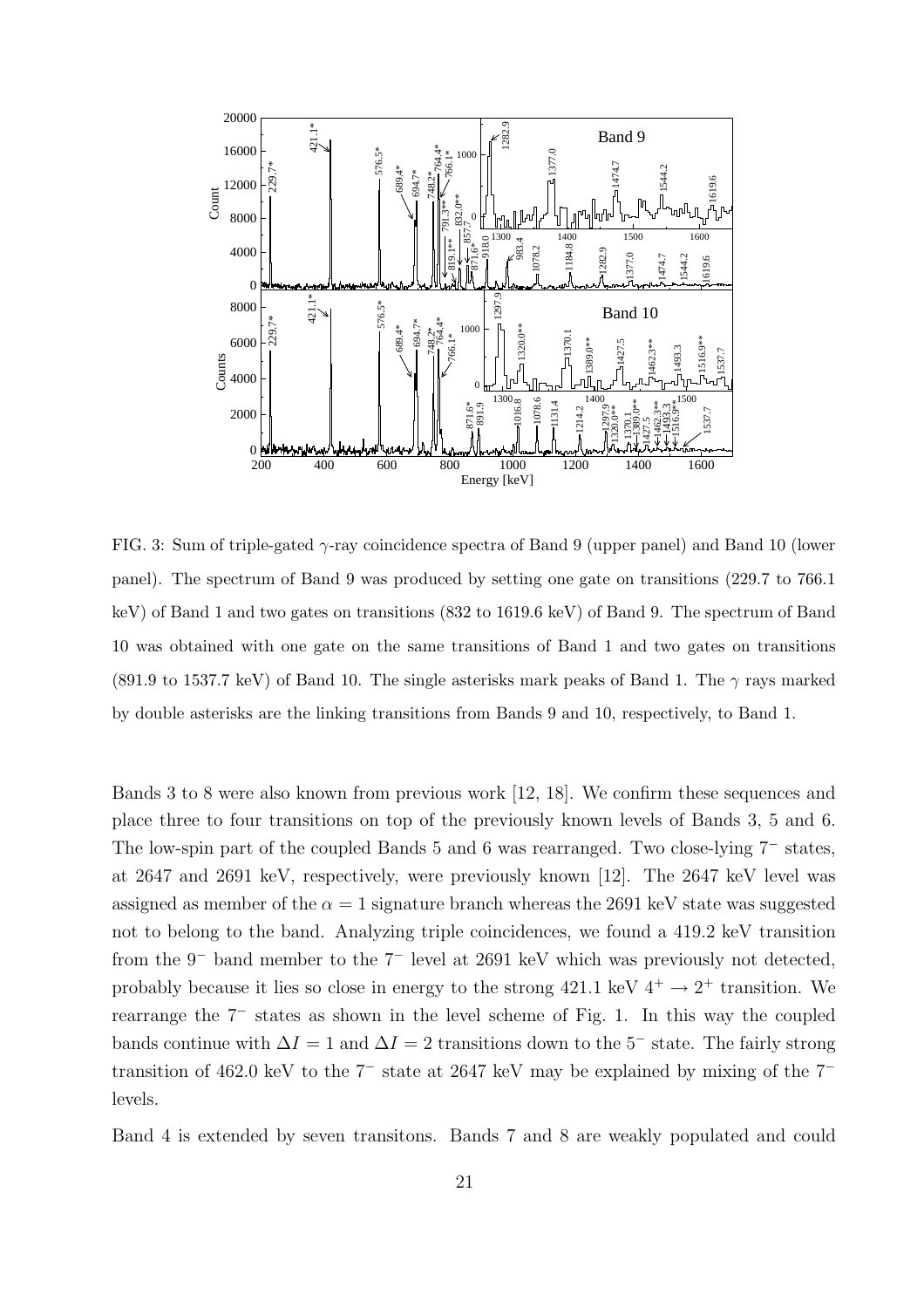not be extended to higher spin. DCO ratios measured for some of the in-band transitions as well as decay-out transitions are in accordance with the previous spin assignments [12]. For some high-spin transitions observed in this work we could not determine the multipolarity. However, E2 multipolaritiy has been assumed for the in-band transitions due to the regularity of the bands.

The two sequences of  $\gamma$  rays labeled Band 9 and 10 have been observed for the first time in our work. Both bands decay into levels of Band 1. Gamma-ray coincidence spectra for the two bands are shown in Fig. 3. The 832.0 keV transition, which we place at the bottom of Band 9, was observed already by Pilotte et al. [12]. The linear polarization asymmetry of this transition is small and negative which confirms the previously suggested mixed M1/E2 multipolarity for this transition which feeds into the  $16<sup>+</sup>$  state of Band 1. For an electric dipole one would expect no mixing and, thus, a positive asymmetry. This leads to  $I^{\pi} = 17^{+}$ for the lowest level of Band 9.

Band 10 decays into Band 1 via several transitions between 1299 and 1517 keV. Of these only the 1319.7 keV transition is clean and strong enough to allow the determination of the angular correlation ratio. This ratio is compatible with stretched quadrupole, probably E2, multipolarity. Thus, we assign even spins and positive parity to Band 10. Only the in-band transitions near the bottom of Bands 9 and 10 are sufficiently strong for a determination of the angular correlation ratios. They are consistent with stretched quadrupole, probably E2, transitions.

The three new bands, Bands 11, 12 and 13, are only tentatively connected to lower-lying levels and their excitation energies, spins and parities remain uncertain. Gamma-ray coincidence spectra of these bands are displayed in Figs. 4 and 5, respectively. Band 11 is a cascade of eleven transitions, probably of E2 multipolarity, which decays into Band 1. Transitions of Band 1 are observed in coincidence with the new band up to the 24<sup>+</sup> level. The transitions of Band 11 show an energy difference which is smoothly increasing from 71 to 105 keV; only the difference between the 1124.1 and 1151.3 keV transitions is much lower. Therefore, the 1124.1 kev  $\gamma$  ray may be a link between the two bands. Other weak  $\gamma$ -ray lines observed in the coincidence spectra, see Fig. 4, with energies of 1095, 1453, 1516, 1833 and 1914 keV might also be candidates for inter-band transitions.

The two other new bands, Bands 12 and 13, are connected by weak inter-band transitions in the low-spin region and, thus, probably form a pair of signature-partner bands. They decay into Bands 1, 2 and 7. Of the linking transitions shown in the level scheme, Fig. 1, only the 1407 keV line is firmly established. Due to the low intensity its DCO ratio has a large uncertainty and the multipolarity could not be unambigously determined. Hence, the spin assignment to the bands is tentative. The other transitions are weak and only tentatively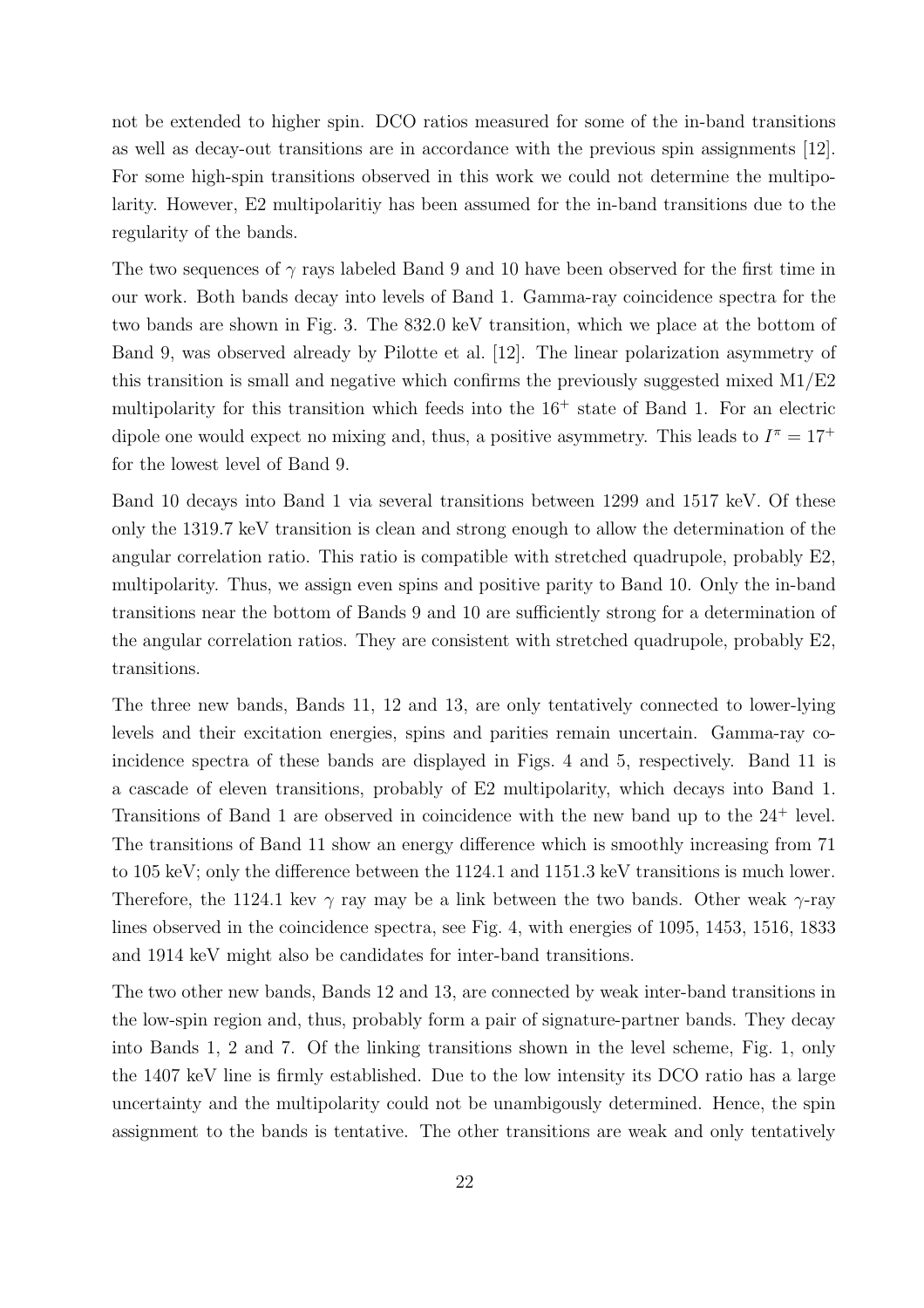

FIG. 4: Summed triple-gated coincidence spectrum of Band 11. The spectrum was produced by setting one gate on transitions (229.7 to 1077 keV) of Band 1 and two gates on transitions (1124.1 to 1986.3 keV) of Band 11. The asterisks mark peaks of Band 1. The energies in parentheses correspond to transitions which are observed in coincidence but could not be placed in the level scheme.

assigned. Transitions of Band 1 up to the  $10^+$  and possibly up to the  $14^+$  state are observed in coincidence with Bands 12 and 13, see Fig. 5.

Band 14 has been observed for the first time in this work. It decays into Band 3. Due to the low intensities of the linking transitions the DCO ratios have large uncertainties and their multipolarities could not be reliably determined. Since Band 14 feeds into the  $I^{\pi}$  = 29<sup>-</sup> state of Band 3 we tentatively assign  $I = 30$  to the lowest level of the band.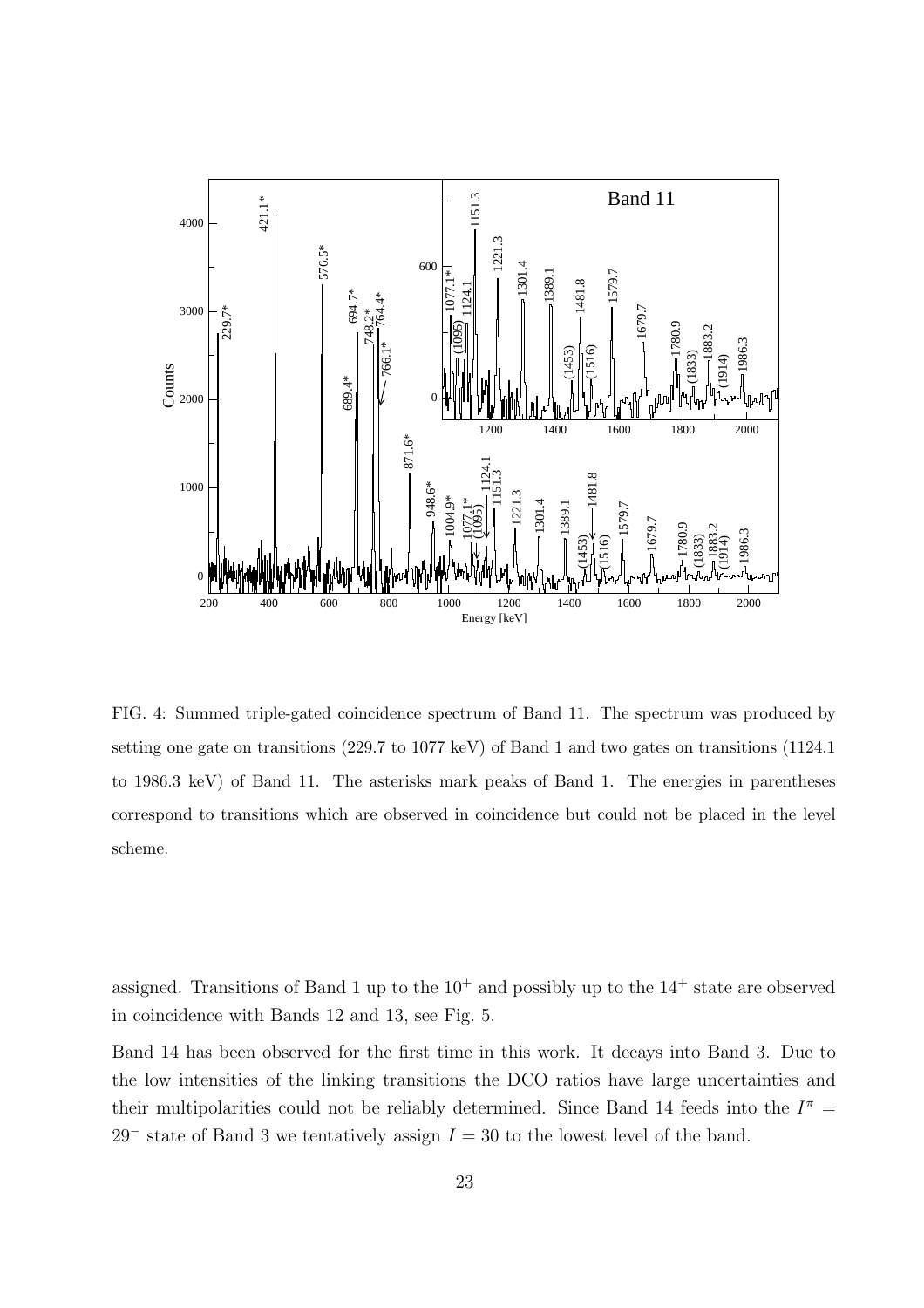

FIG. 5: Summed double-gated and triple-gated coincidence spectra of Bands 12 and 13. The spectrum of Band 12 (upper panel) was produced by setting one gate on transitions (229.7 to 764.4 keV) of Band 1 and two gates on transitions (384.2 to 1448.0 keV) of Band 12. The spectrum of Band 13 (lower panel) was obtained by setting one gate on the same transitions of Band 1 and two gates on transitions (476 to 1163 keV) of Band 13. The single asterisks mark peaks of Band 1. Double asterisks mark the decay-out transitions. The energies in parentheses correspond to transitions which are observed in coincidence but could not be placed in the level scheme.

## IV. DISCUSSION

In previous work [12, 18, 32, 33] configuration assignments have been made to the low- and medium-spin regions of Bands 1 to 8 of  $124$ Ba. Arguments for the configuration assignments are the observed excitation energies, spins, parities, band-crossing frequencies and alignment gains. These quantities can be compared to those observed in neighboring nuclei as well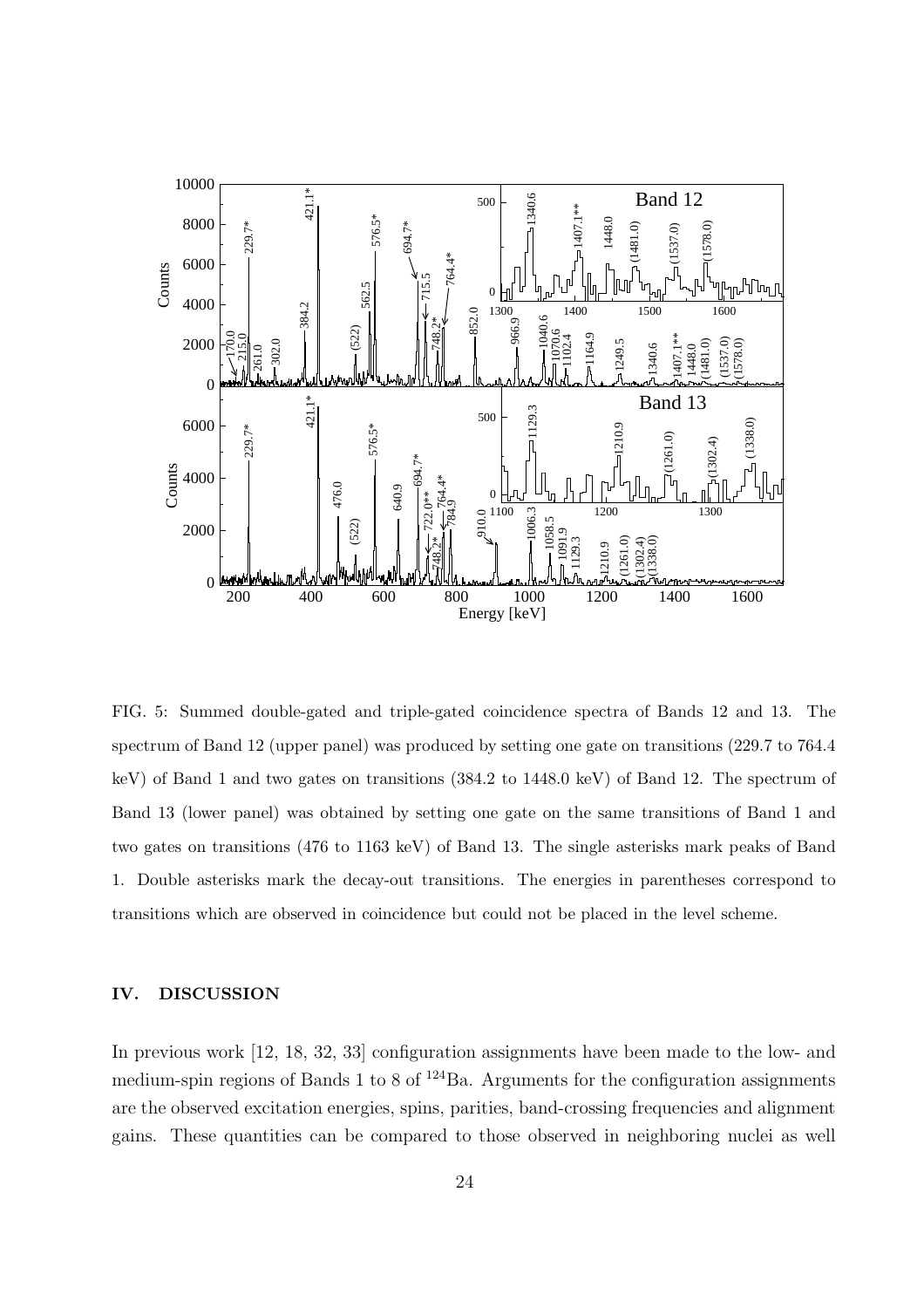as to cranked shell model (CSM) [34, 35] and cranked Nilsson-Strutinsky (CNS) [19, 36] calculations. For the coupled bands, signature splittings and  $B(M1)/B(E2)$  ratios provide additional evidence for their configurations.

|          | Shell model states   | Nilsson orbitals                | $\alpha = +\frac{1}{2}$ | $\alpha=-\frac{1}{2}$ |
|----------|----------------------|---------------------------------|-------------------------|-----------------------|
|          |                      |                                 |                         |                       |
| Protons  | $(d_{5/2}, g_{7/2})$ | $[422]\frac{3}{2}^+$            | $\boldsymbol{a}$        | $\boldsymbol{b}$      |
|          | $(d_{5/2}, g_{7/2})$ | $[420]\frac{1}{2}$ <sup>+</sup> | $\boldsymbol{c}$        | $\boldsymbol{d}$      |
|          | $g_{9/2}$            | $[404]\frac{9}{2}$ <sup>+</sup> | $a^{\prime}$            | $b^\prime$            |
|          | $h_{11/2}$           | $[550]\frac{1}{2}$              | $\boldsymbol{f}$        | $\boldsymbol{e}$      |
|          | $h_{11/2}$           | $[541]\frac{3}{2}$              | $\boldsymbol{h}$        | $\mathfrak g$         |
| Neutrons | $(s_{1/2}, d_{3/2})$ | $[411]\frac{1}{2}^+$            | $\boldsymbol{A}$        | $\boldsymbol{B}$      |
|          | $(d_{5/2}, g_{7/2})$ | $[402]\frac{5}{2}$ <sup>+</sup> | $\overline{C}$          | $\boldsymbol{D}$      |
|          | $(d_{5/2}, g_{7/2})$ | $[413]\frac{5}{2}$ <sup>+</sup> | A'                      | B'                    |
|          | $h_{11/2}$           | $[523]\frac{7}{2}$              | $\cal F$                | $\boldsymbol{E}$      |
|          | $h_{11/2}$           | $[532]\frac{5}{2}$              | $\boldsymbol{H}$        | $\cal G$              |

TABLE II: Shell model origin and quasiparticle labels for low-lying orbitals in <sup>124</sup>Ba [12].

In the discussion of the configurations of the observed bands we distinguish between the low- and high-spin regions. At low and medium spins pairing correlations are important and comparison of experiment with theory is usually made within the framework of the CSM. Here, we adopt the results of previous work [12] for Bands 1 to 8 and make suggestions for the configuration assignments for the new bands. The quasiparticle levels relevant in this mass region are given in Table II where we adopt the standard notation introduced with the CSM [34]. The Coriolis interaction mixes the original shell model states in the rotating nucleus. Nevertheless, we include the shell model and Nilsson configurations for convenience.

For the higher-spin states, typically for states with  $I > 20$ , calculations have been performed using the configuration-dependent CNS formalism without pairing [19, 36]. The present calculations are similar to those presented for  $^{123}Cs$  in ref. [21]. Results of these calculations are compared with experimental excitation energies in Figs. 6 and 7 for the positive- and negative-parity bands, respectively.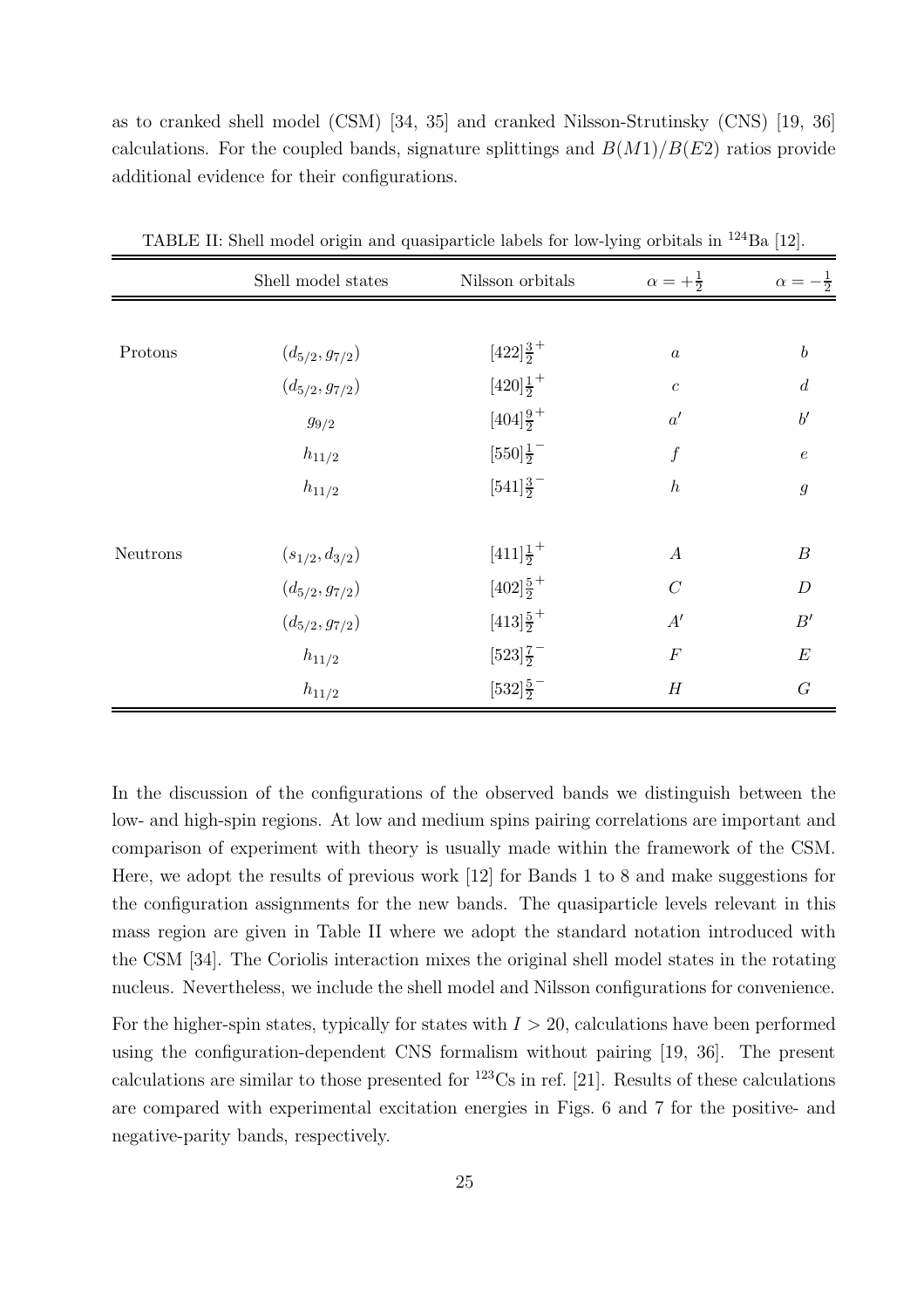

FIG. 6: Experimental excitation energies relative to a rigid-rotor reference as a function of spin for the positive-parity bands in  $^{124}Ba$  (upper panel) compared to energies calculated within the framework of the CNS model (lower panel)

The CNS configurations are labeled by the number of particles in the different high- $j$  intruder orbitals outside a closed core. However, it should be noted that in this formalism no separation into core and valence particles is made and all orbitals up to  $N = 8$  are treated on an equal footing. In the case of <sup>124</sup>Ba it is natural to choose <sup>114</sup>Sn with  $Z = 50$  and  $N = 64$  as the core. The configurations may then be identified by the number of proton holes in the  $g_{9/2}$  subshell, the number of protons in  $h_{11/2}$  orbitals and the number of neutrons in  $h_{11/2}$  and  $i_{13/2}$  orbitals. The notation for labeling the configurations is given in the form  $[(p_0)p_1, n_0(n_1)]$ , where  $p_0$  is the number of proton holes in  $g_{9/2}$  orbitals (omitted when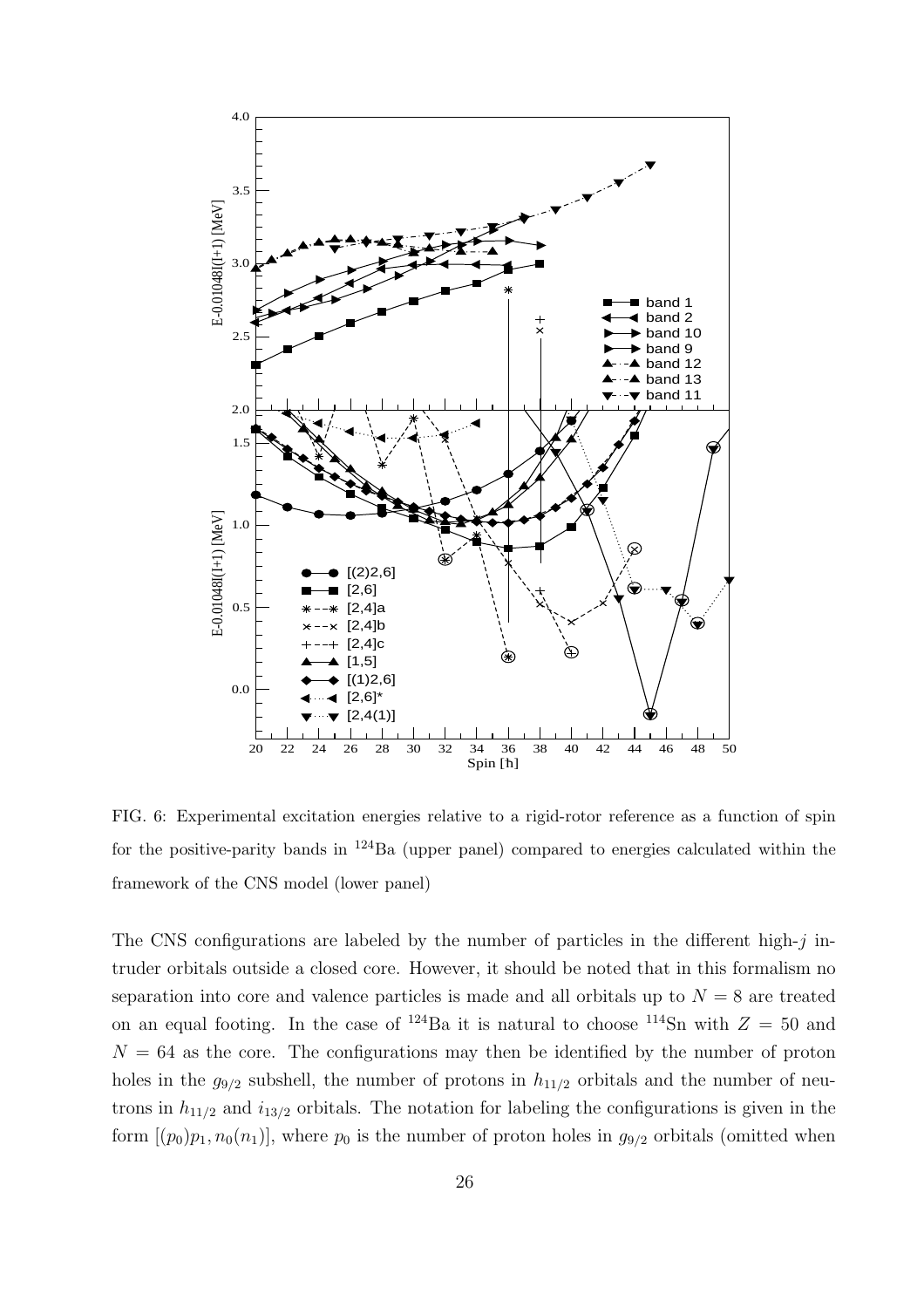

FIG. 7: Experimental excitation energies relative to a rigid-rotor reference as a function of spin for negative-parity bands in <sup>124</sup>Ba (upper panel) compared to energies calculated within the framework of the CNS model (lower panel)

 $p_0 = 0$ ,  $p_1$  is the number of  $h_{11/2}$  protons,  $n_0$  is the number of neutrons in the  $h_{11/2}$  subshell and  $n_1$  the number of neutrons in  $i_{13/2}$  orbitals (omitted when  $n_1 = 0$ ). The energy of each configuration is minimized at each spin in the deformation space  $(\varepsilon_2, \varepsilon_4, \gamma)$ , which allows the development of collectivity to be treated as a function of spin.

In the CNS calculations we have used the parameters previously derived for the  $A = 130$ region [37]. As pairing is not included, the results should only be compared with experimental data at high spins where pairing is quenched. We note that there is a difference between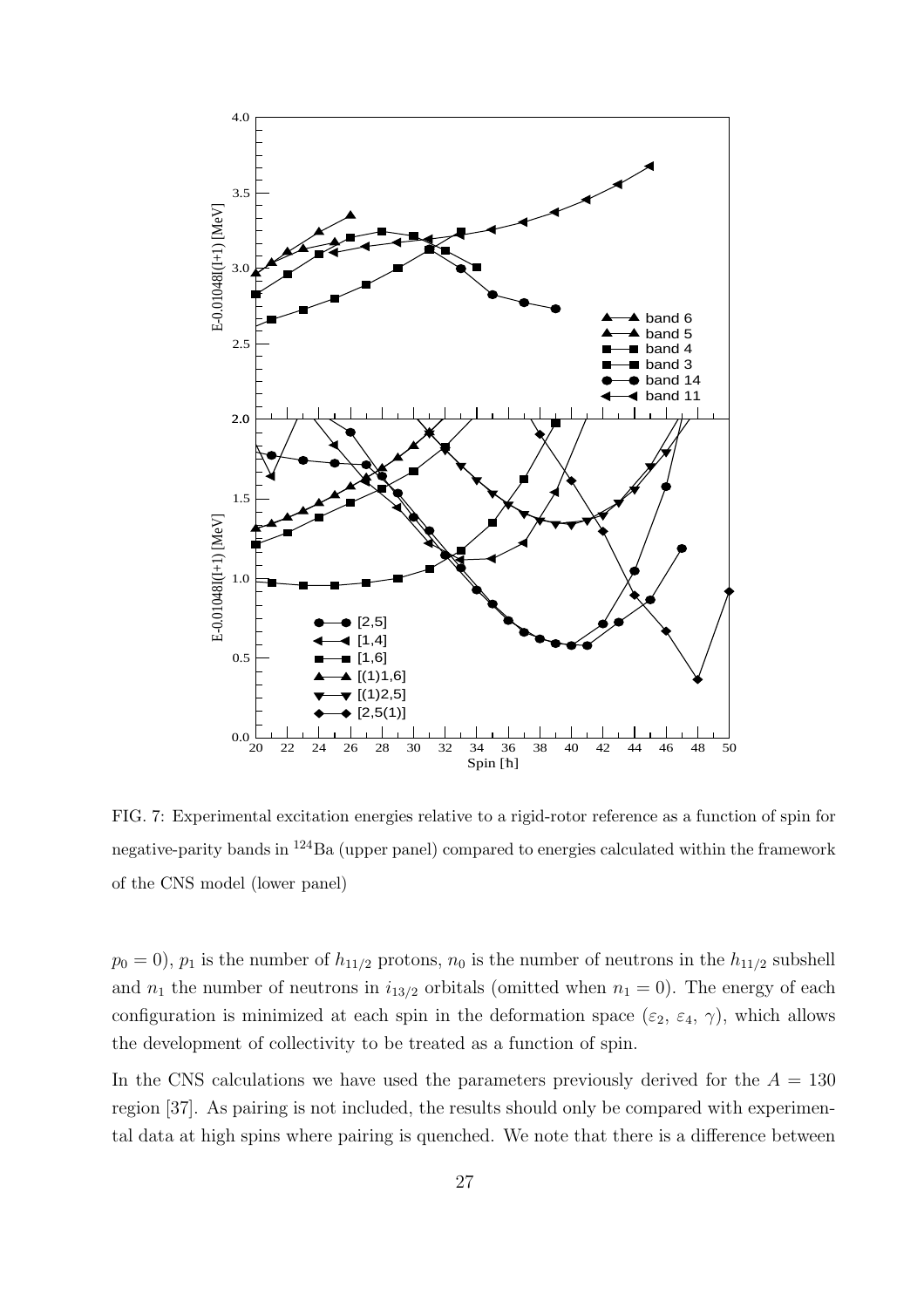

FIG. 8: Dynamic moment of inertia,  $\mathcal{J}^{(2)}$ , as a function of rotational frequency taken as  $\hbar\omega = E_{\gamma}/2$ for all observed bands.

the absolute values of the experimental and calculated level energies. The reason is that the experimental level energies are given relative to the ground-state energy while the reference of the calculated levels is the liquid drop energy at spin zero. Thus, the difference between the experimental and calculated energies depends essentially on the ground-state shell and pairing energy.

The experimental dynamic moments of inertia, aligned angular momenta and routhians for bands in <sup>124</sup>Ba are shown in Figs. 8, 9 and 10, respectively. A rigid-rotor reference with the parameters  $\mathcal{J}_{\circ} = 17 \hbar^2 \text{MeV}^{-1}$  and  $\mathcal{J}_1 = 26 \hbar^4 \text{MeV}^{-3}$  has been used [38]. The experimental crossing frequencies and the alignment gains are listed in Table III. As can be seen in Fig. 9, up to medium frequencies the aligned angular momenta,  $i_x$ , increase roughly in two discrete steps, one at low frequencies, around  $\hbar \omega = 0.37$  MeV, and another one at higher frequencies, around  $\hbar \omega = 0.45$  MeV. The alignment gains may be attributed to the decoupling and alignment of quasiparticles of  $h_{11/2}$  origin, either  $h_{11/2}$  quasiprotons or  $h_{11/2}$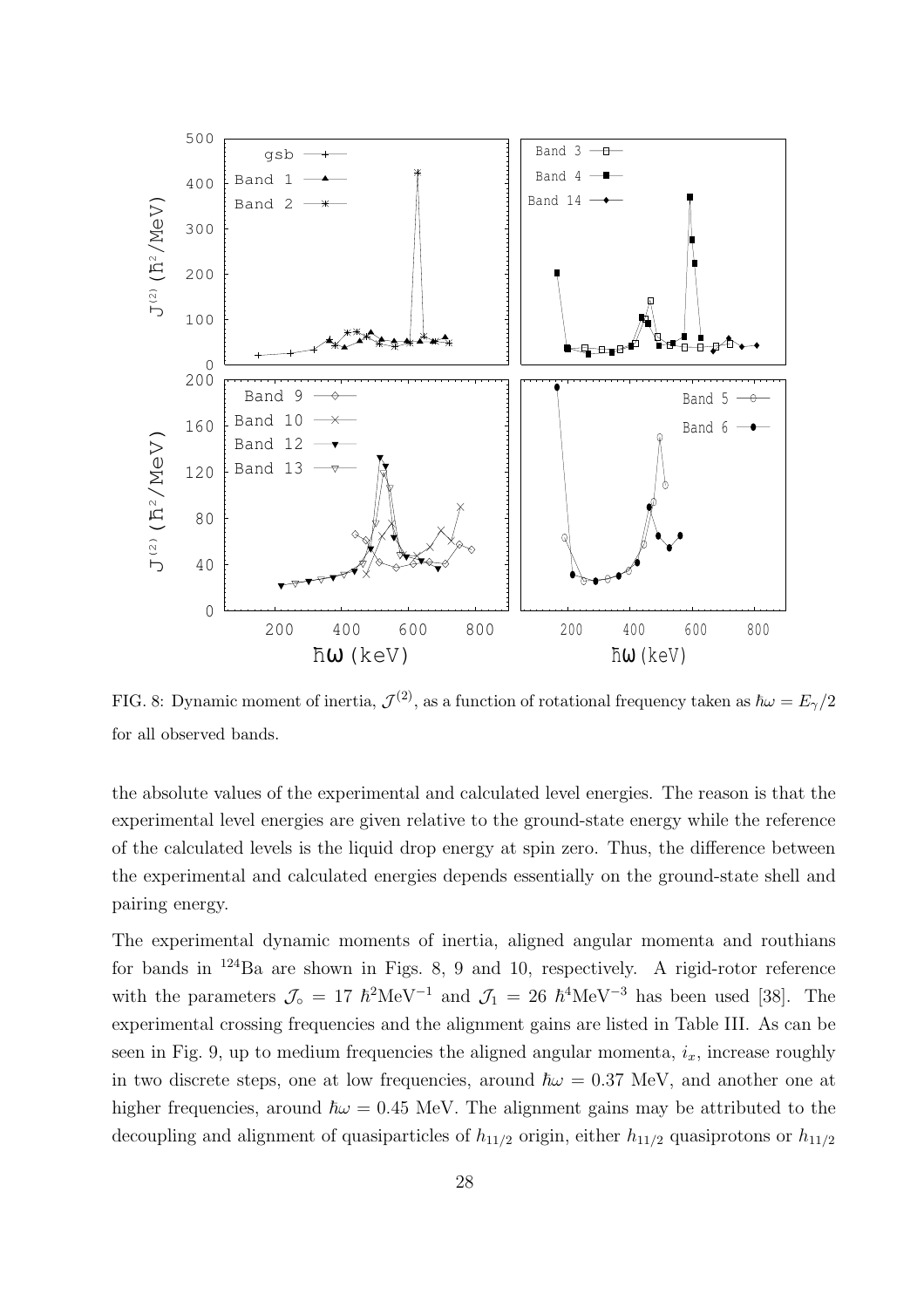

FIG. 9: Aligned angular momentum,  $i_x$ , as a function of rotational frequency. A reference core with Harris parameters  $\mathcal{J}_{\text{o}} = 17 \hbar^2 \text{MeV}^{-1}$  and  $\mathcal{J}_1 = 26 \hbar^4 \text{MeV}^{-3}$  has been subtracted.

quasineutrons. The smaller differences in alignment between the various bands are then caused by different quasiparticles with lower angular momentum,  $j$ , in the configurations. Furthermore, deformation changes and differences in pairing may influence alignments. At the highest observed frequencies some of the bands show an additional increase in alignment or other irregularities. In the following we will discuss the configurations for the various bands.

### A. Bands 1 and 2

Band 1 shows band crossings at rotational frequencies of 0.37 and 0.49 MeV/ $\hbar$  with alignment gains of 8.2 and 3.3  $\hbar$ , respectively, see Fig. 9. The first alignment has been interpreted as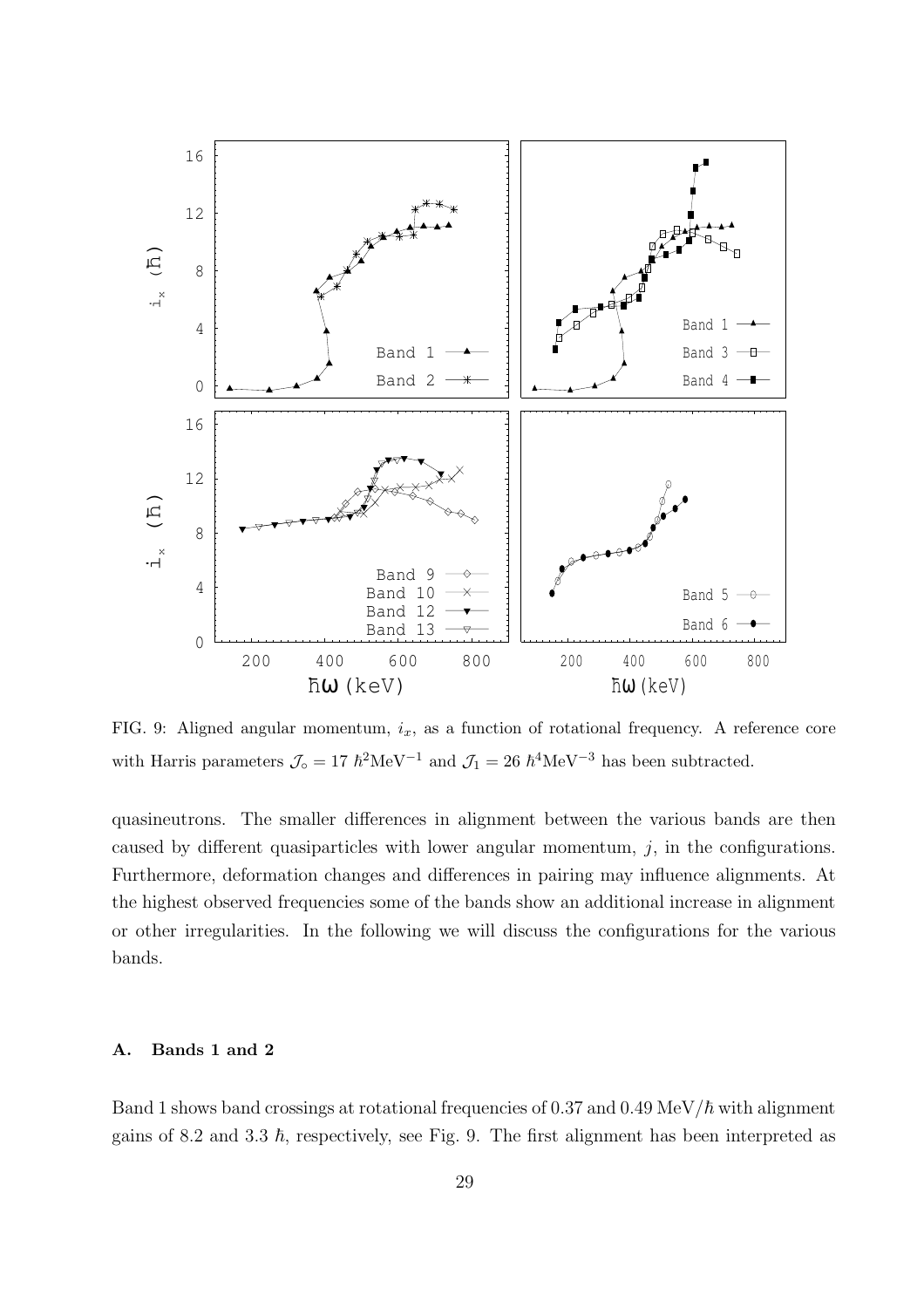

FIG. 10: Experimental routhians, e', as a function of rotational frequency. A reference core with Harris parameters  $\mathcal{J}_{\text{o}} = 17 \hbar^2 \text{MeV}^{-1}$  and  $\mathcal{J}_1 = 26 \hbar^4 \text{MeV}^{-3}$  has been subtracted.

crossing of the ground band with the two-quasiproton  $h_{11/2}$  band, ef, and the second gain in alignment was suggested to result from a decoupling of an  $h_{11/2}$  neutron pair, EF [12]. Therefore, the configuration of Band 1 changes from the zero-quasiparticle ground-state band (gsb) to a two-quasiproton configuration, ef, and then to the two-quasiproton-twoquasineutron configuration, efEF.

The CNS calculations predict the [2,6]  $(\pi h_{11/2}^2 \otimes \nu h_{11/2}^6)$  configurations to be yrast above spin 28 until it is crossed by the steeply downsloping [2,4]  $(\pi h_{11/2}^2 \otimes \nu h_{11/2}^4)$  configuration, see Fig. 6. At lower spins, the CNS calculations predict the  $[(2)2,6]$   $(\pi [(g_{9/2}^{-2})]$  $\frac{1}{9/2}$ ) $h^2_{11/2}$ ]  $\otimes \nu h^6_{11/2})$ configuration below the [2,6] structure. However, the calculated relative positions of the [2,6] and  $(2)2,6$  configurations can depend on the Nilsson parameters and there is some uncertainty in their relative positions. Indeed, in the neighboring <sup>123</sup>Cs nucleus these calculations also predicted the  $(2)2.6$  below the  $[2.6]$  configuration in that spin region, while the ob-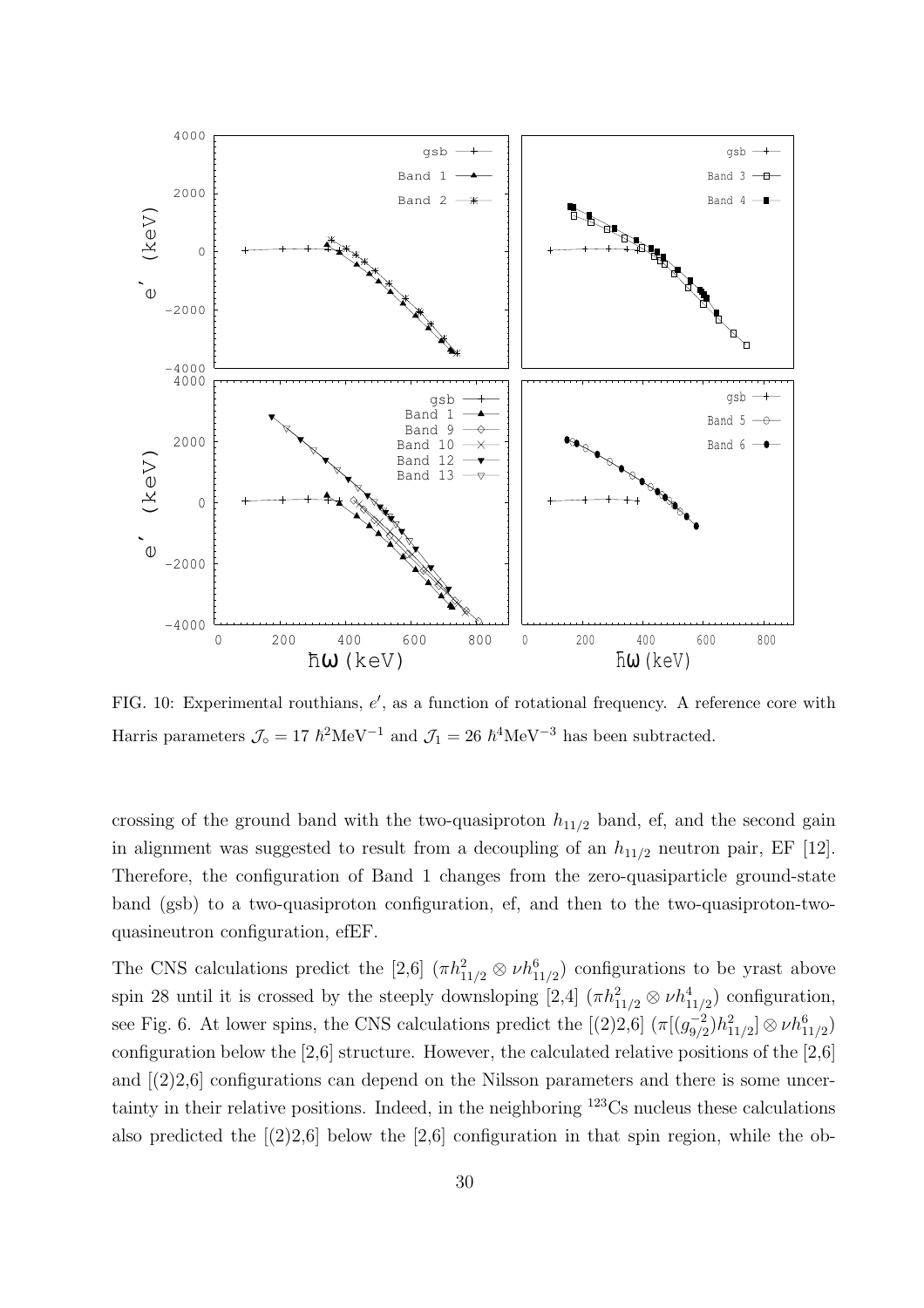|                  | Band Before crossing  | $i_x$            | $\hbar\omega_c$ | $\Delta i_x$                                                                                                                                                                        | Config.             | $\hbar\omega_c$ | $\Delta i_x$  | Config.        | $\hbar\omega_c$ | $\Delta i_x$ |
|------------------|-----------------------|------------------|-----------------|-------------------------------------------------------------------------------------------------------------------------------------------------------------------------------------|---------------------|-----------------|---------------|----------------|-----------------|--------------|
|                  | Config.               | $[\hbar]$        | [MeV]           | $[\hbar] % \centering \includegraphics[width=0.9\columnwidth]{figures/fig_10.pdf} \caption{The figure shows the number of parameters in the left and right.} \label{fig:fig_11}} %$ | above $1^{st}$      | [MeV]           |               | above $2^{nd}$ | [MeV]           | $[\hbar]$    |
|                  |                       |                  |                 |                                                                                                                                                                                     | crossing            |                 |               | crossing       |                 |              |
|                  |                       |                  |                 |                                                                                                                                                                                     |                     |                 |               |                |                 |              |
| $\mathbf 1$      | $0$ -qp               | $\boldsymbol{0}$ | $0.37\,$        | $8.2\,$                                                                                                                                                                             | $_{\rm ef}$         | 0.49            | 3.3           | efEF           |                 |              |
| $\overline{2}$   | $0$ -qp               | $\boldsymbol{0}$ | 0.41            | $6.2\,$                                                                                                                                                                             | $\operatorname{EF}$ | 0.44            | $4.4\,$       | EFef           | 0.63            | 2.5          |
| 3                | eb                    | ${\approx}5.1$   | $0.46\,$        | $6.0\,$                                                                                                                                                                             | ebEF                |                 |               |                |                 |              |
| $\overline{4}$   | ea                    | 5.4              | 0.44            | $4.0\,$                                                                                                                                                                             | eaGH                | 0.59            | $\approx 6.0$ | eaGHEF         |                 |              |
| $\bf 5$          | eb'                   | 5.8              | 0.44            | > 6.1                                                                                                                                                                               | eb'EF               |                 |               |                |                 |              |
| $\,6$            | ea'                   | $5.8\,$          | 0.44            | > 5.8                                                                                                                                                                               | ea'EF               |                 |               |                |                 |              |
| $\boldsymbol{9}$ | $\rm{e}fGH$           | 11               |                 |                                                                                                                                                                                     |                     |                 |               |                |                 |              |
| $10\,$           | $\operatorname{effH}$ | $\,9.5$          |                 |                                                                                                                                                                                     |                     |                 |               |                |                 |              |
| 12               | eb'EA'                | $8.5\,$          | $0.52\,$        | $5.2\,$                                                                                                                                                                             | eb'EA'GH            |                 |               |                |                 |              |
| $13\,$           | eb'FA'                | 8.5              | 0.52            | $4.9\,$                                                                                                                                                                             | eb'FA'GH            | 0.64            | >2.5          |                |                 |              |

TABLE III: Experimental crossing frequencies and aligned angular momenta in <sup>124</sup>Ba.

served alignment frequency favors the [2,6] assignment [21]. The difference may also be due to remnants of pairing at high spins. If pairing is not negligible, [(2)2,6] is a six-quasiparticle configuration while [2,6] is a four-quasiparticle configuration. The extra energy necessary to break a pair in order to form a six-quasiparticle excitation may lift the  $[(2)2.6]$  configuration in reality to higher energy than predicted by the CNS calculations which neglect pairing. Thus, Band 1 probably corresponds to the [2,6] configuration in the spin region between 22 and 34, in agreement with the previous assignments [12]. The calculated shape parameters for this configuration are  $\varepsilon_2 \approx 0.24$  and  $\gamma \approx 0^{\circ}$ .

Above the  $I^{\pi} = 34^{+}$  state, Band 1 becomes irregular and forks into three branches, see Fig. 1. This is the typical behavior expected for band termination. Terminating bands have first been observed in Dy-Er region [39]. However, there exist analogies between the  $A = 160$ and 125 mass regions [20]. As illustrated in Fig. 11, four protons in  $h_{11/2}$  orbitals outside the  $Z = 64$  semi-closed core in <sup>156</sup>Er may be compared to four neutrons in  $h_{11/2}$  orbitals in <sup>124</sup>Ba which has  $N = 68$  neutrons. Similarly, six neutrons above the  $N = 82$  closed core in <sup>156</sup>Er is analogous to six protons outside the  $Z = 50$  closed core in <sup>124</sup>Ba. Thus, the observed fully aligned configuration  $\pi(h_{11/2})_{16}^4 \otimes \nu[(h_{9/2})_8^2(f_{7/2})_6^2(i_{13/2})_{12}^2]$  of the  $I^{\pi} = 42^+$  state in  $^{156}\text{Er}$  [40]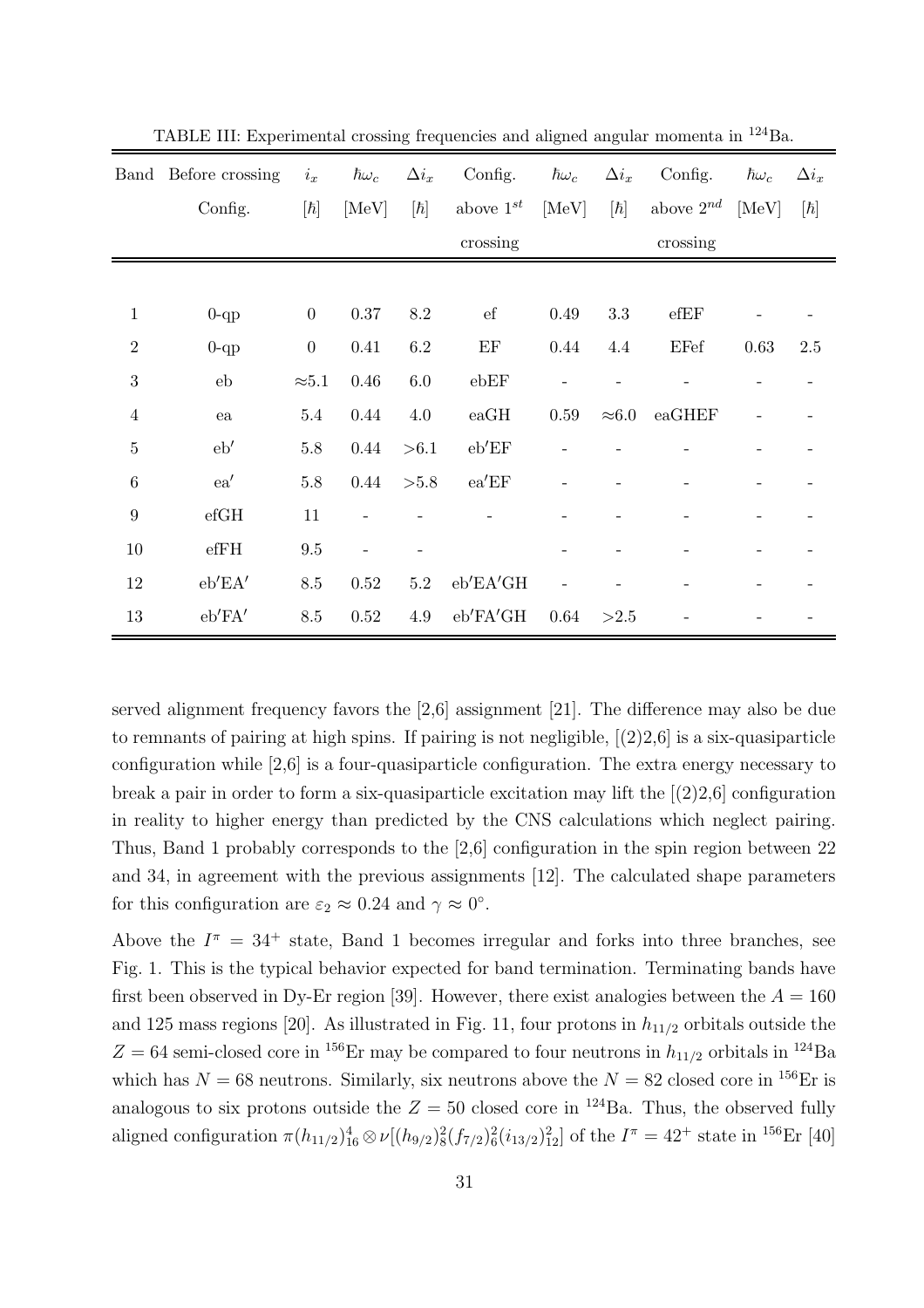is analogous to the configuration  $\pi[(h_{11/2})_{10}^2(g_{7/2}d_{5/2})_{10}^4] \otimes \nu(h_{11/2})_{16}^4$  with  $I^{\pi} = 36^+$  in <sup>124</sup>Ba.



FIG. 11: Analogy between the  $A = 125$  and 160 mass regions: the filling of subshells outside the <sup>114</sup>Sn and <sup>146</sup>Gd cores is illustrated schematically.

The present CNS calculations agree well with the expectations based on this analogy. In Fig. 6 we have differentiated between three types of states of the [2,4] configuration defined above. The configuration [2,4]a denotes the states with only four valence neutrons relative to the  $N = 64$  core and they all are located in the  $h_{11/2}$  subshell, while [2,4]b and [2,4]c correspond to the states where one neutron and two neutrons, respectively, are excited from the  $d_{5/2}g_{7/2}$  subshell to the  $s_{1/2}d_{3/2}$  orbitals. The [2,4]a configuration is predicted to become yrast around spin 34 and to terminate at  $I^{\pi} = 36^{+}$  in a strongly favored state. Two favored  $38^+$  states and two favored  $40^+$  states are predicted corresponding to the [2,4]b and  $[2,4]$ c configurations. Experimentally, we observe two  $36^+$  states and three  $38^+$  states. Comparing the relative positions of the calculated states with different configurations with the relative positions of the observed bands shown in Fig. 6, it is most likely that the [2,4]a  $(\pi[(h_{11/2})_{10}^2(g_{7/2}d_{5/2})_{10}^4]\otimes \nu(h_{11/2})_{16}^4)$  terminating configuration has to be assigned to the yrast  $36<sup>+</sup>$  state. This is a non-collective oblate state, characterized by the deformation parameters  $\varepsilon_2 \approx 0.2$  and  $\gamma = 60^{\circ}$ . Its total angular momentum is built solely from the maximally aligned angular momenta of the valence particles corresponding to the [2,4]a configuration. Comparing the relative positions of the higher-energy two nearly degenerate  $36^+$  states, they probably correspond to the [2,6] and [2,4]b configurations, respectively. Similarly, the lowest two strongly favored  $38^+$  states probably correspond to the [2,4]b and [2,4]c configurations, respectively, while the highest-energy  $38^+$  state has the [2,6] configuration. The  $38^+$  states belonging to [2,4]b and [2,4]c are partially aligned and these configurations are expected to terminate at spins 44 and 40, respectively. We note here that the predicted [2,4] structure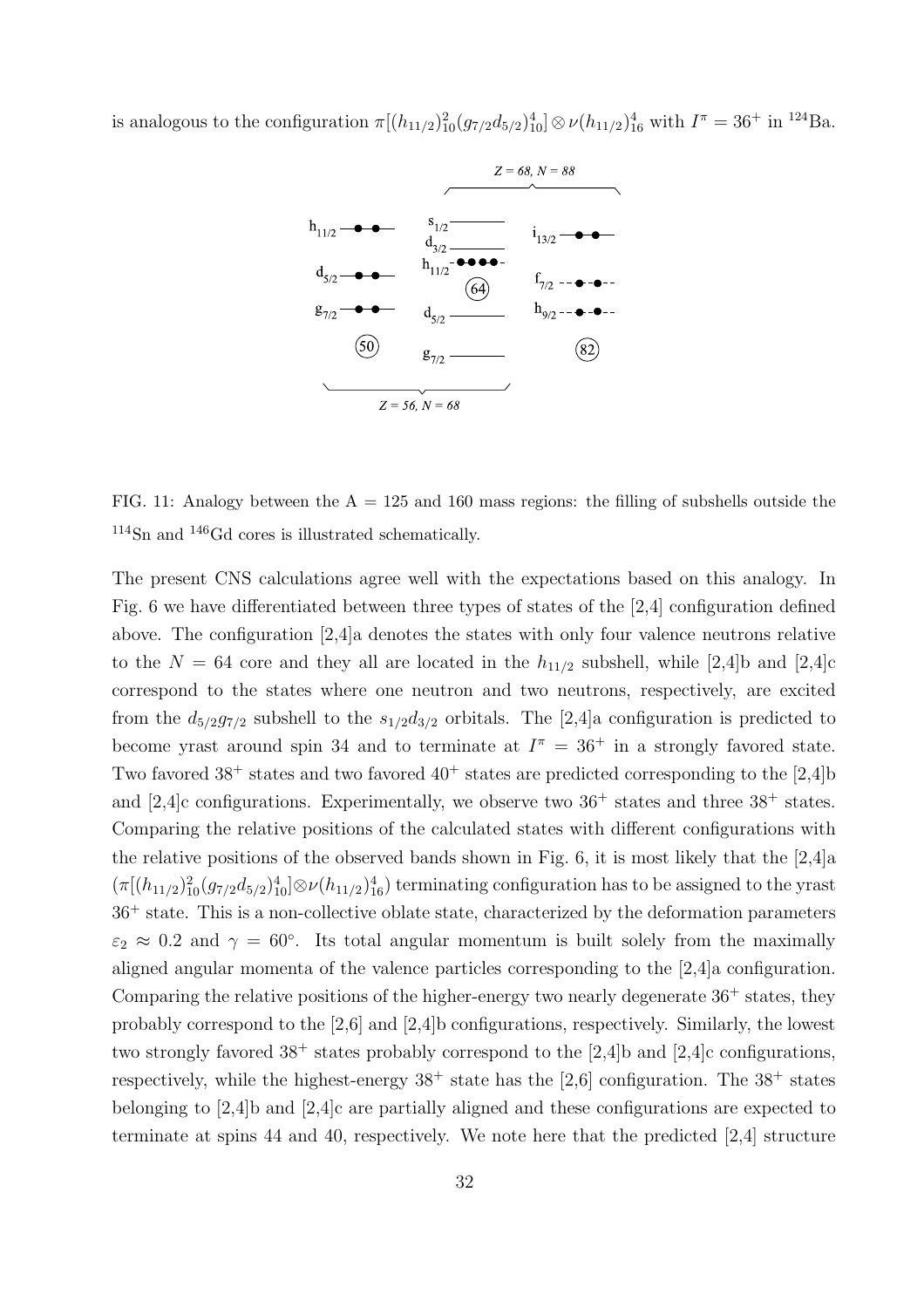in  $^{124}$ Ba is very similar to the predicted [1,4] structure in  $^{123}$ Cs [21], but with an additional  $h_{11/2}$  proton. Therefore, the 36<sup>+</sup> state is analogous to the 63/2<sup>-</sup> terminating state in <sup>123</sup>Cs. As shown in ref. [21], the states around this spin in  $123\text{Cs}$  are due to energy minima in the potential energy surface corresponding to zero, one and two particle-hole excitations from neutron  $(d_{5/2}g_{7/2})$  to  $(s_{1/2}d_{3/2})$  orbitals. Calculations for <sup>124</sup>Ba also show the existence of these minima around spin 36.

Band 2 starts with an alignment of about 6.2  $\hbar$ , see Fig. 9, and shows a band crossing with an alignment gain of 4.4  $h$  at a frequency of 0.44 MeV/ $\hbar$ . Previously, the two-quasineutron configuration EF, of  $\nu h_{11/2}$  origin, was assigned to this band below 0.44 MeV/ $\hbar$ . At this frequency the decoupling of an  $h_{11/2}$  quasiproton pair takes place and the configuration changes to the two-quasineutron-two-quasiproton  $(\nu h_{11/2}^2 \otimes \pi h_{11/2}^2)$  structure, EFef [12]. In this frequency range, Band 1 has the same configuration, however in Band 2 the  $h_{11/2}$ quasineutron pair is almost fully aligned ( $\approx 6.2 \hbar$ ) and the  $h_{11/2}$  quasiproton pair is only partially aligned (4.4  $\hbar$ ), whereas in Band 1 it is opposite: the  $h_{11/2}$  quasiproton pair is nearly fully aligned  $(8.2~\hbar)$  and the  $h_{11/2}$  quasineutron pair shows a smaller alignment  $(3.3~\,$  $\hbar$ ). The close similarity of the configurations of Bands 1 and 2 results in the strong decay from the higher-lying Band 2 into the yrast Band 1.

In the calculations using the CNS formalism the configurations above the first two band crossings in Bands 1 and 2 are the same, i.e. both are represented by a pair of aligned  $h_{11/2}$ protons and  $h_{11/2}$  neutrons, however with a different distribution of the valence protons and neutrons in low-j orbitals. Indeed, a second minimum appears in the calculations with shape parameters  $\varepsilon_2 \approx 0.24$  and  $\gamma \approx -30^{\circ}$ . The corresponding configuration is labeled  $[2,6]^*$  in Fig. 6. This minimum becomes more and more shallow with increasing spin and disappears above spin 34. However, the calculated relative energy difference between the first and second minimum does not agree well with that observed for Bands 1 and 2. At spin 22, both the calculated and experimental energy differences are  $\approx 250$  keV. This difference is predicted to increase with increasing spin up to  $\approx 700$  keV, while experimentally it is constant up to  $I = 28$  and continuously decreases above this spin to about 30 keV. This behavior indicates a change in the configuration around spin 28. According to Fig. 6, a possible candidate for the configuration above this spin can be [2,4]b which is predicted to cross the [2,6] configuration at spin 36.

The alignment of Band 2, see Fig. 9, shows an irregularity at  $\hbar\omega = 0.63$  MeV with an alignment gain of 2.5  $\hbar$ , which is not seen in Band 1. In the yrast bands of the neighboring even-even nuclei <sup>126</sup>Ba [13] and <sup>128</sup>Ba [15] a similar behavior with alignment gains of  $\approx 2$ and  $\approx 4 \hbar$ , respectively, has been observed. The alignment of a pair of protons of  $g_{7/2}$  origin was suggested for the crossing around  $\hbar \omega = 0.6$  MeV in <sup>126</sup>Ba [13], whereas an alignment of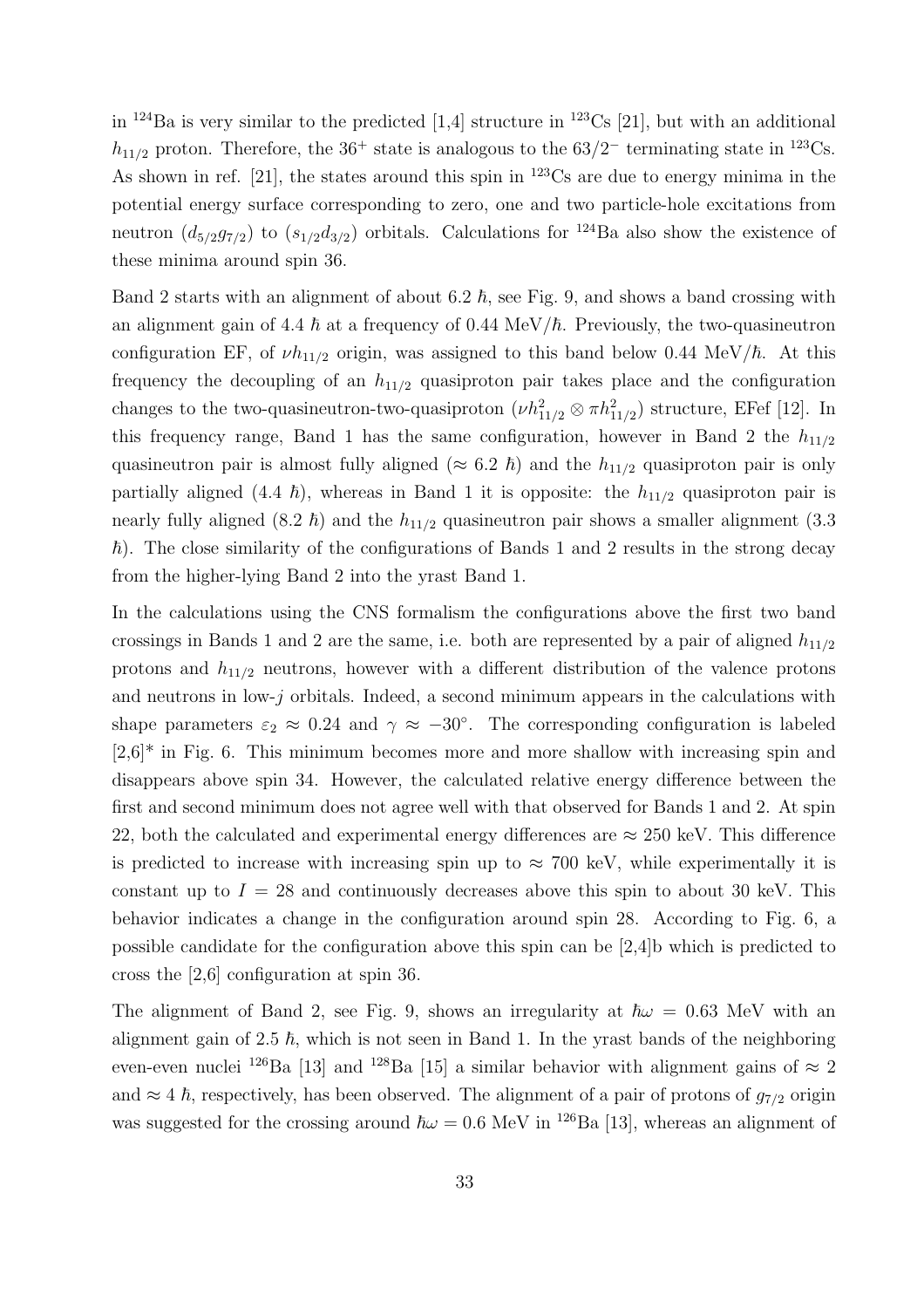a second pair of  $h_{11/2}$  neutrons was proposed for the crossing at this frequency in <sup>128</sup>Ba [15]. These may be alternative explanations for the behavior of Band 2 at high spins in <sup>124</sup>Ba.

#### B. Coupled Bands

Information about the quasiparticle configurations of the coupled bands can be extracted from the ratios of reduced magnetic dipole and electric quadrupole transition probabilities,  $B(M1; I \rightarrow I-1)/B(E2; I \rightarrow I-2)$ . The experimental ratios have been obtained from the  $\gamma$ -ray-intensity ratios using

$$
\frac{B(M1;I\rightarrow I-1)}{B(E2;I\rightarrow I-2)} = 0.697 \frac{I_{\gamma}(M1;I\rightarrow I-1)}{I_{\gamma}(E2;I\rightarrow I-2)} \frac{E_{\gamma}^{5}(E2)}{E_{\gamma}^{3}(M1)} \frac{1}{1+\delta^{2}} \left(\frac{\mu_{N}}{eb}\right)^{2}
$$

where  $E_{\gamma}$  and  $I_{\gamma}$  represent the energy in MeV and the intensity of the  $\gamma$ -ray transitions, respectively. The mixing ratio,  $\delta$ , for the  $\Delta I = 1$  transitions is small and  $\delta^2$  has been set to zero. The experimentally deduced  $B(M1)/B(E2)$  ratios are compared with the theoretical values obtained using the following generalized expression for multi-quasiparticle configurations, formulated in  $[4, 41]$  and based on the geometrical model of Dönau and Frauendorf [42, 43]:

$$
\frac{B(M1; I \to I - 1)}{B(E2; I \to I - 2)} = \frac{12}{5Q_0^2 \cos^2(\gamma + 30^\circ)} \left[ 1 - \frac{K_{tot}^2}{(I - \frac{1}{2})^2} \right]^{-2}
$$
  
 
$$
\times \left\{ \left( I - \frac{K_{tot}^2}{I^2} \right)^{1/2} \left[ K_1(g_1 - g_R) \left( 1 \pm \frac{\Delta e'}{\hbar \omega} \right) + \sum_{\lambda} K_{\lambda} (g_{\lambda} - g_R) \right] - \frac{K_{tot}}{I} \left[ (g_1 - g_R) i_1 + \sum_{\lambda} (g_{\lambda} - g_R) i_{\lambda} \right] \right\}^2.
$$

 $K_{\lambda}$ ,  $g_{\lambda}$  and  $i_{\lambda}$  stand for the K-value, gyromagnetic factor and aligned angular momentum, respectively, of the rotation- or Fermi-alinged quasiparticles involved in the configuration.  $K_1$ ,  $g_1$  and  $i_1$  refer to the strongly coupled particle. The approximation  $g_R = Z/A$  was used for the rotational g factor.  $K_{tot} = K_1 + \sum_{\lambda} K_{\lambda}$  denotes the total K-value of the configuration. The values for the intrinsic g factors for the different orbitals,  $g_{\lambda}$ , as well as the quadrupole moment,  $Q_{\circ} = 3.9 b$ , have been taken from [13]. The shape parameter  $\gamma$  was set to zero. The aligned angular momenta,  $i_m$ , were determined from the alignment plots, see Fig. 9. The signature splitting,  $\Delta e'$ , was extracted from the routhian plots, see Fig. 10. The parameters used in the calculations are listed in Table IV.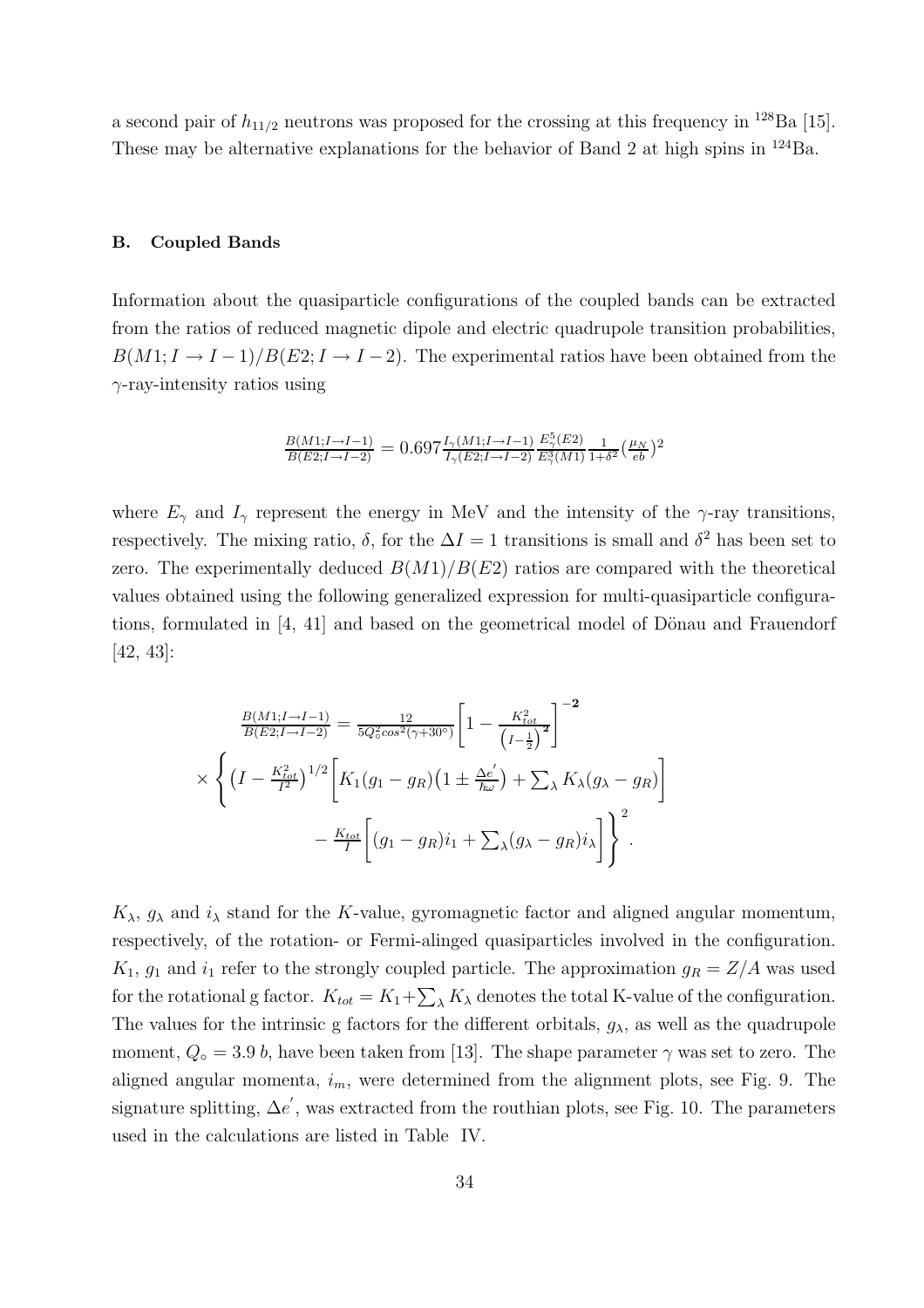#### 1. Bands 3, 4 and 14

Bands 3 and 4 appear to be a pair of signature-partner bands with a large splitting. It was suggested [12] that Band 3 (the favored signature) corresponds to the quasiproton eb configuration and Band 4 (the unfavored signature) to ea or ec. The  $\pi h_{11/2}g_{7/2}$  and  $\pi(h_{11/2}d_{5/2})\otimes \nu h_{11/2}^4$  configurations were also assigned to similar bands in the neighboring even-even nuclei  $^{126}$ Ba [13] and  $^{128}$ Ba [15], respectively. It was suggested [32, 33, 44] that those bands have a two-quasiproton structure mixed with the octupole vibrational band which accounts for the large signature splitting at low spins. Both bands are crossed by the configuration with an additional  $h_{11/2}$  quasineutron pair, EF.

| <b>Bands</b> | Subshell       | Nilsson orbital                 | $g$ -factor | $\mathbf K$              | $i[\hbar]$ |
|--------------|----------------|---------------------------------|-------------|--------------------------|------------|
|              |                |                                 |             |                          |            |
| 3,4          | $\pi h_{11/2}$ | $[550]\frac{1}{2}$              | $1.17\,$    | $0.5\,$                  | $5.0\,$    |
|              | $\pi g_{7/2}$  | $[422]\frac{3}{2}^+$            | $0.72\,$    | $1.5\,$                  | $1.0\,$    |
|              | $\pi d_{5/2}$  | $[420]\frac{1}{2}^+$            | $1.38\,$    | $0.5\,$                  | $1.0\,$    |
|              |                |                                 |             |                          |            |
| $_{5,6}$     | $\pi h_{11/2}$ | $[550]\frac{1}{2}^{-}$          | 1.17        | $0.5\,$                  | $5.0\,$    |
|              | $\pi g_{9/2}$  | $[404]\frac{9}{2}$ <sup>+</sup> | $1.27\,$    | $4.5\,$                  | $1.0\,$    |
|              |                |                                 |             |                          |            |
| 12,13        | $\pi h_{11/2}$ | $[550]\frac{1}{2}$              | $1.17\,$    | $0.5\,$                  | $5.0\,$    |
|              | $\pi d_{5/2}$  | $[420]\frac{1}{2}^+$            | $1.38\,$    | $0.5\,$                  | $1.0\,$    |
|              | $\pi g_{9/2}$  | $[404]\frac{9}{2}$ <sup>+</sup> | $1.27\,$    | $4.5\,$                  | $0.0\,$    |
|              | $\nu h_{11/2}$ | $[532]\frac{5}{2}$              | $-0.21$     | $2.5\,$                  | $3.5\,$    |
|              |                | $[541]\frac{3}{2}^-$            | $-0.21$     | $1.5\,$                  | $3.5\,$    |
|              | $\nu g_{7/2}$  | $[402]\frac{5}{2}$ <sup>+</sup> | $0.21\,$    | $\overline{\phantom{a}}$ | $0.5\,$    |
|              |                | $[404]\frac{7}{2}$ <sup>+</sup> | $0.21\,$    | $3.5\,$                  | $0.5\,$    |
|              | $\nu d_{5/2}$  | $[413]\frac{5}{2}$ <sup>+</sup> | $-0.33$     | $2.5\,$                  | $0.5\,$    |

TABLE IV: Gyromagnetic factors and alignments used for the calculation of  $B(M1)/B(E2)$  ratios.

The  $B(M1)/B(E2)$  ratios determined from our data for Bands 3 and 4 are compared with the calculated values for the configurations  $\pi h_{11/2}g_{7/2}$  and  $\pi h_{11/2}d_{5/2}$  in Fig. 12. The calculated ratios for the configuration  $\pi h_{11/2}d_{5/2}$  agree better with the experimental data than those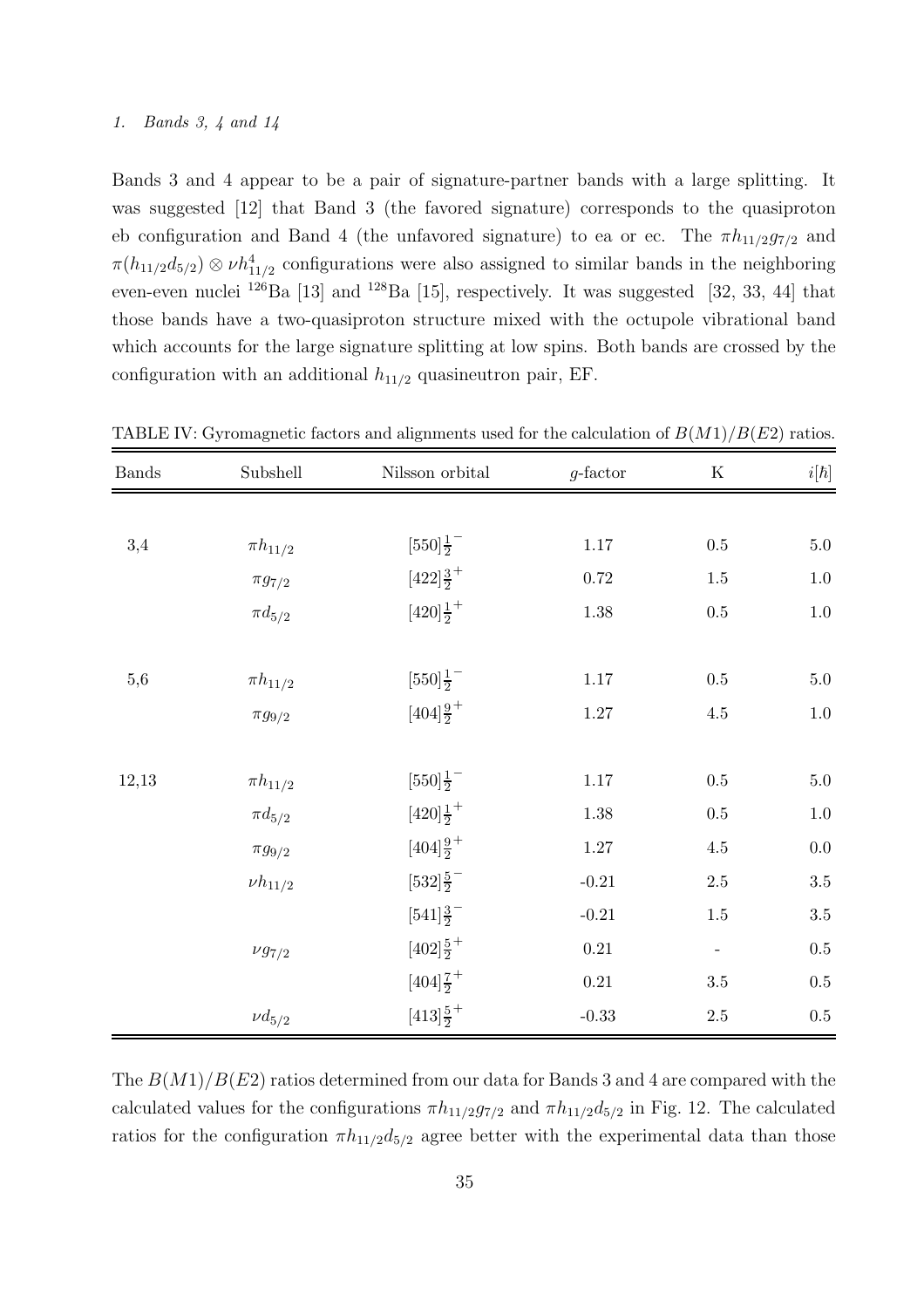for the  $\pi h_{11/2}g_{7/2}$  configuration. Therefore, we have assigned the configuration  $\pi h_{11/2}d_{5/2}$  to Bands 3 and 4 in the low-spin region. At higher spins these configurations are expected to become more and more mixed.



FIG. 12:  $B(M1)/B(E2)$  ratios derived from measured  $\gamma$ -ray branching ratios for Bands 3 and 4 and calculated values for the  $\pi h_{11/2}d_{5/2}$  and  $\pi h_{11/2}g_{7/2}$  configurations.

Both bands show a band crossing at a rotational frequency of  $\approx 0.45 \text{ MeV}/\hbar$  with a gain in alignment of 6 and 4  $h$ , respectively. The rather large alignment suggests that aligned  $h_{11/2}$  neutrons or protons are present in the configuration above that frequency. We suggest the configurations ebEF and eaGH for Bands 3 and 4, respectively, in the frequency range around 0.5 MeV/ $\hbar$ . At higher frequencies, Band 3 seems to loose alignment, see Fig. 9. However, this might be caused by a change to a reference core with a smaller deformation. A reduction of the Harris parameters to  $\mathcal{J}_{\circ} = 13 \hbar^2 \text{MeV}^{-1}$  and  $\mathcal{J}_1 = 21 \hbar^4 \text{MeV}^{-3}$  makes the alignment of Band 3 constant.

Band 4 shows a gain in alignment of  $\approx 6 \hbar$  at a frequency of 0.59 MeV/ $\hbar$ , see Fig. 9. Such a large gain can only be caused by  $h_{11/2}$  neutrons or protons. As Band 3 does not show a similar increase at that frequency, the corresponding alignment has to be blocked. Thus, it is most likely that it is caused by a pair of  $h_{11/2}$  neutrons, e.g. EF, which are already aligned in Band 3 at this frequency. At the highest observed frequencies, the configuration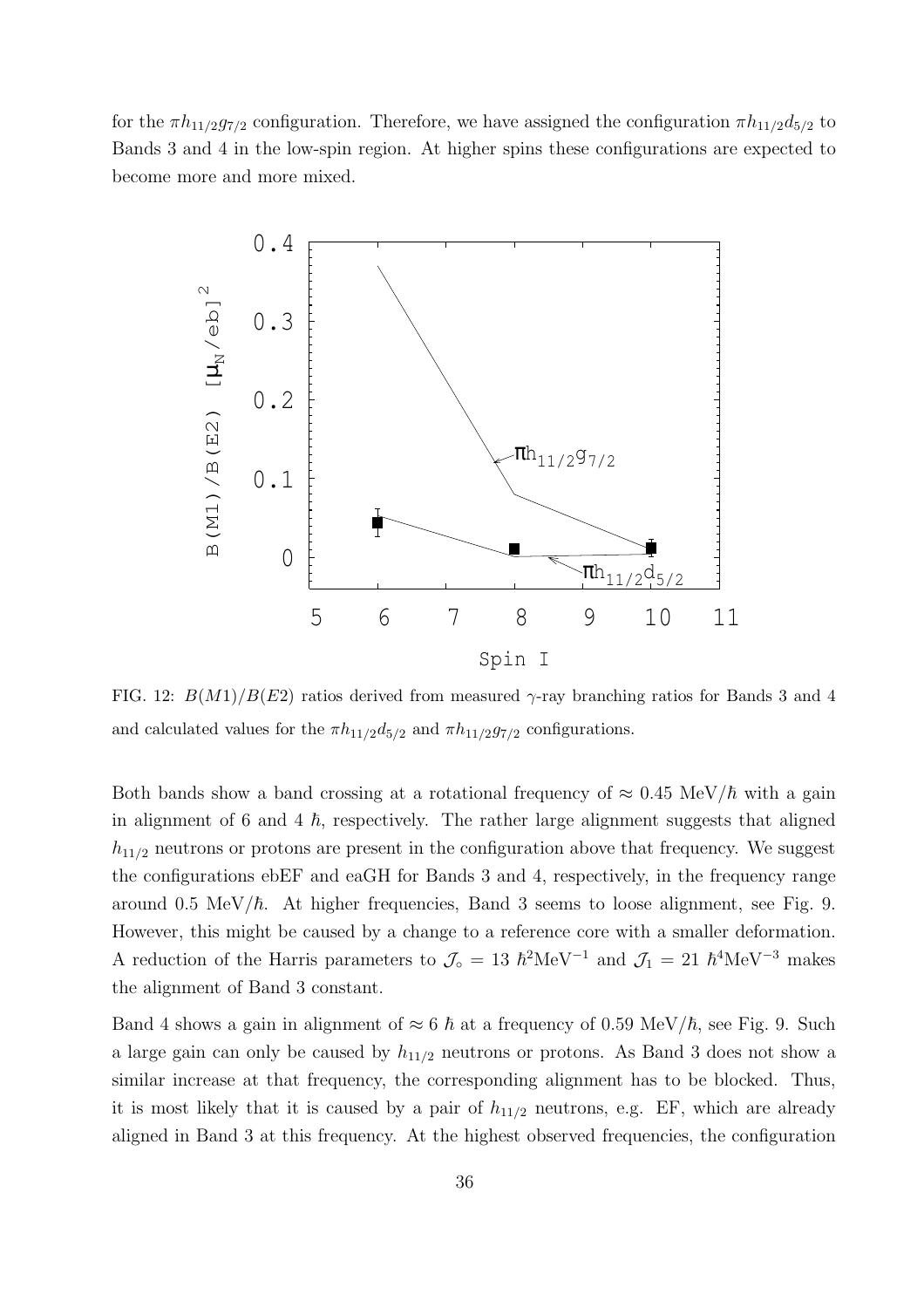eaGHEF is therefore suggested for Band 4.

At high-spins the [1,6] configuration is suggested by the CNS calculations. As seen in Fig. 7, there is good agreement for the relative positions and slopes between the calculated [1,6] bands and the observed bands 3 and 4 up to spin 26.

Band 14 decays into Band 3 around spin 30. Unfortunately, its spin assignment is not certain. If our tentative assignment is correct, Band 14 has an alignment which is  $\approx 5 \hbar$ higher than that of Band 3, which could be explained by a six-quasiparticle configuration.

#### 2. Bands 5 and 6

Bands 5 and 6 form a pair of signature partners with negligible signature splitting. The two-quasiproton configurations, eb' and ea', of  $g_{9/2}h_{11/2}$  origin, seem to be a natural choice for these bands [12]. At a frequency of  $0.44 \text{ MeV}/\hbar$  a band crossing with an alignment gain of  $> 6.1$  and  $> 5.8 \hbar$  is observed for Bands 5 and 6, respectively. The high-spin part of the bands probably contains a pair of decoupled  $h_{11/2}$  neutrons, resulting in the configurations eb′EF and ea′EF, respectively.



FIG. 13:  $B(M1)/B(E2)$  ratios derived from measured γ-ray branching ratios for Bands 5 and 6 and calculation for the  $\pi g_{9/2}h_{11/2}$  configuration.

 $B(M1)/B(E2)$  ratios have been determined and are compared with calculated ratios for the  $\pi g_{9/2}h_{11/2}$  configuration in Fig. 13. At lower spins a rather large  $B(M1)/B(E2)$  ratio has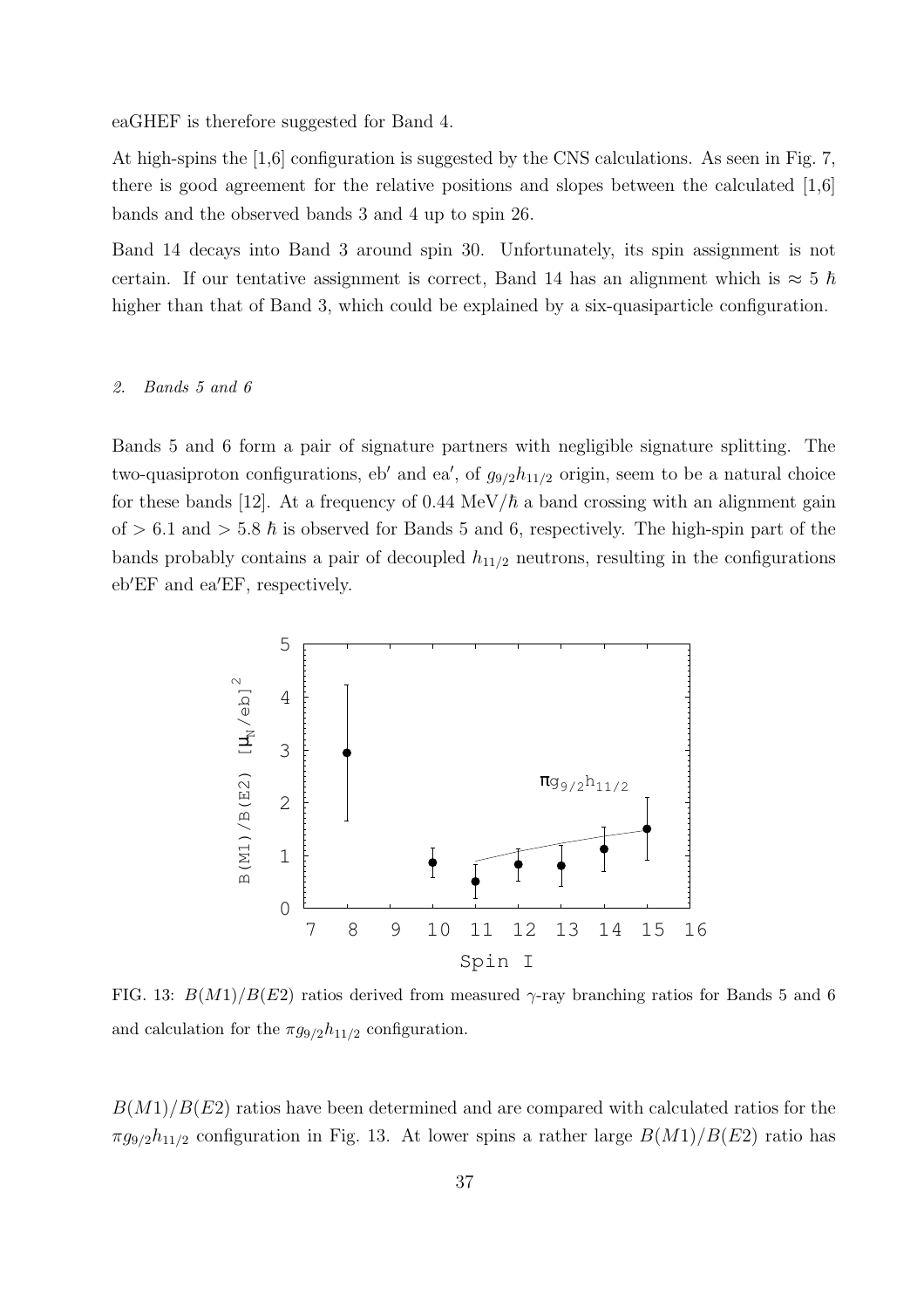been obtained. In this region mixing occurs with other states of the same spin and parity which also accounts for the observed decay-out transitions. Large  $B(M1)/B(E2)$  ratios are calculated for configurations involving neutrons, e.g. for the  $\nu h_{11/2}g_{7/2}$  or  $\nu h_{11/2}s_{1/2}$  configurations. Mixing with such states may explain the observed increase of the  $B(M1)/B(E2)$ ratios near the bottom of Bands 5 and 6. The good agreement at medium spins supports the previous configuration assignment  $[12]$  which corresponds to the  $[(1)1,6]$  CNS configuration. The theoretically predicted relative positions and slopes of this configuration are in agreement with those of Bands 5 and 6, as seen in Fig. 7.

#### 3. Bands 7 and 8

Bands 7 and 8 have been interpreted previously to be built on a  $\gamma$  vibration [18, 45]. The present results do not add significant information to these bands.

#### 4. Bands 12 and 13

The new Bands 12 and 13 form a pair of coupled bands without signature splitting. Their alignment is rather large,  $i_x \geq 8 \hbar$ , already at low rotational frequencies, suggesting a multi-quasiparticle configuration. The experimental  $B(M1)/B(E2)$  ratios determined from our data are compared with calculations for three different configurations,  $\pi(h_{11/2}d_{5/2})$  $\nu(h_{11/2}g_{7/2}), \pi(g_{9/2}h_{11/2})\otimes \nu(h_{11/2}g_{7/2})$  and  $\pi(g_{9/2}h_{11/2})\otimes \nu(h_{11/2}d_{5/2}),$  in Fig. 14. As can be seen, the calculated ratios for the configurations  $\pi(g_{9/2}h_{11/2})\otimes \nu(h_{11/2}g_{7/2})$  and  $\pi(g_{9/2}h_{11/2})\otimes$  $\nu(h_{11/2}d_{5/2})$  are close to the experimental data. These configurations are expected to be mixed and it is not possible distinguish between them. Thus, we assign the configurations eb'EA' and eb'FA' to Bands 12 and 13, respectively.

At a frequency of  $\omega = 0.5 \text{ MeV}/\hbar$  a further band crossing is observed. The alignment gain of about 5  $\hbar$  may be due to a pair of  $h_{11/2}$  neutrons. As orbitals E and F are already occupied, we suggest that the alignment is due to the GH quasineutron pair.

Two band structures with small signature splitting, the  $[1,5]$  and  $[(1)2,6]$  configurations, are predicted by the present CNS calculations. They approach the yrast [2,6] configuration in the spin 20 - 35 region, see Fig. 6. The experimental energy difference between the [1,5] and [2,6] configurations is predicted to decrease up to about spin 32 and then to increase at higher spins. For the  $(1)2,6$  configuration this energy difference is predicted to increase continuously in that spin region. The energy difference between Band 1 and Bands 12 and 13 decreases above spin 24 and becomes very small in the spin 30 - 35 region. This observation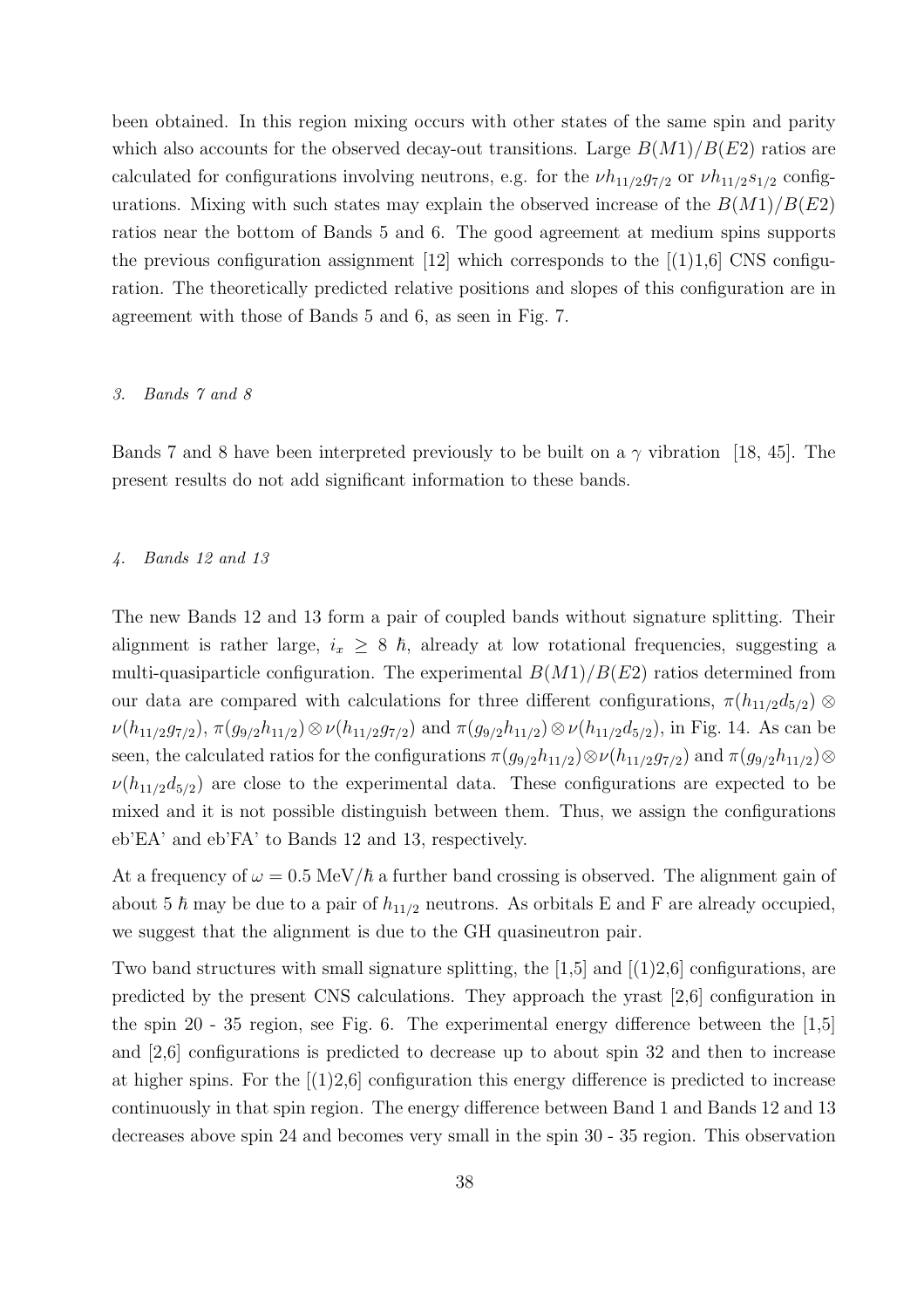

FIG. 14:  $B(M1)/B(E2)$  ratios derived from measured  $\gamma$ -ray branching ratios for Bands 12 and 13 and calculated ratios for three different configurations.

favors the  $[1,5]$  assignment over the  $[1,2,6]$  configuration. Another argument against the  $[(1)2,6]$  configuration is that, similar to the case of the  $[(2)2,6]$  configuration discussed above, it may in reality lie at higher energy than predicted due to the pairing interaction which is not taken into account in the CNS calculations.

#### C. Bands 9 and 10

The new Bands 9 and 10 are observed above spins 17 and 18, respectively. They both decay into Band 1, suggesting a similarity in structure. They start with a high alignment which, in the lower part, increases by about 3  $\hbar$  and then stays at 11 and 9.5  $\hbar$ , respectively, see Fig. 9. At higher spins their alignment pattern looks different. While the alignment of Band 9 decreases, Band 10 continuously gains alignment up to the highest-spin states observed. The rather large alignment suggests that both bands are four-quasiparticle configurations, probably containing a pair of aligned protons coupled to another aligned proton or a neutron pair. We tentatively assign the quasiparticle configurations efGH and efFH to Bands 9 and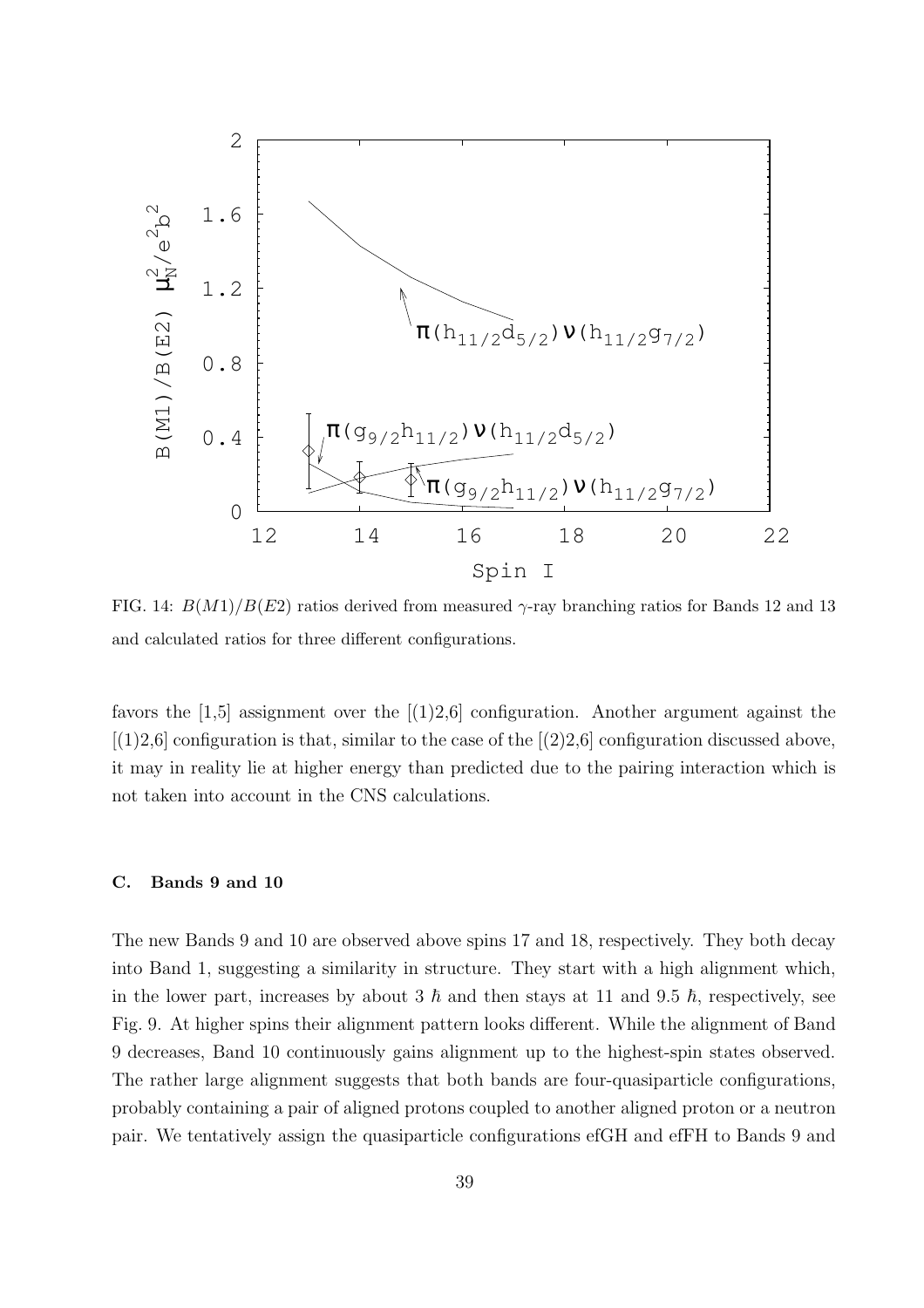10, respectively. The difference in the appearance of the alignment might be caused by differences in the reference core. A reduction of the Harris parameters for Band 9 to  $\mathcal{J}_{\circ} = 13$  $\hbar^2\text{MeV}^{-1}$  and  $\mathcal{J}_1 = 21 \hbar^4\text{MeV}^{-3}$  makes its alignment constant.

Inspection of the results of the CNS calculations presented in Fig. 6 shows that the configuration labeled [1,5] could reproduce the observed properties reasonably well. However, it seems unlikely that Bands 9 and 10 are a pair of signature partners since no inter-band transitions are observed. Furthermore, we have already tentatively assigned this configuration to Bands 12 and 13, as discussed above. Thus, there are no good candidates predicted by the present CNS calculations for the configurations of these bands.

## D. Band 11

Band 11 is not firmly connected to known levels in  $^{124}$ Ba. However, the systematics of excitation energies and spins of the bands observed in this nucleus allow an approximate placement in the level scheme and limit the spin range. As the band decays to high-spin states of Band 1, their structures should have some similarity.

Band 11 is observed only above spin 25 or 26 and continues without band crossing up to spin 45 or 46. The most likely candidate from the CNS calculations is the [2,5(1)] configuration, i.e.  $\pi h_{11/2}^2 \otimes \nu h_{11/2}^5 i_{13/2}$ . In its decay to Band 1 it goes over to the [2, 6] configuration with two  $h_{11/2}$  protons and six  $h_{11/2}$  neutrons.

Band 11 shows a gradual decrease in the dynamic moment of inertia in a manner similar to that of several high-spin bands in this mass region. In Fig. 15 the dynamic moments of inertia of Band 11 and similar bands observed in  $^{132}$ Ce [46–48] and  $^{126}$ Xe [49] are compared. The <sup>132</sup>Ce band is highly deformed; a transition quadrupole moment of  $Q = 8.8$  b has been measured [46]. In  $^{125,126}$ Xe several bands, which extend up to very high spins, have been observed recently [49]. However, only for the <sup>126</sup>Xe band shown in Fig. 15 was the quadrupole moment estimated,  $Q \sim 5.2$  b [49]. The dynamic moment of inertia of Band 11 lies between those of <sup>126</sup>Xe and <sup>132</sup>Ce shown in Fig. 15. This systematics suggests that it probably has a larger deformation than the other bands in <sup>124</sup>Ba. The excitation of an  $i_{13/2}$  neutron may cause the larger deformation, however lifetime measurements are needed for a final proof. CSM calculations for <sup>132</sup>Ce show that the frequency dependence of the dynamic moment of inertia is a combined effect of gradual alignment of protons in  $h_{11/2}$  and neutrons in  $h_{9/2}$ and  $h_{11/2}$  orbitals [50], and a similar explanation may apply also to Band 11 in <sup>124</sup>Ba.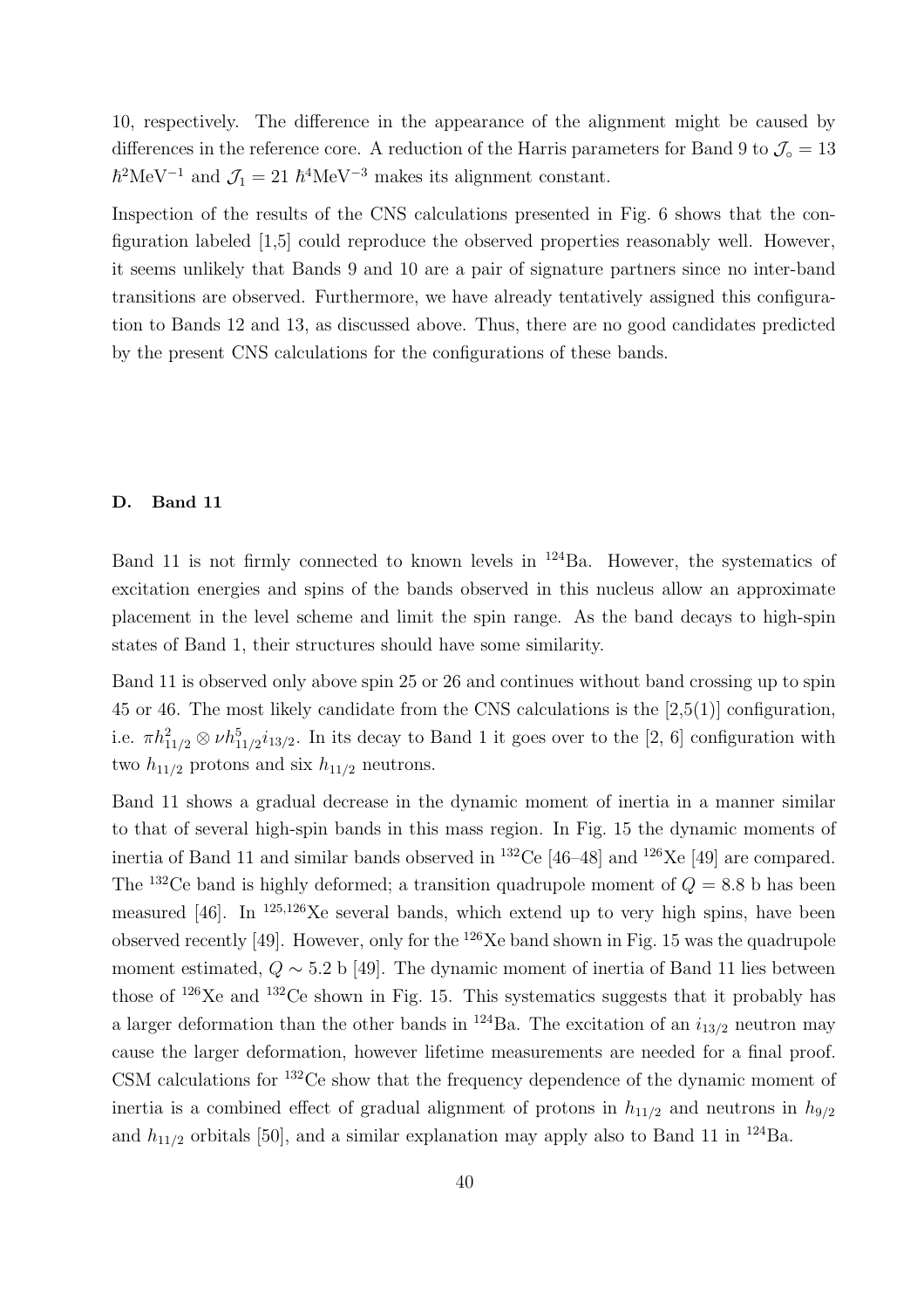

FIG. 15: Dynamic moment of inertia,  $\mathcal{J}^{(2)}$ , for Band 11 in <sup>124</sup>Ba as well as for similar bnds in  $132$ Ce [48] and  $126$ Xe [49], as a function of rotational frequency.

# V. SUMMARY

In summary, high-spin states in <sup>124</sup>Ba have been investigated in two experiments using the Euroball and Gammasphere spectrometers, respectively. Previously known bands have been extended and six new bands have been found. Configurations have been assigned to the band structures, based on comparisons with predictions of the CSM in the lower-spin region and with the CNS model at high spins. The positive-parity yrast band, Band 1, shows the typical behavior of band termination at the highest spins. Configurations for the terminating states which compete with the collective excitations are suggested on tha basis of CNS calculations. One of the new bands, Band 11, extends to spins around 46 without band crossings. Its dynamic moment of inertia decreases steadily, similar to those of large-deformed bands in this mass region.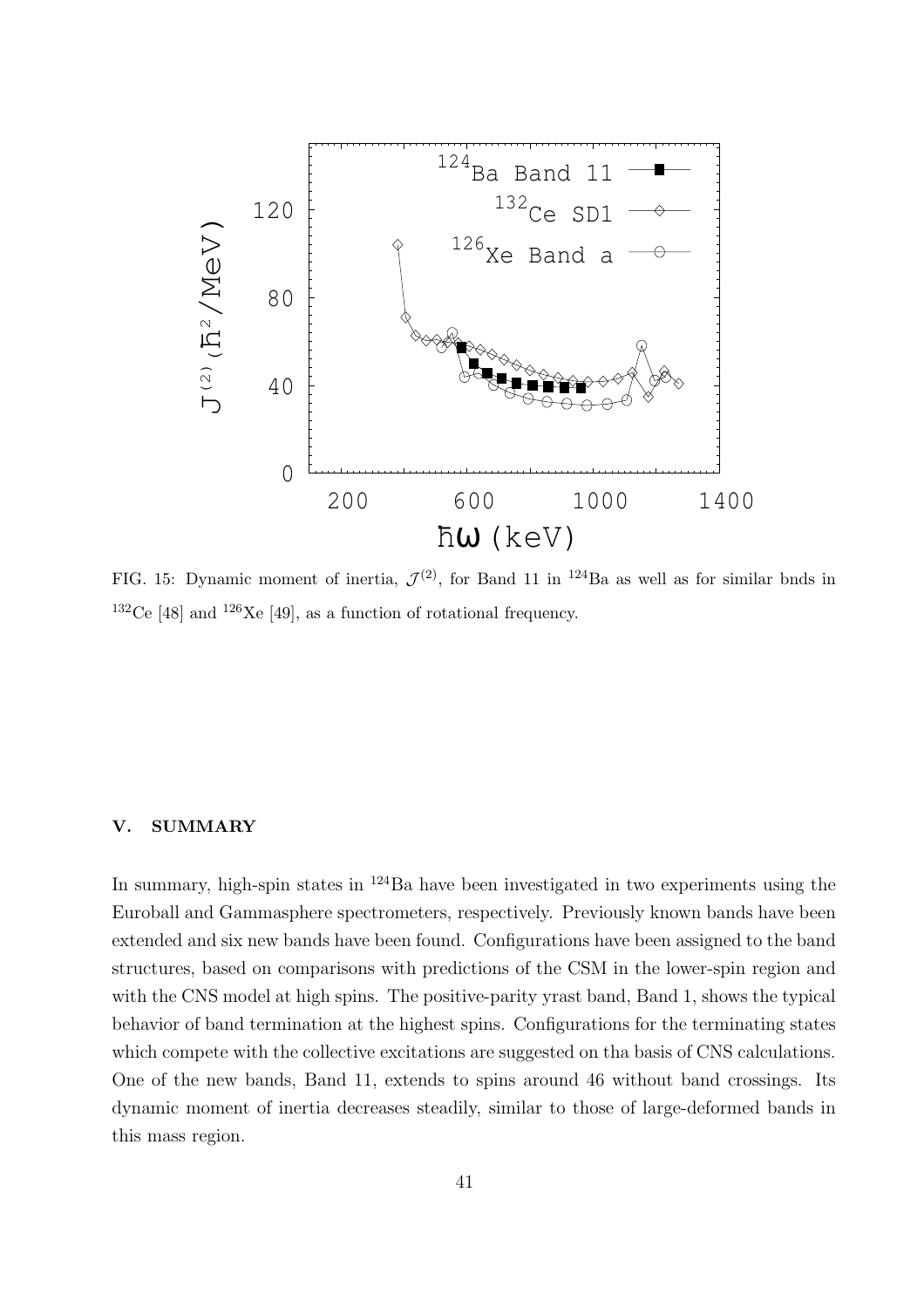#### VI. ACKNOWLEDGMENTS

This work was supported in part by the EU (contract EUROVIV: HPRI-CT-1999-00078), the German BMBF (contract 06 BN 907), the Hungarian Scientific Research Fund OTKA (contract numbers  $T046901$  and  $T038404$ ), the Bolyai János Foundation of HAS, and by INFN, Italy. The authors are grateful to I. Ragnarsson for helpful discussions of the results of the CSN calculations and the configuration assignments to the band structures in  $^{124}$ Ba.

- [1] C. M. Petrache, G. LoBianco, P. G. Bizzeti, A. M. Bizzeti-Sona, D. Bazzacco, S. Lunardi, M. Nespolo, G. de Angelis, D. R. Napoli, N. Blasi, et al., Eur. Phys. J. A 16, 337 (2003).
- [2] J. F. Smith, V. Medina-Chico, C. J. Chiara, M. P. Carpenter, C. N. Davids, M. Devlin, J. L. Durell, D. B. Fossan, S. J. Freeman, R. V. F. Janssens, et al., Phys. Rev. C 69, 034339 (2004).
- [3] F. Seiffert, W. Lieberz, A. Dewald, S. Freund, A. Gelberg, A. Granderath, D. Lieberz, R. Wirowski, and P. von Brentano, Nucl. Phys. A 554, 287 (1993).
- [4] S. Törmänen, S. Juutinen, R. Julin, B. Cederwall, A. Johnson, R. Wyss, P. Ahonen, B. Fant, M. Matsuzaki, J. Nyberg, et al., Nucl. Phys. A 572, 417 (1994).
- [5] H. Timmers, J. Simpson, M. A. Riley, T. Bengtsson, M. A. Bentley, F. Hanna, S. M. Mullins, J. F. Sharpey-Schafer, and R. Wyss, J. Phys. G: Nucl. Part. Phys. A 20, 287 (1994).
- [6] J. Timár, J. Simpson, E. S. Paul, S. Araddad, C. W. Beausang, M. A. Bentley, M. J. Joyce, and J. F. Sharpey-Schafer, J. Phys. G: Nucl. Part. Phys. 21, 783 (1995).
- [7] I. Wiedenhöver, J. Yan, U. Neuneyer, R. Wirowski, P. von Brentano, A. Gelberg, N. Yoshida, and T. Otsuka, Nucl. Phys. A 582, 77 (1995).
- [8] M. Serris, C. T. Papadopoulos, R. Vlastou, C. A. Kalfas, S. Kossionides, N. Fotiades, S. Harissopulos, C. W. Beausang, M. J. Joyce, E. S. Paul, et al., Z. Phys. A 358, 37 (1997).
- [9] I. Schneider, R. S. Chakrawarthy, I. Wiedenhöver, A. Schmidt, H. Meise, P. Petkov, A. Dewald, P. von Brentano, O. Stuch, K. Jessen, et al., Phys. Rev. C 60, 014312 (1999).
- [10] V. Werner, H. Meise, I. Wiedenhöver, A. Gade, and P. von Brentano, Nucl. Phys. A 692, 451 (2001).
- [11] R. Wyss, A. Granderath, R. Bengtsson, P. von Brentano, A. Dewald, A. Gelberg, A. Gizon, J. Gizon, S. Harissopulos, A. Johnson, et al., Nucl. Phys. A 505, 337 (1989).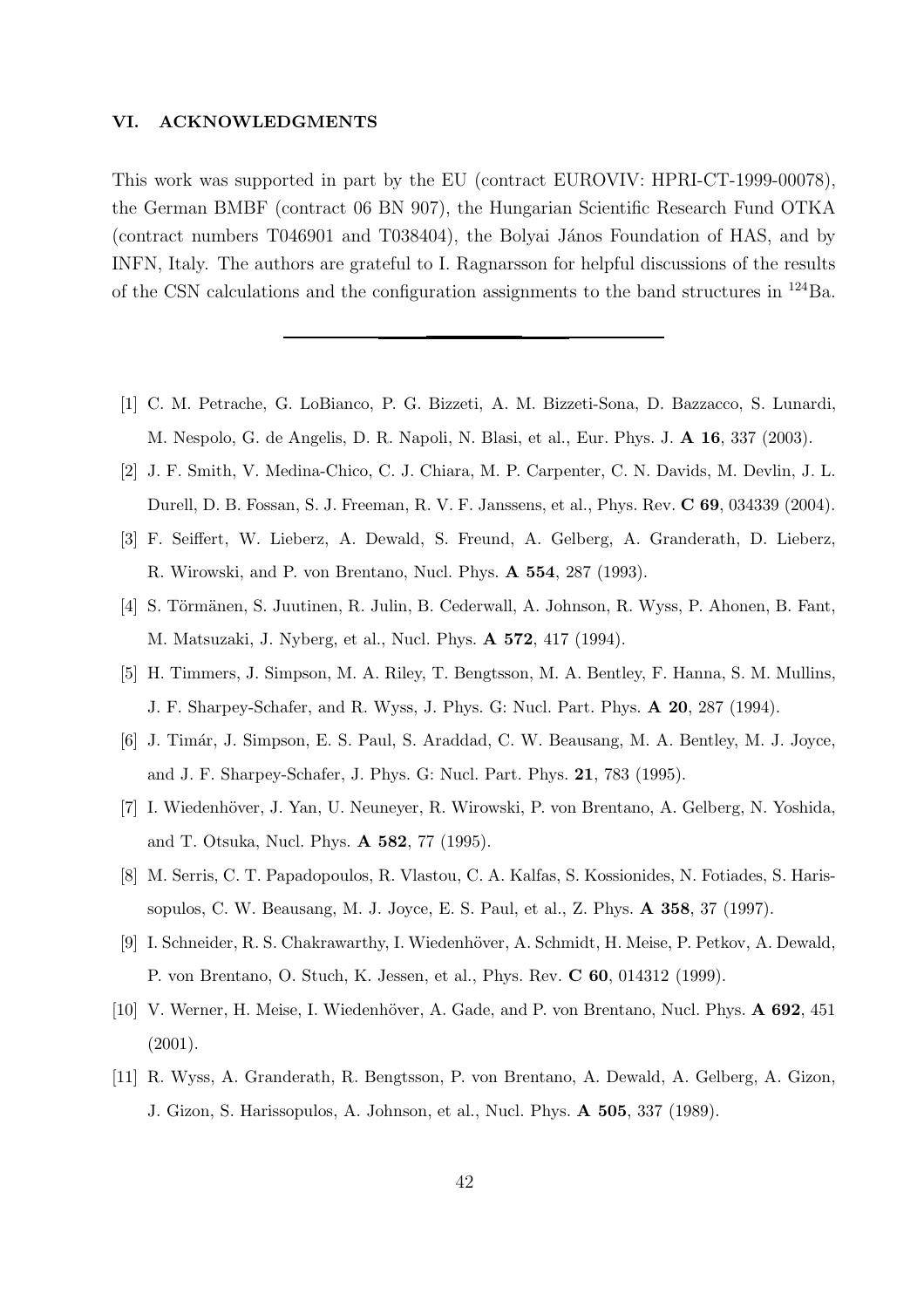- [12] S. Pilotte, S. Flibotte, S. Monaro, N. Nadon, N. Prevost, P. Taras, H. R. Andrews, D. Horn, V. P. Janzen, D. C. Radford, et al., Nucl. Phys. A 514, 545 (1990).
- [13] D. Ward, V. P. Janzen, H. R. Andrews, D. C. Radford, G. C. Ball, D. Horn, J. C. Waddington, J. K. Johansson, F. Banville, J. Gascon, et al., Nucl. Phys. A 529, 315 (1991).
- [14] A. Granderath, P. F. Mantica, R. Bengtsson, R. Wyss, P. von Brentano, A. Gelberg, and F. Seiffert, Nucl. Phys. A 597, 427 (1996).
- [15] O. Vogel, R. S. Chakrawarthy, A. Dewald, P. Petkov, K. Jessen, J. Gableske, P. von Brentano, D. Bazzacco, A. Gizon, J. Gizon, et al., Eur. Phys. J. A 4, 323 (1999).
- [16] J. F. Smith, C. J. Chiara, D. B. Fossan, G. J. Lane, J. M. Sears, I. Thorslund, I. M. Hibbert, R. Wadsworth, I. Y. Lee, and A. O. Macchiavelli, Phys. Lett. B 483, 7 (2000).
- [17] C. M. Petrache, G. LoBianco, D. Bazzacco, T. Kröll, S. Lunardi, R. Menegazzo, M. Nespolo, P. Pavan, C. R. Alvarez, G. de Angelis, et al., Eur. Phys. J. A 12, 135 (2001).
- [18] J. P. Martin, V. Barci, H. El-Samman, A. Gizon, J. Gizon, W. Klamra, B. M. Nyak´o, F. A. Beck, T. Byrski, and J. C. Merdinger, Nucl. Phys. A 489, 169 (1988).
- [19] A. V. Afanasjev, D. B. Fossan, G. J. Lane, and I. Ragnarsson, Phys. Rep. 322, 1 (1999).
- [20] I. Ragnarsson, Z. Xing, T. Bengtsson, and M. A. Riley, Phys. Scripta Vol. 34, 651 (1986).
- [21] A. K. Singh, H. Hübel, J. Domscheit, G. B. Hagemann, B. Herskind, D. R. Jensen, J. N. Wilson, R. Clark, M. Cromaz, P. Fallon, et al., Phys. Rev. C 70, 034315 (2004).
- [22] A. Al-Khatib, A. K. Singh, H. H¨ubel, P. Bringel, A. B¨urger, A. Neußer-Neffgen, G. Schönwaßer, G. Hagemann, C. R. Hansen, B. Herskind, et al., Acta Phys. Pol. **B 36**, 1029 (2005).
- [23] H. Hübel, Acta Phys. Pol. **B 36**, 1015 (2005).
- [24] I. Y. Lee, Nucl. Phys. **A 520**, 641c (1990).
- [25] F. A. Beck, Prog.Part.Nucl.Phys. 28, 443 (1992).
- [26] J. Simpson, Z. Phys. **A 358**, 139 (1997).
- [27] J. N. Scheurer, M. Aiche, M. M. Aleonard, G. Barreau, F. Bourgine, D. Boivin, D. Cabaussel, J. F. Chemin, T. P. Doan, J. P. Goudour, et al., Nucl. Instr. Meth. A 385, 501 (1997).
- [28] J. Gál, G. Hegyesi, J. Molnár, B. M. Nyakó, G. Kalinka, J. N. Scheurer, M. M. Aléonard, J. F. Chemin, J. L. Pedroza, K. Juh´asz, et al., Nucl. Instr. Meth. A 516, 502 (2004).
- [29] D. C. Radford, Nucl. Instr. Meth. A 361, 297 (1995).
- [30] O. Klein and Y. Nishina, Z. Phys. **52**, 853 (1929).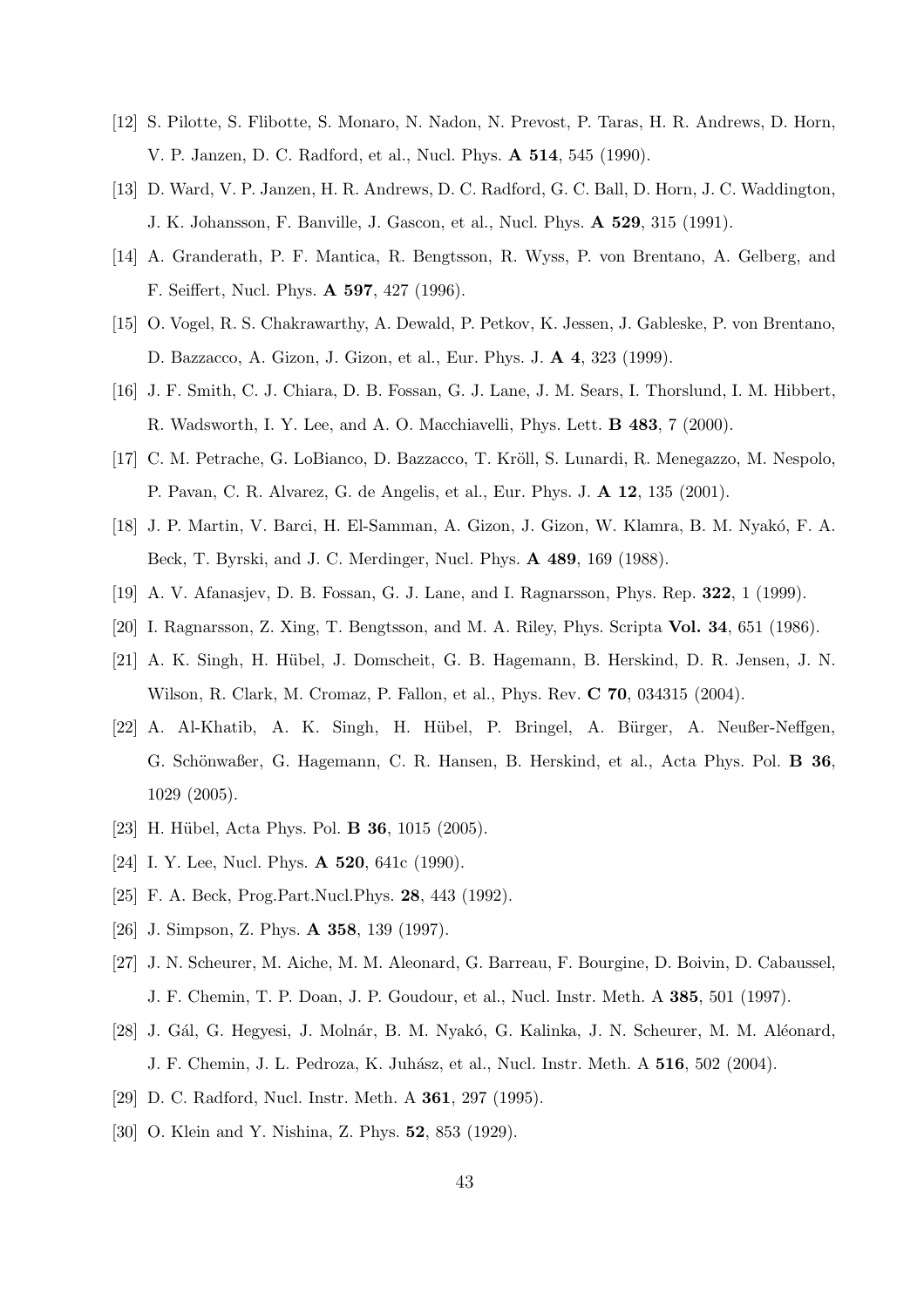- [31] D. Roßbach, A. Görgen, H. Hübel, E. Mergel, G. Schönwaßer, A. N. Wilson, F. Azaiez, A. Astier, D. Bazzacco, M. Bergström, et al., Phys. Lett. **B 513**, 9 (2001).
- [32] P. Mason, G. Benzoni, A. Bracco, F. Camera, B. Million, O. Wieland, S. Leoni, A. K. Singh, A. Al-Khatib, H. Hübel, et al., Phys. Rev. C 72, 064315 (2005).
- [33] R. Piepenbring and J. Leandri, Phys. Lett. B 267, 17 (1991).
- [34] R. Bengtsson and S. Frauendorf, Nucl. Phys. **A 314**, 27 (1979).
- [35] R. Bengtsson, S. Frauendor, and F. R. May, At. Nucl. Data Tables 35, 15 (1986).
- [36] T. Bengtsson and I. Ragnarsson, Nucl. Phys. **A 436**, 14 (1985).
- [37] A. V. Afanasjev and I. Ragnarsson, Nucl. Phys. **A 608**, 176 (1996).
- [38] D. M. Todd, R. Aryaeinejad, D. J. G. Love, A. H. Nelson, P. J. Nolan, P. J. Smith, , and P. J. Twin, J. Phys. G: Nucl. Part. Phys. 10, 1407 (1984).
- [39] A. V. Afanasjev and I. Ragnarsson, Nucl. Phys. A 591, 387 (1995).
- [40] F. S. Stephens, M. A. Delplanque, R. M. Diamond, A. O. Macchiavelli, and J. E. Draper, Phys. Rev. Lett. 54, 2584 (1985).
- [41] D. C. Radford, H. R. Andrews, G. C. Ball, D. Horn, D. Ward, F. Banville, S. Flibotte, S. Monaro, S. Pilotte, P. Taras, et al., Nucl. Phys. A 545, 665 (1992).
- [42] F. Dönau and S. Frauendorf, Proc. Conf. on High Angular Momentum Propereties of Nuclei (Oak Ridge, 1982) ed. N.R. Johnson (New York: Harwood Academic) p. 143 (1983).
- [43] F. Dönau, Nucl. Phys. **A 471**, 469 (1987).
- [44] R. Wyss, A. Johnson, D. J. G. Love, M. J. Godfrey, and S. M. Mullins, Z. Phys. A 332, 241 (1989).
- [45] T. Komatsubara, T. Hosoda, H. Sakamoto, T. Aoki, and K. Furuno, Nucl. Phys. A 496, 605 (1989).
- [46] A. J. Kirwan, G. C. Ball, P. J. Bishop, M. J. Godfrey, P. J. Nolan, D. J. Thornley, D. J. G. Love, and A. H. Nelson, Phys. Rev. Lett. 58, 467 (1987).
- [47] P. J. Nolan, A. Kirwan, D. J. G. Love, A. H. Nelson, D. J. Unwin, and P. J. Twin., J. Phys. G: Nucl. Part. Phys. 11, L17 (1985).
- [48] E. S. Paul, P. T. W. Choy, C. Andreoiu, A. J. Boston, A. O. Evans, C. Fox, S. Gros, P. J. Nolan, G. Rainovski, J. A. Sampson, et al., Phys. Rev. C 71, 054309 (2005).
- [49] C. R. Hansen, G. B. Hagemann, B. Herskind, D. R. Jensen, G. Sletten, J. N. Wilson, S. Ødegård, P. Bringel, C. Engelhardt, H. Hübel, et al., AIP Conf. Proc. **764**, 46 (2005).